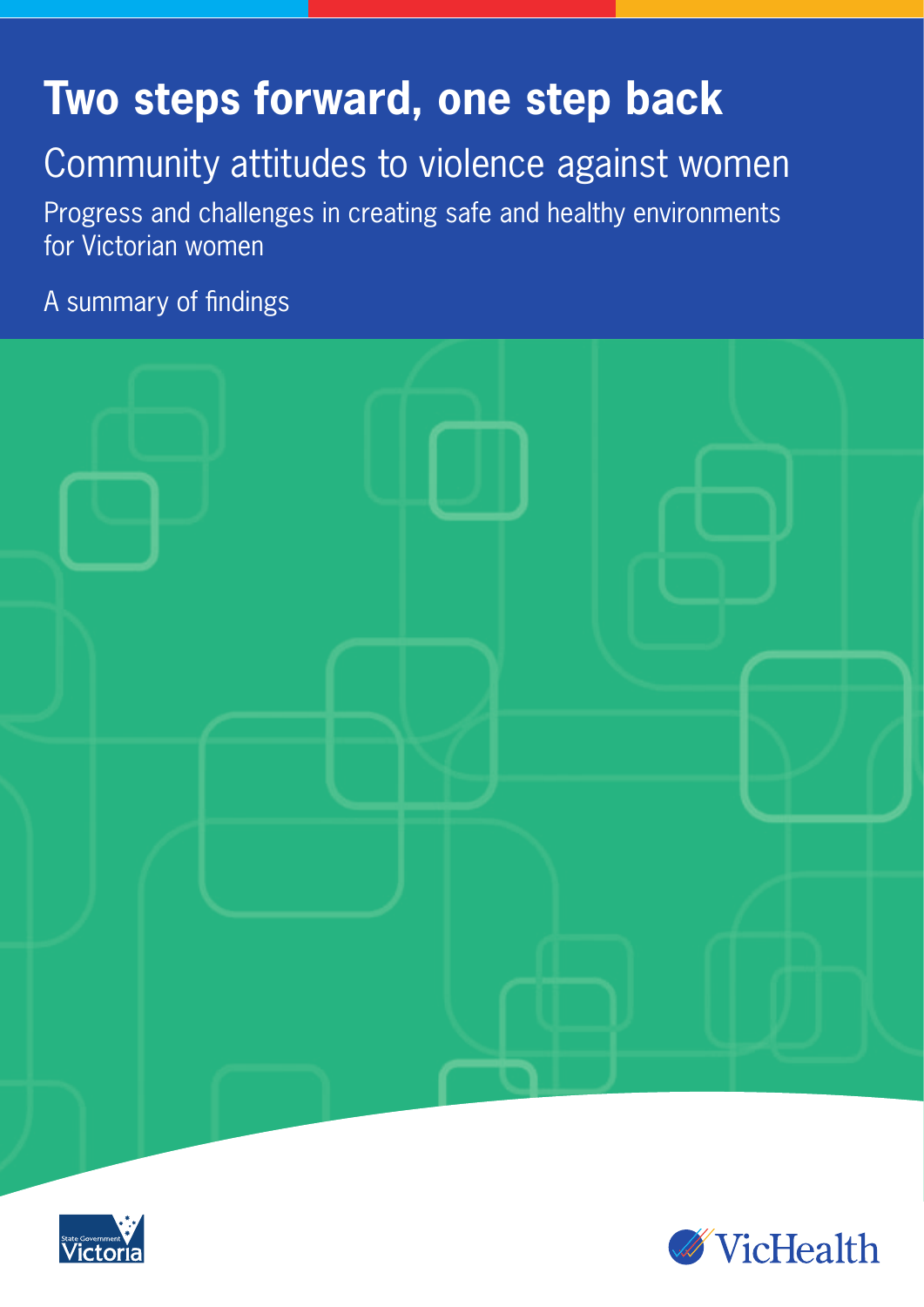"Violence against women is perhaps the most shameful human rights violation. And it is perhaps the most pervasive. It knows no boundaries of geography, culture, or wealth. As long as it continues, we cannot claim to be making real progress towards equality, development and peace."

Kofi Annan > the United Nations Secretary-General, 8 March 1999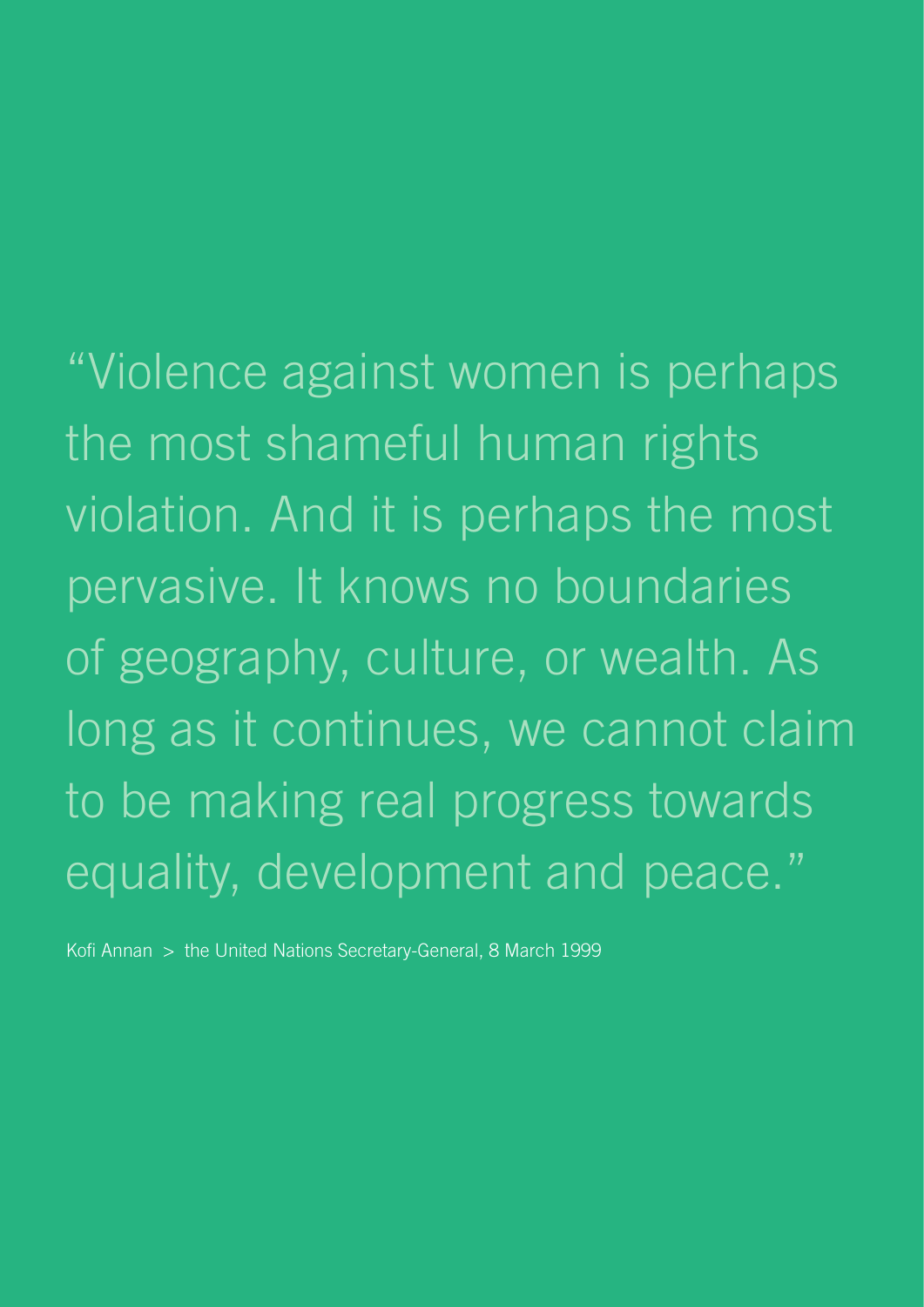# **Two steps forward, one step back**  Community attitudes to violence against women:

Progress and challenges in creating safe, respectful and healthy environments for Victorian women

A summary of findings of the Violence Against Women Community Attitudes Project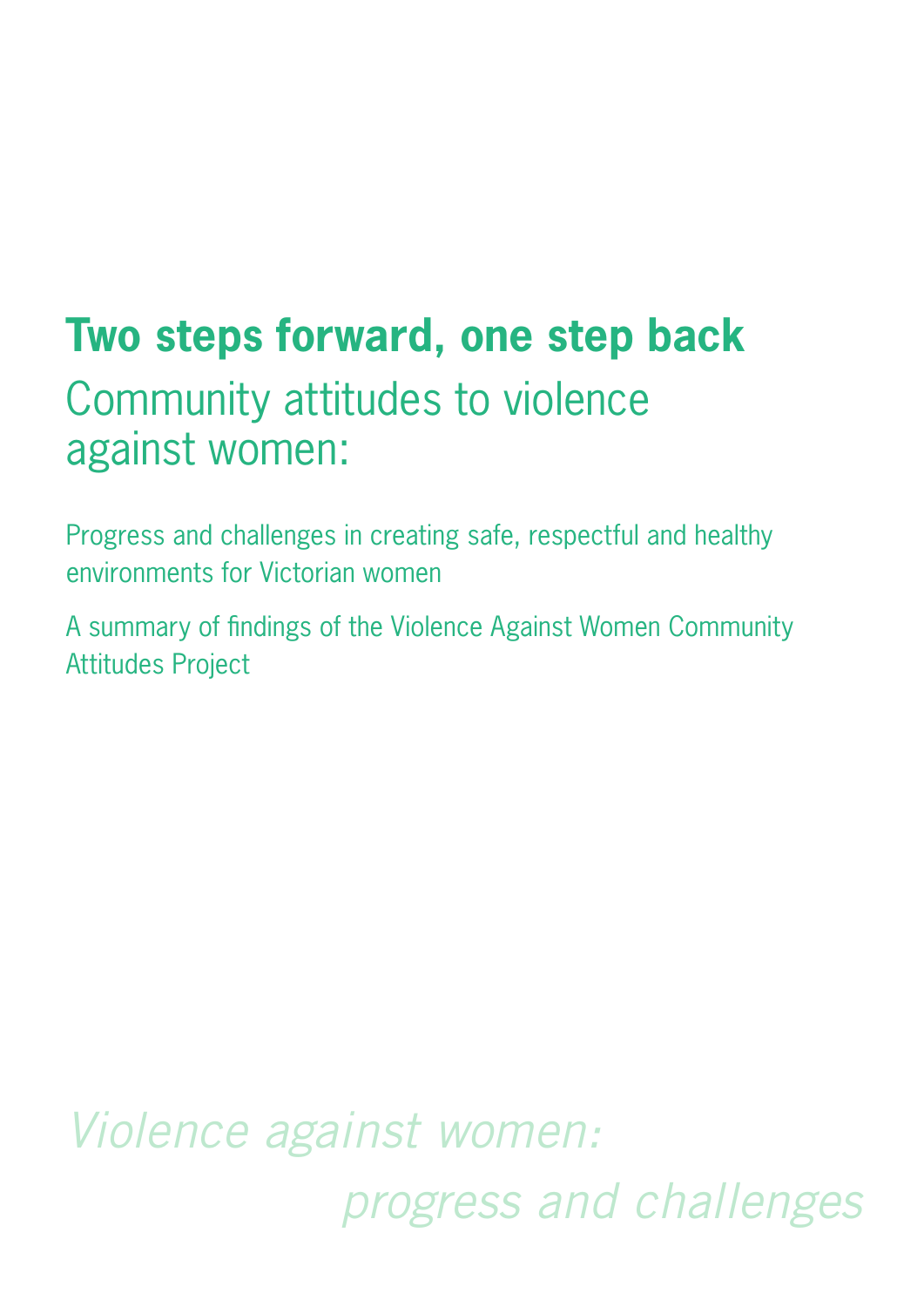

#### **Community attitudes survey and associated research and data analysis**

Dr Natalie Taylor, Australian Institute of Criminology Dr Jenny Mouzos, Australian Institute of Criminology Mr Graham Chalice, Social Research Centre Mr Darren Pennay, Social Research Centre Ms Nikki Honey, Social Research Centre Ms Charmian Huggett, Market Access Ms Natalie Jurisic, Cultural and Indigenous Research Centre Australia Mr Michael Murphy, Market Access

#### **Review of evidence and theory relating to factors responsible for attitude formation and change**

Dr Michael Flood, Australian Research Centre in Sex, Health and Society, La Trobe University Professor Bob Pease, School of Health and Social Development, Deakin University

**Review of communications and marketing activity to address violence against women** 

Professor Rob Donovan, Centre for Behavioral Research in Cancer Control, Curtin University Dr Rodney Vlais, Psychologist

#### **Technical advice and support**

Professor Jennifer Morgan, Faculty of Law, The University of Melbourne (Chair, Project Advisory Group) Dr Melanie Heenan, Respect and Responsibility Project, Australian Football League Ms Therese McCarthy, tmaconsult Dr Suellen Murray, Centre for Applied Social Research, Social Science and Planning, RMIT University Associate Professor Julie Stubbs, Faculty of Law, The University of Sydney Mr Adam Thomas, Australian Bureau of Statistics Ms Lyn Walker, Mental Health and Wellbeing Unit, VicHealth Ms Kim Webster, Mental Health and Wellbeing Unit, VicHealth Further input was provided by members of the Project Advisory Group (see p71).

#### **Indigenous advisory group**

Ms Antoinette Braybrook, Aboriginal Family Violence Prevention and Legal Service Ms Julienne James, Victorian Indigenous Family Violence Strategy, Department of Human Services Ms Karen Milward, Victorian Indigenous Leadership Network Ms Jan Muir, Best Start Program, Victorian Aboriginal Community Services Association Ms Daphne Yarram, Indigenous Family Violence Taskforce

#### **Advisory group on culturally and linguistically diverse communities**

Ms Tania Farha, Violence Against Women Review Team, Victoria Police Professor Bob Pease, School of Health and Social Development, Deakin University Ms Cherie Pehar, Immigrant Women's Domestic Violence Service

#### **Project development and editorial support**

Ms Kim Webster (publication compilation), Dr Melanie Heenan, Ms Lyn Walker and Kenton Miller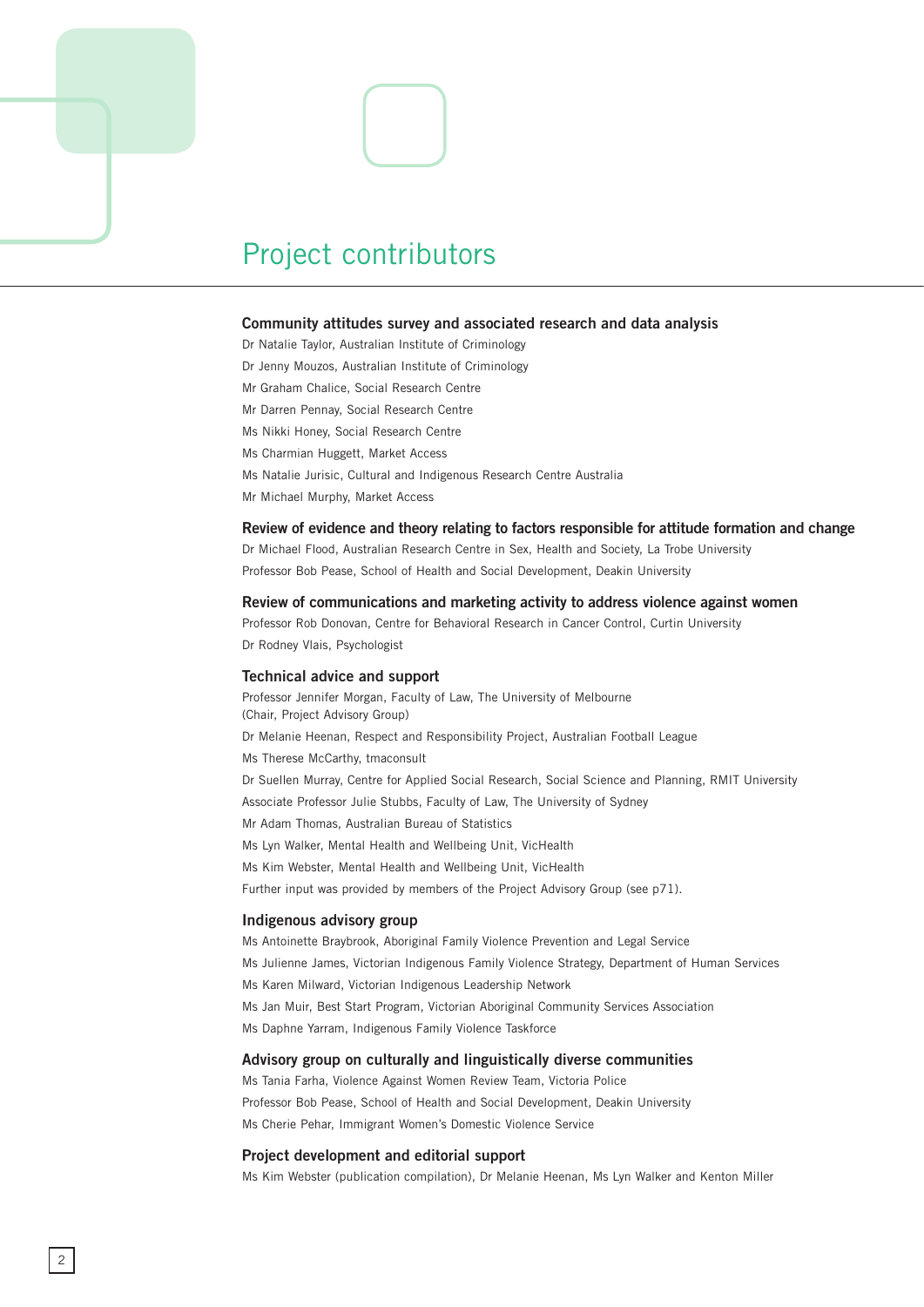## **Thanks**

VicHealth would like to thank all those Victorians who gave of their valuable time to participate in the community attitudes survey, the general community focus groups, the Indigenous focus groups and interviews, and the interviews with key stakeholders held to support the survey undertaken with culturally and linguistically diverse communities.

## **Disclaimer**

This summary document is a VicHealth document and, while it draws on some of the research and findings from the several sub-components which comprise this project (including the full technical report of the survey), the context, referencing, cited research and interpretation of the findings in the summary document have been compiled by and are the responsibility of VicHealth. The opinions and interpretations expressed in this document do not necessarily reflect those of the project contributors.

## Publications of the Violence Against Women Community Attitudes Project

Web-based reports on which this publication is based are:

- Taylor, N & Mouzos, J, 006, *Community Attitudes to Violence Against Women Survey: A Full Technical Report (Paper One),* Australian Institute of Criminology, Canberra.
- Donovan, RJ & Vlais, R, 006, *VicHealth Review of Communication Components of Social Marketing/Public Education Campaigns Focusing on Violence Against Women (Paper Two),* Mental Health and Wellbeing Unit, Victorian Health Promotion Foundation, Melbourne.
- Flood, M & Pease, B, 006, *The Factors Influencing Community Attitudes in Relation to Violence Against Women: A Critical Review of the Literature (Paper Three),* Mental Health and Wellbeing Unit, Victorian Health Promotion Foundation, Melbourne.
- Rees, S & Pease, B, Immigrant Women's Domestic Violence Service, 2006, Refugee *Settlement, Safety and Wellbeing: Exploring Domestic and Family Violence in Refugee Communities (Paper Four),* Immigrant Women's Domestic Violence Service.

Available on www.vichealth.vic.gov.au/cas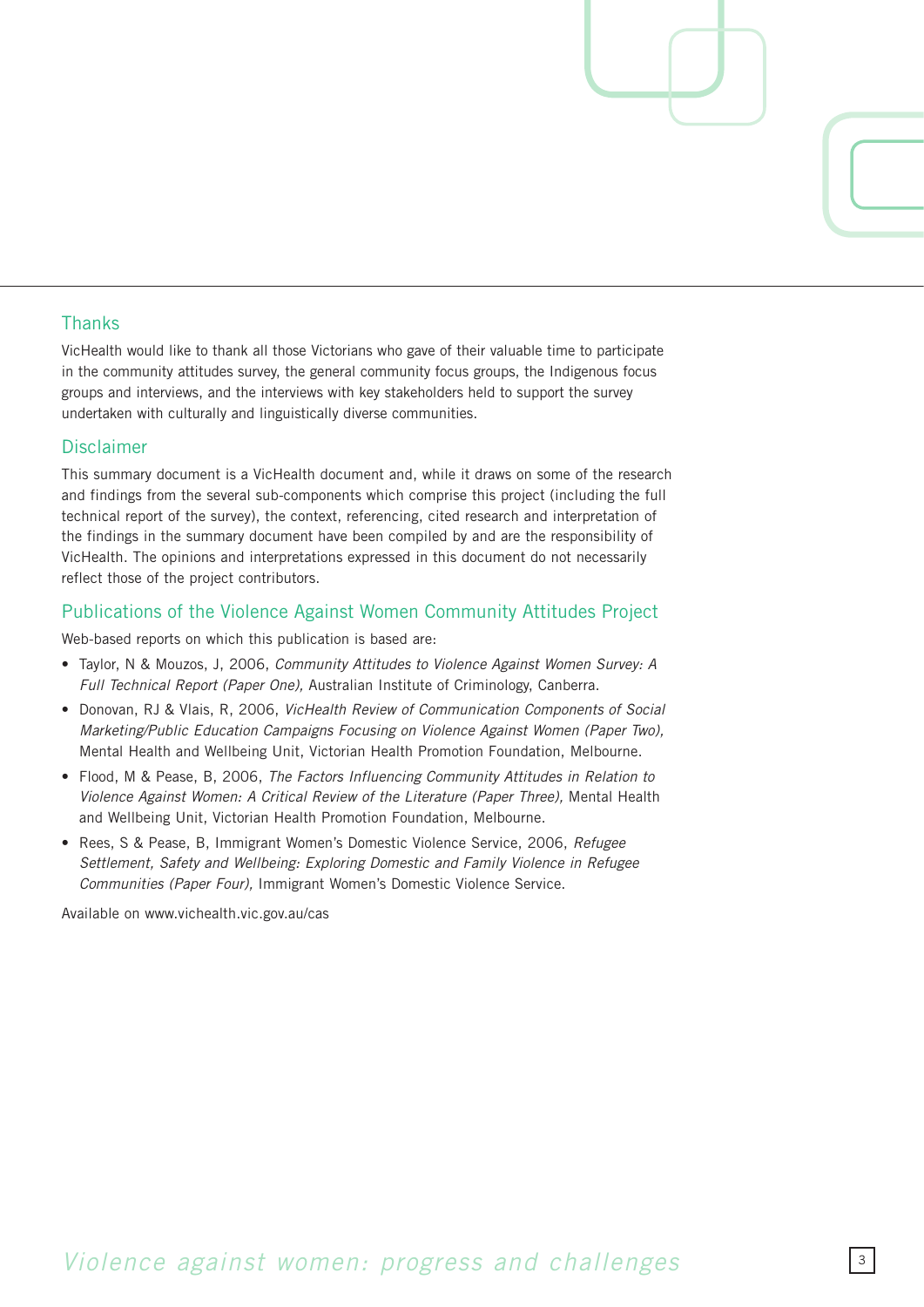## About this publication

This publication summarises the key findings of the Violence Against Women Community Attitudes Project supported by the Victorian Health Promotion Foundation (VicHealth) in 2006. The project was undertaken to inform future work to prevent violence against women by improving understanding of how community attitudes contribute to this problem.

### **Definitions**

**Violence against women** refers to 'any act of gender based violence that results in, or is likely to result in, physical, sexual or psychological harm or suffering to women, including threats of such acts, coercion or arbitrary deprivation of liberty, whether occurring in public or private life' (UN 1993).

**Gender** refers to the economic, social and cultural attributes and opportunities associated with being male or female in a particular point in time. **Sex** refers to the biological characteristics which define humans as female or male.

**Gender equality** means equal treatment of women and men in laws and policies, and equal access to resources and services within families, communities and society at large. Gender equity means fairness and justice in the distribution of benefits and responsibilities between women and men. It often requires women-specific programs and policies to end existing inequalities (WHO 2006).

#### **Scope**

The focus of this project is on community attitudes toward interpersonal forms of gender-based violence as they affect adult women, including:

- domestic violence, also referred to as intimate partner violence, family violence or relationship violence;
- sexual harassment;
- sexual assault, including rape; and
- stalking.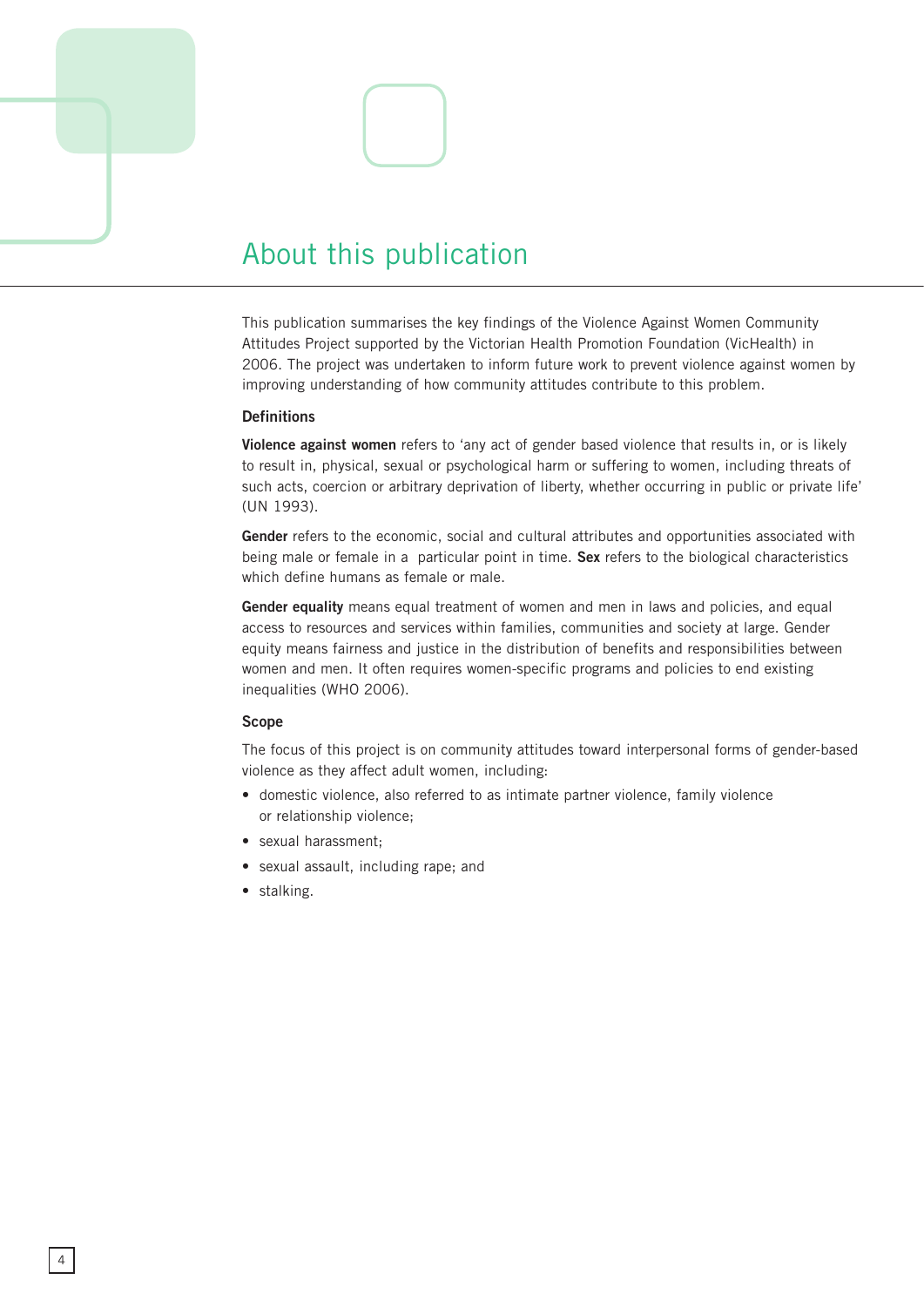## Table of contents

| 1. | Eliminating violence against women: Everybody's business, everybody benefits                         | 7  |  |
|----|------------------------------------------------------------------------------------------------------|----|--|
| 2. | Project overview and recommendations                                                                 | 8  |  |
| 3. | Prevalent, serious and preventable: Violence against women is a public health issue                  | 13 |  |
| 4. | Why address community attitudes on violence against women?                                           | 17 |  |
| 5. | Community attitudes and beliefs and changes since 1995: A summary of main findings                   | 21 |  |
| 6. | The formation and change of community attitudes: Theory and evidence                                 | 28 |  |
| 7. | Learning from past campaigns to change attitudes                                                     | 31 |  |
| 8. | What do the project findings mean?                                                                   | 35 |  |
| 9. | VicHealth's contribution to the primary prevention of violence against women                         | 39 |  |
|    | Appendix<br>Community attitudes and beliefs and changes since 1995: The main findings in more detail | 41 |  |
|    | Project Advisory Group                                                                               | 72 |  |
|    | References and bibliography                                                                          | 73 |  |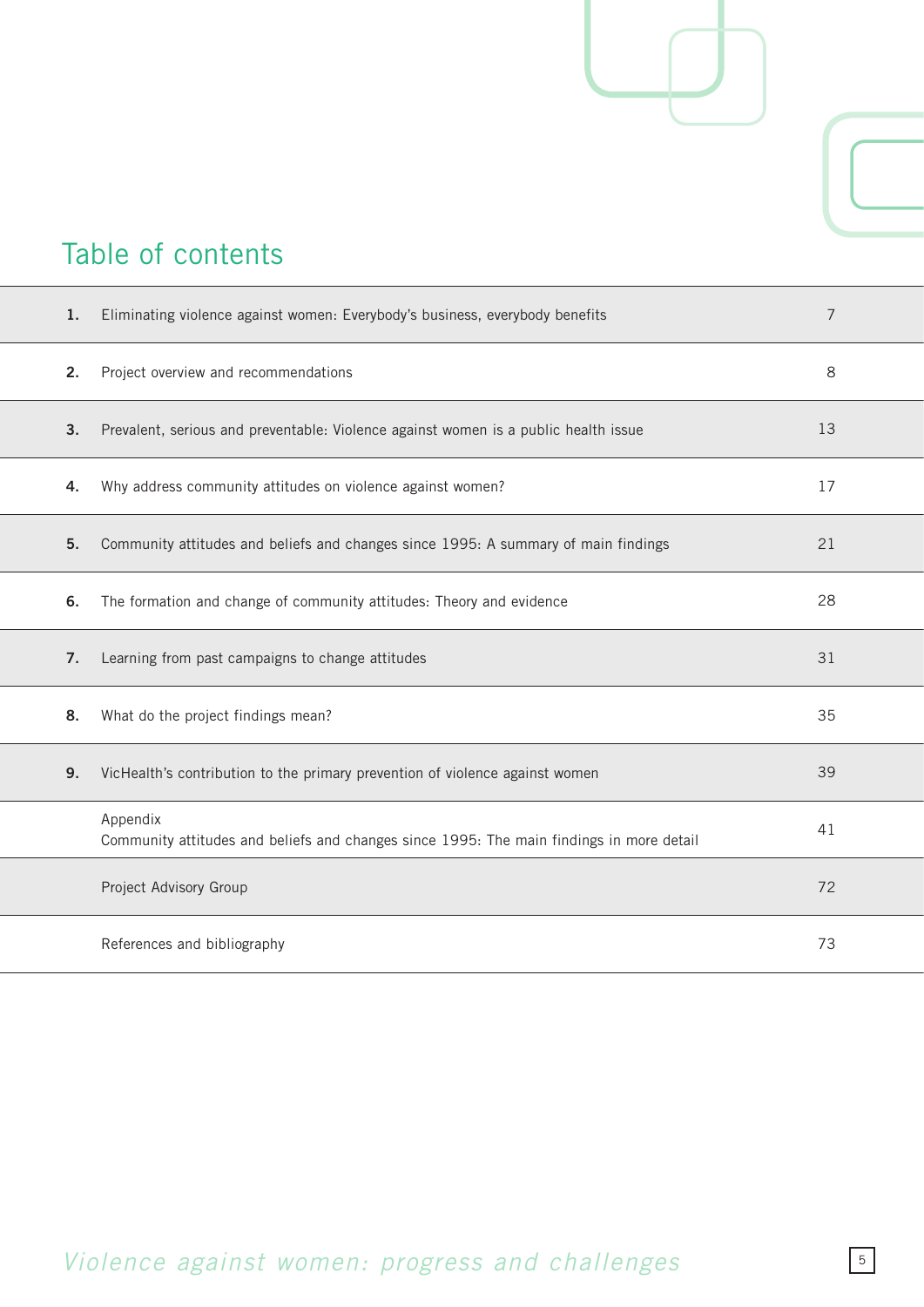"Domestic violence is a major issue in our community and we all need to work together to bring it to an end. Domestic violence is a significant problem within many homes in our community. Family violence is unacceptable in any form. It's not just about physical violence, it's also about mental abuse."

Ms Christine Nixon, Victorian Police Commissioner

"We need to shift attitudes that have been embedded in the industry for a long, long time, and I'm not just talking about players – this comes down to presidents, to coaches, to administrators right across the industry. We've partnered VicHealth and others to make sure we're in for the long haul."

Andrew Demetriou, Chief Executive Officer, Australian Football League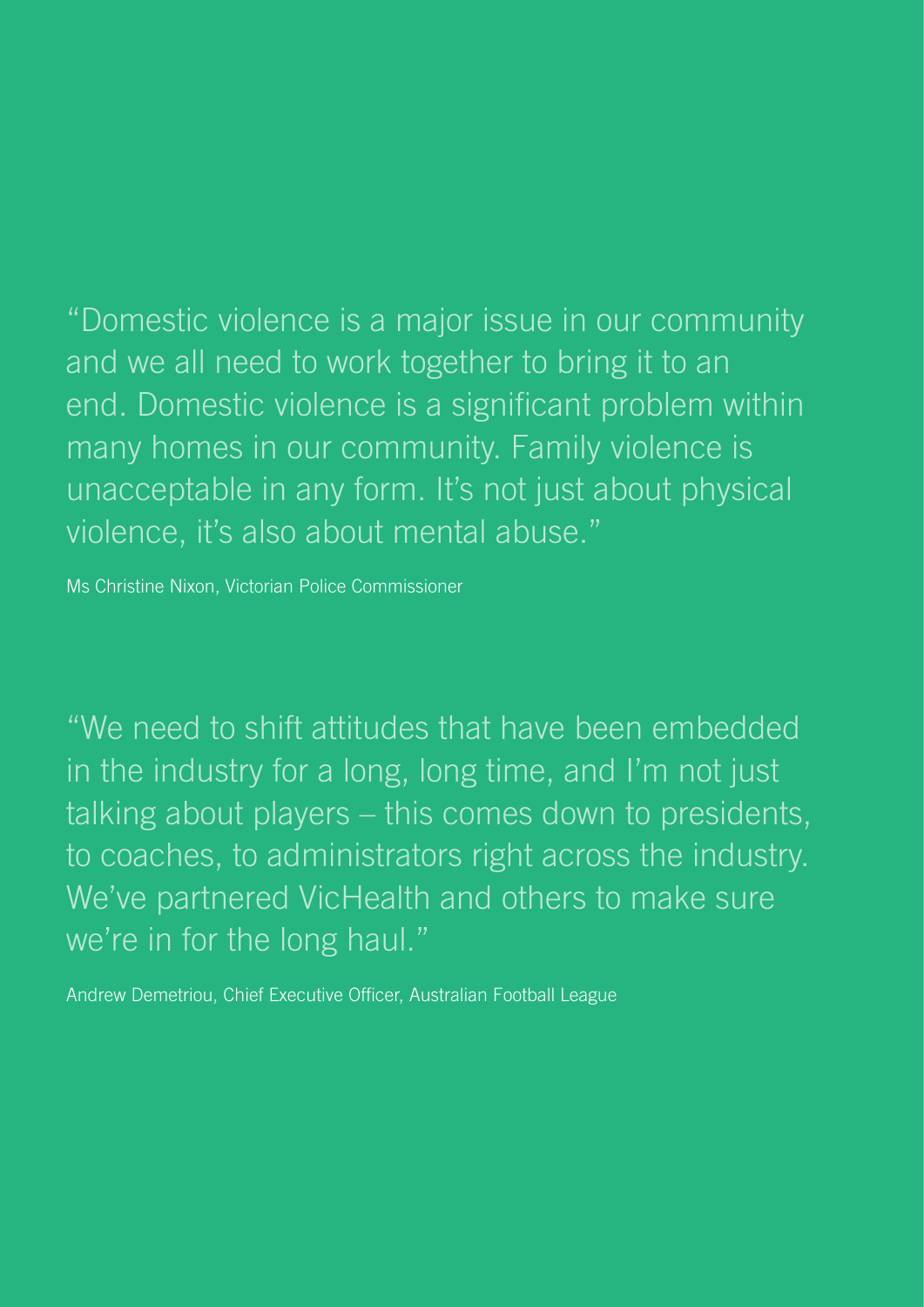## 1 Eliminating violence against women: Everybody's business, everybody benefits

VicHealth's mission is to foster change in the social, economic and physical environments that influence the health of all Victorians and to strengthen the understanding and skills of individuals in ways that support their efforts to achieve and maintain health. Our work is underpinned by the following tenets: That health is a fundamental human right, that everyone shares responsibility for promoting health and that everyone should benefit from improved health outcomes.

This approach is encapsulated in our work to address violence against women, which is part of a program of activity to promote mental health and wellbeing. It follows a study we undertook in 2004 in conjunction with the Victorian Department of Human Services (DHS) that formally quantified the health burden associated with one form of this violence – intimate partner violence. That study, the first of its kind internationally, found this violence to be the largest preventable contributor to the disease burden in women aged 15–44 years. 60% of that burden was due to associated mental health problems.

There have been promising recent developments to respond to those affected by violence, with the Victorian Government committing over \$35 million to service system reform as part of its Fairer Victoria initiative. It is vital that this work continues. However, violence against women is too serious and too prevalent for us to confine our efforts to dealing with its direct casualties. We also need to invest in initiatives to prevent violence before it occurs.

To this end, VicHealth is working in partnership with government, service providers and women's and men's groups to develop a program of research, community strengthening, organisational development and advocacy activity focusing on primary prevention.

Through this work we aim to raise awareness of violence and its impacts. We also seek to foster a climate among communities and organisations in which women's right to safety is taken seriously, there is strong social censure of the use of violence, and respectful relationships between men and women are valued and nurtured. One of our major partners in this work is the Australian Football League (AFL). Together, through the Respect and Responsibility Project, we hope to reach many millions of men, women and children via elite, state and community-based football.

The Violence Against Women Community Attitudes Project will enable us to understand community attitudes and beliefs better and to target future efforts more effectively. It also provides important benchmark data against which we can monitor progress, both past and future. In this respect, it tells us that while some advances have been made since the Australian community was last surveyed in 1995, there is a need to ensure that these gains are maintained and that problem areas and emerging issues are addressed.

Violence against women has negative consequences for all members of society and places a major burden on our economy. A recent international study also demonstrated a strong correlation between the health of men and violence against women, with male mortality rates being generally higher in those countries in which violence against women is prevalent (Stanistreet, Bambra & Scott-Samuel 2005). These findings suggest that prevention efforts will not only protect and promote the health and human rights of women affected by violence, but will also benefit men, women and children in the wider community.

We trust that this publication will assist in this endeavour by providing cause for optimism, motivation for continued effort and a foundation for more effective and better-targeted interventions.

Dr Rob Moodie Chief Executive Officer Victorian Health Promotion Foundation

## *Violence against women: progress and challenges*  $\frac{7}{7}$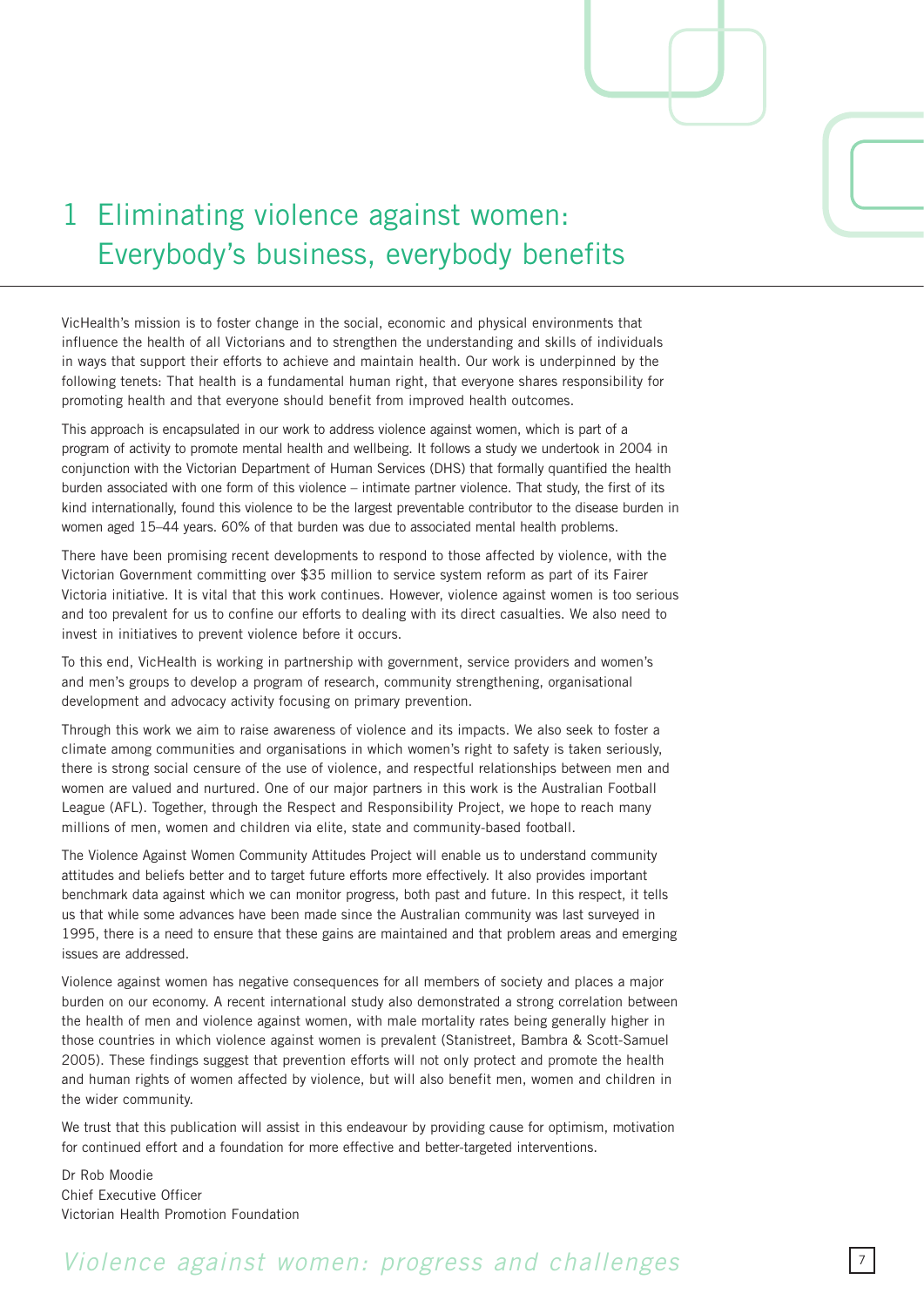## 2 Project overview and recommendations

There is increasing recognition internationally that sexual assault and intimate partner violence are common problems with serious health, social and economic consequences for women, their families and communities. Women are more likely than men to be the victims of these forms of violence and to suffer associated health consequences (WHO 2002).

Although attitudes are not the only factor contributing to violence against women, violencesupportive attitudes are associated with the perpetration of violence and can negatively influence the responses of victims, service providers and the wider community.

The aims of the Violence Against Women Community Attitudes Project were to:

- gauge community attitudes on violence against women and assess changes since 1995; and
- improve understanding of the factors involved in forming and changing community attitudes.

The project involved:

- administration of a survey to a random sample of 2000 Victorians 18 years and over and a booster sample of 800 people from selected culturally and linguistically diverse (CALD) backgrounds. The survey was based in large part on one conducted nationally in 1995 by the then Federal Office of the Status of Women (OSW 1995). Findings from the 2006 random sample were compared with those from the 1995 survey;
- qualitative research involving the general community and Indigenous communities;
- a review of theory and evidence relating to factors influencing attitude formation and change; and
- a critical review of past social marketing strategies to address violence against women.

### Recommendations

### **Maintaining and building on positive developments**

- **1** That the Australian and Victorian Governments continue to support whole-of-population activity to address attitudes toward violence against women, with a view to maintaining and building upon the positive changes in attitudes apparent in this project.
- **2** That the Victorian Government take steps to inform the community about recent law reform and efforts to increase the efficacy of the justice system in its response to family and sexual violence, given evidence in the survey of some uncertainty about justice system responses.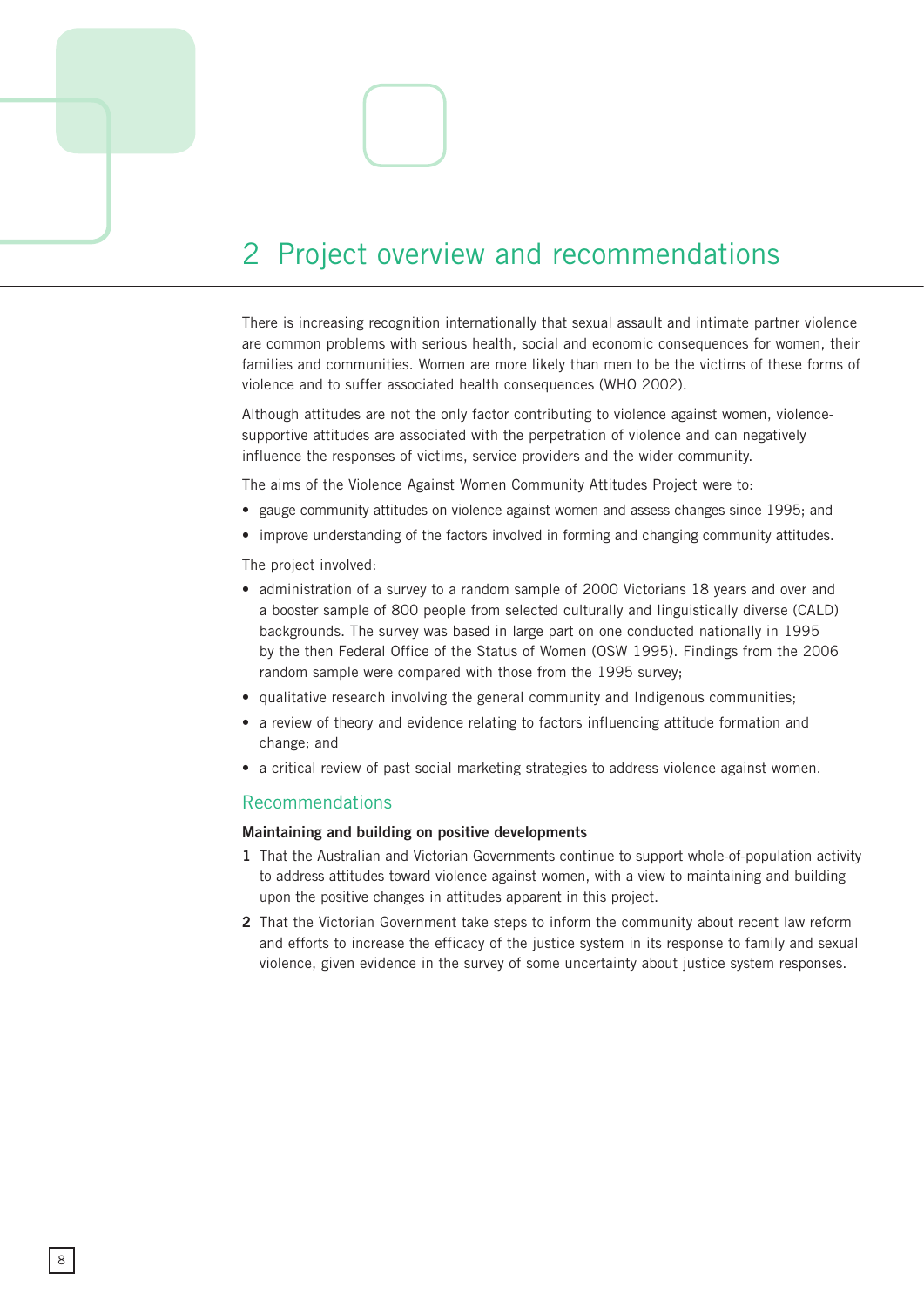### **Beyond attitudes – investing in comprehensive primary prevention**

**3** That the Australian and Victorian Governments:

- support an approach to the primary prevention of violence against women which is implemented across sectors and involves multiple and reinforcing strategies. These strategies should include research and evaluation, direct participation programs, communications and marketing, community development, workforce and organisational development, advocacy and legislative reform; and
- continue to support broader social policy measures to achieve gender equality and gender equity.

This recognises both the complex processes involved in attitude and behavioural change and the fact that attitudinal change is a necessary but not a sufficient condition for the elimination of violence against women.

**4** That the Australian and Victorian Governments consider the evidence-informed strategies for achieving attitudinal change outlined in Table 1 (see p11) in their primary prevention activity.

### **Addressing underlying social norms contributing to violence**

**5** That increased emphasis be given to addressing the underlying social norms that contribute to violence given the link between attitudes to gender roles and gender relations and attitudes towards violence against women found in this project.

#### **Future communications and marketing activity**

- **6** That the following be incorporated into future communications and marketing activities to address violence against women:
	- information about the rights, entitlements and supports available to those affected by violence. This should be targeted to women and children affected by violence as well as to their families and friends who may be in a position to support them. A particular target should be women from CALD backgrounds and their communities, given the finding that women in the selected CALD communities in the survey were least likely to know where to secure advice and support in relation to violence against women;
	- information about ways in which family members and friends can best support and assist women affected by violence and the barriers to women taking action to end violence in their relationship;
	- information about the efficacy of the justice system in responding to violence against women;
	- information about the patterns, dynamics and impacts of violence. This should include information relating to non-physical forms of violence and information addressing myths and misunderstandings about sexual assault;
	- messages communicating that violence is unacceptable and a violation of human rights, regardless of the cultural background of the victim or perpetrator;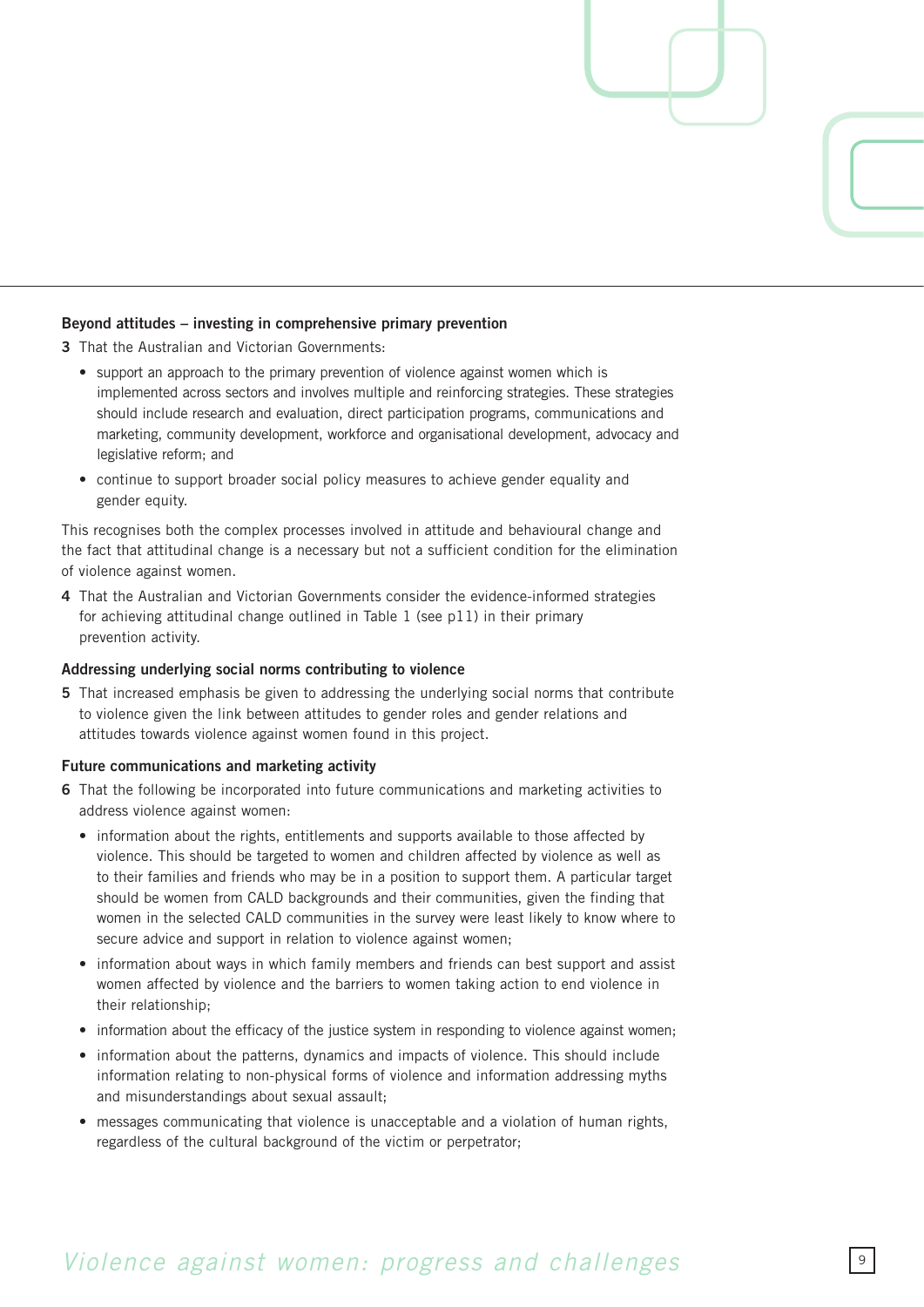

- messages communicating that non-violent and respectful communication is important for sound intimate and family relationships, while violent behaviour threatens men's relationships with their partners and children;
- campaigns to foster a safe environment for women and to advocate improvements in policy and systems (with particular emphasis being placed on the safety of women in the course of separation); and
- messages to achieve changes in social norms about violence and aspects of gender relations and gender identity that endorse or tacitly condone violence and to communicate that the exercise of male power has negative impacts for the health and wellbeing of all.

## **Improving prevention across the population**

- **7** That, given the finding of this project that some groups are more likely to hold violencesupportive attitudes than others, future activities designed to address attitudes about violence towards women be targeted to, tailored for and delivered through settings relevant to:
	- adult men:
	- CALD communities, in particular men in these communities; and
	- boys and young men.

Emphasis should be given in this activity to informing CALD communities of the laws pertaining to domestic and sexual violence and efforts to increase the efficacy of the justice system's response to these problems.

**8** That the Australian and Victorian Governments give priority to supporting the primary prevention of violence against women in Indigenous communities, given evidence that women in these communities are particularly vulnerable to violence.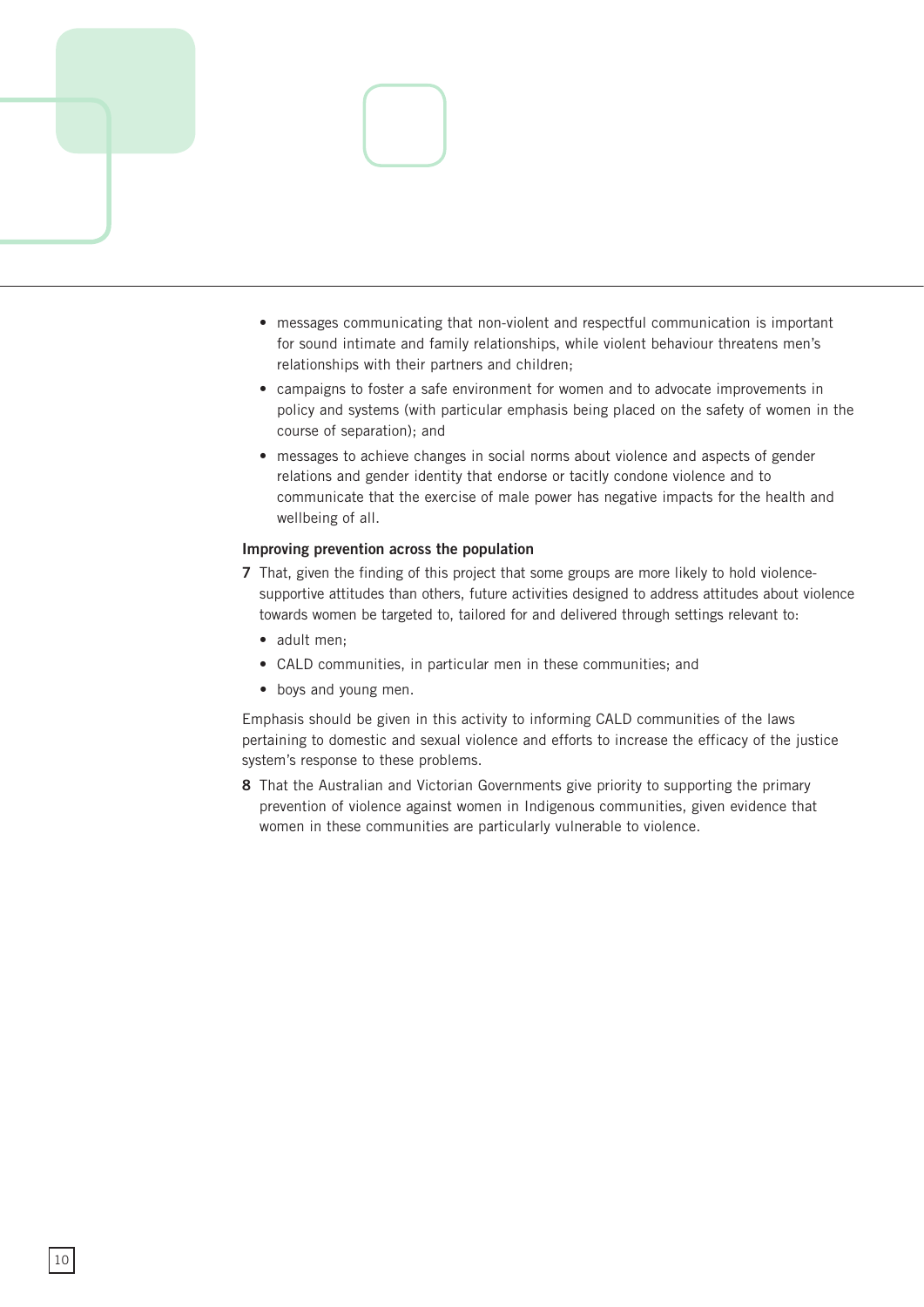| <b>Public health strategy</b>               | Strategies to improve attitudes to violence against women                                                                                                                                                                                                                                                                                                                                                                                                                                                                                |
|---------------------------------------------|------------------------------------------------------------------------------------------------------------------------------------------------------------------------------------------------------------------------------------------------------------------------------------------------------------------------------------------------------------------------------------------------------------------------------------------------------------------------------------------------------------------------------------------|
| Direct participation programs               | • Early intervention programs for children and families affected by violence<br>• Education programs on gender relations and violence for young people<br>• Initiatives supporting increased participation in higher education<br>• Programs to support men and women to intervene constructively in<br>situations of violence                                                                                                                                                                                                           |
| <b>Communications and</b><br>marketing      | • Communications and marketing programs - both whole-of-population and<br>targeted to specific sub-populations<br>• Initiatives to improve the portrayal and reporting of violence against women<br>in the media<br>• Programs in schools to improve media literacy (i.e. the capacity to critically<br>consider media messages)<br>• Regulation of media and popular culture content and the content and<br>availability of pornography                                                                                                 |
| <b>Community development</b>                | • Development and encouragement of events, activities and networks to<br>raise awareness of violence and promote positive social norms in both<br>geographic communities and communities of interest (e.g. Indigenous and<br>CALD communities)<br>• Education targeted to local cultures shown to have greater tolerance for<br>violence against women, such as youth sub-cultures                                                                                                                                                       |
| Workforce and organisational<br>development | • Education on attitudes to violence against women targeted to key<br>workforces (e.g. criminal justice and health and social service personnel)<br>• Education targeted to institutions and organisations shown to have greater<br>tolerance for violence against women, such as some sporting codes<br>• Partnerships with faith-based institutions and religious leaders to address<br>attitudes toward violence against women<br>• Initiatives to enhance the application of criminal justice responses to<br>violence against women |
| Advocacy                                    | • Community-based social movements and campaigns to raise awareness<br>of violence, promote positive social norms and advocate social policy and<br>legislative change                                                                                                                                                                                                                                                                                                                                                                   |
| Legislative reform                          | • Social policy and legislative initiatives that condemn the use of violence<br>and ensure the application of criminal justice responses to violence against<br>women                                                                                                                                                                                                                                                                                                                                                                    |
|                                             |                                                                                                                                                                                                                                                                                                                                                                                                                                                                                                                                          |

### **Table 1: Evidence-informed strategies to improve community attitudes to violence against womena**

a A complete list of references on which this table was based can be found in Pease & Flood www.vichealth.vic.gov.au/cas (see p3).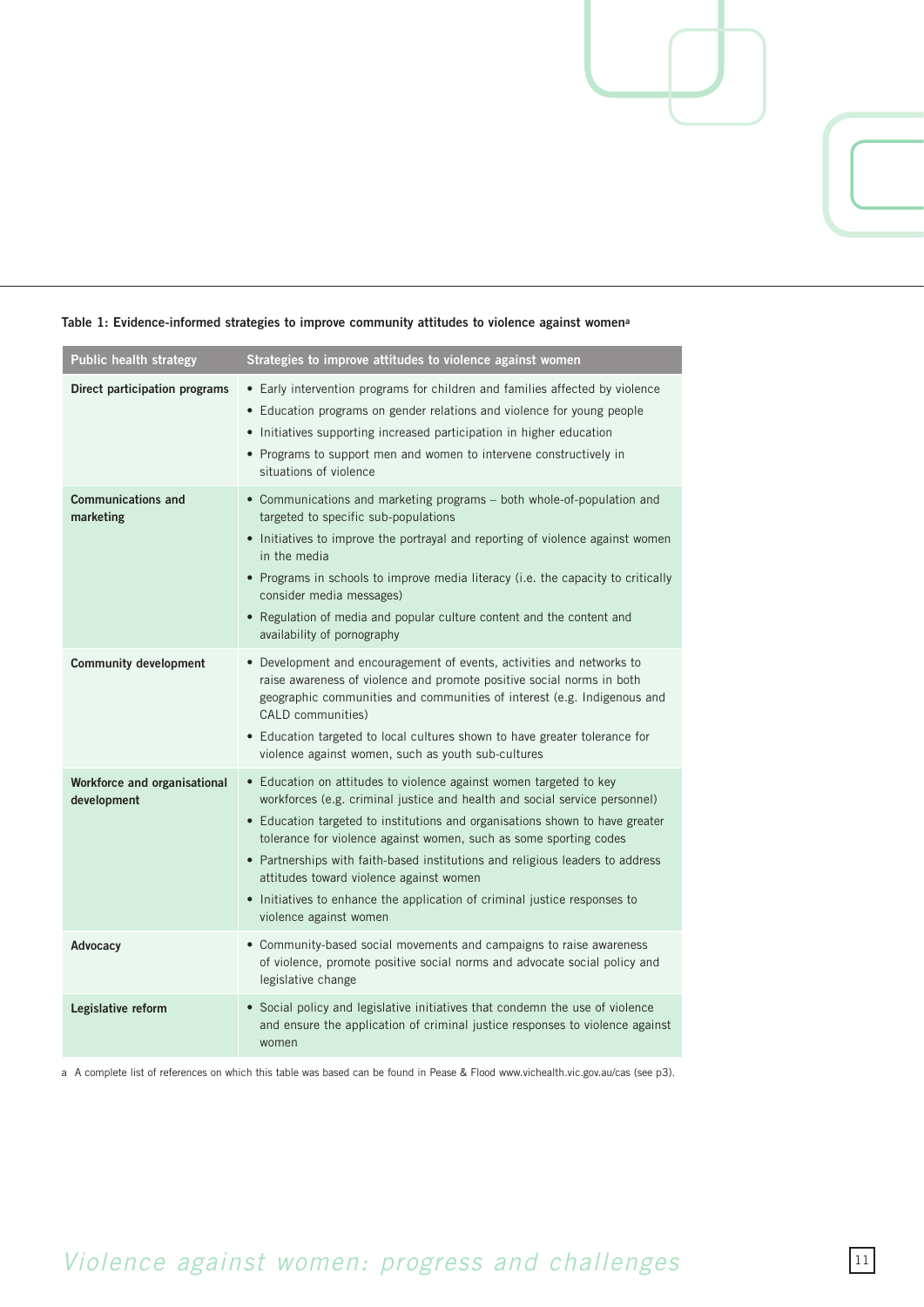"If the leading newspapers were to announce tomorrow a new disease that, over the past year, had afflicted from 3 to 4 million citizens, few would fail to appreciate the seriousness of the illness. Yet, when it comes to the 3 to 4 million women who are victimized by violence each year, the alarms ring softly."

Joseph R. Biden, former chairman of the US Senate Judiciary Committee

"Domestic violence can be prevented and governments and communities need to mobilize to fight this widespread public health problem. (We need) … to raise awareness about violence and the important role that public health can play to address its causes and consequences. Globally, we need to stop the violence from happening in the first place, and to provide help and support to women who are in abusive relationships."

Dr Claudia Garcia Moreno, WHO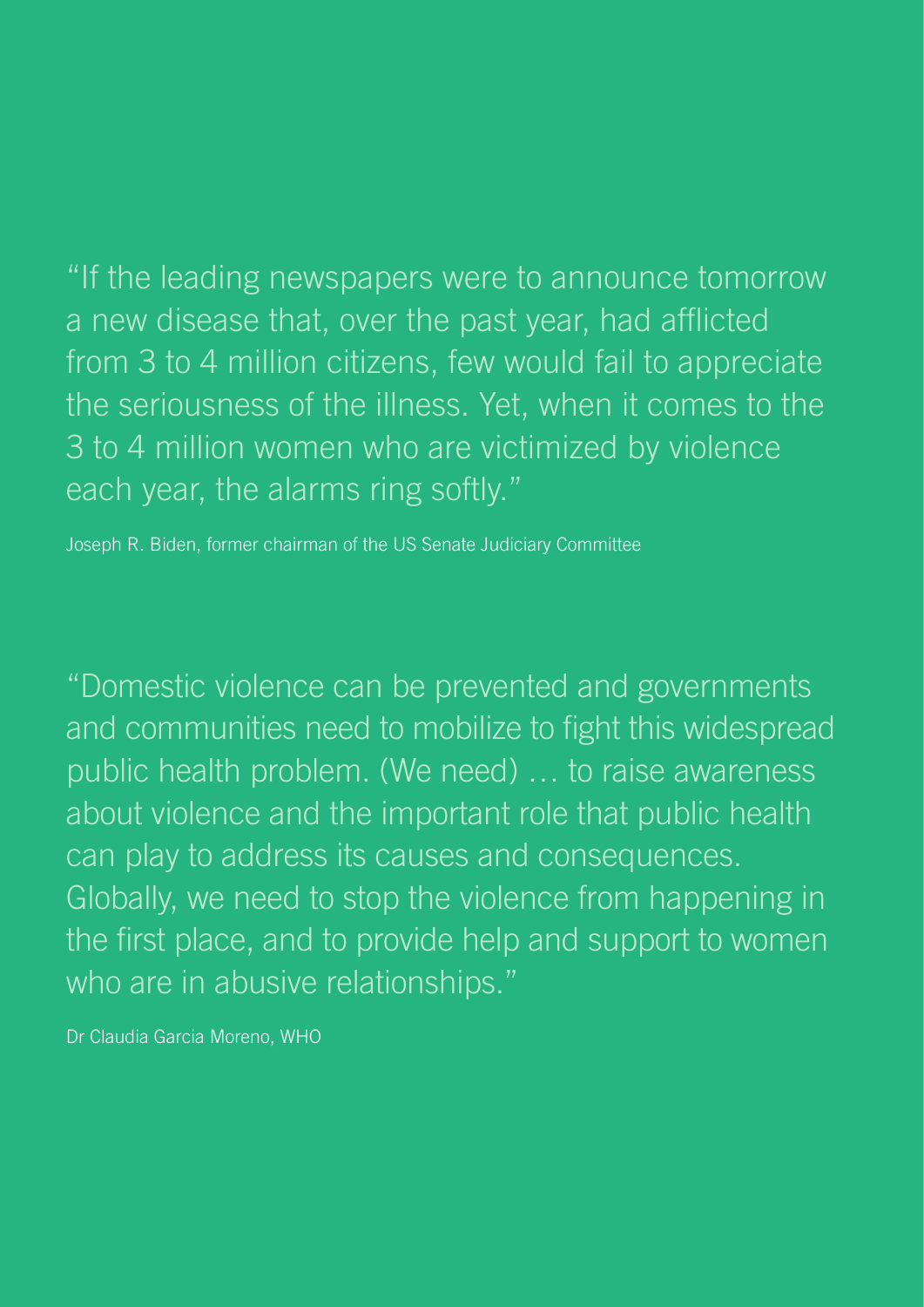## 3 Prevalent, serious and preventable: Violence against women is a public health issue

Violence against women has been identified as a significant health problem requiring urgent attention by a number of bodies at the national, international and local levels. These include the World Health Organisation (WHO) in its landmark World Report on Violence and Health (WHO 2002), the Australian Government through its Women's Safety Agenda (formerly the Partnerships Against Domestic Violence Initiative), the Victorian Government through its Women's Safety Strategy (OWP 2002) and Women's Health and Wellbeing Strategy (DHS 2006), the Public Health Association of Australia (PHAA 2002) and the Australian Medical Association (AMA 1998).

Evidence accumulated by these bodies indicates that violence against women is common, with WHO estimating prevalence rates of domestic violence of between 10% and 69% in countries around the world and rates of sexual violence of up to 47% (WHO 2002).

In 2004, VicHealth and DHS commissioned a study which demonstrated that intimate partner violence alone contributes 9% to disease burden in Victorian women aged 15–44 years, making it the largest known contributor to the preventable disease burden in this group (VicHealth 2004).

The 2005 Personal Safety Survey, a rigorous national study based on face-to-face interviews with over 17,300 Australians, found that:

- one in three women had experienced physical violence since the age of 15;
- nearly one in five women had experienced sexual violence since the age of 15; and
- 16% of women had experienced violence by a current or previous partner since the age of 15 (ABS 2006).

Studies yield contradictory findings in relation to whether domestic violence affects some groups more than others on the basis of their socio-economic status or cultural and linguistic background (Heise, Ellsberg & Gottemoeller 1999; Rees & Pease 006; Mouzos & Makkai 004). Nevertheless, there is clear evidence that gendered violence is not *confined* to women in any particular group but rather affects women across the social spectrum.

Indigenous women, however, are significantly more likely than other women to be the victims of violence (Mouzos & Makkai 2004; National Crime Prevention 2001). This is understood to be due to both historical and contemporary factors affecting this community, in particular a history of colonisation (Victorian Indigenous Family Violence Task Force 2003).

Violence against women has serious social and economic consequences for women, their families and communities:

- Women who have been exposed to violence have a greater risk of developing a range of health problems, including stress, anxiety, depression, pain syndromes, phobias and somatic and medical symptoms (WHO 2000).
- Women who have been exposed to violence report poorer physical health overall, are more likely to engage in practices that are harmful to their health and experience difficulties in accessing health services (WHO 2000).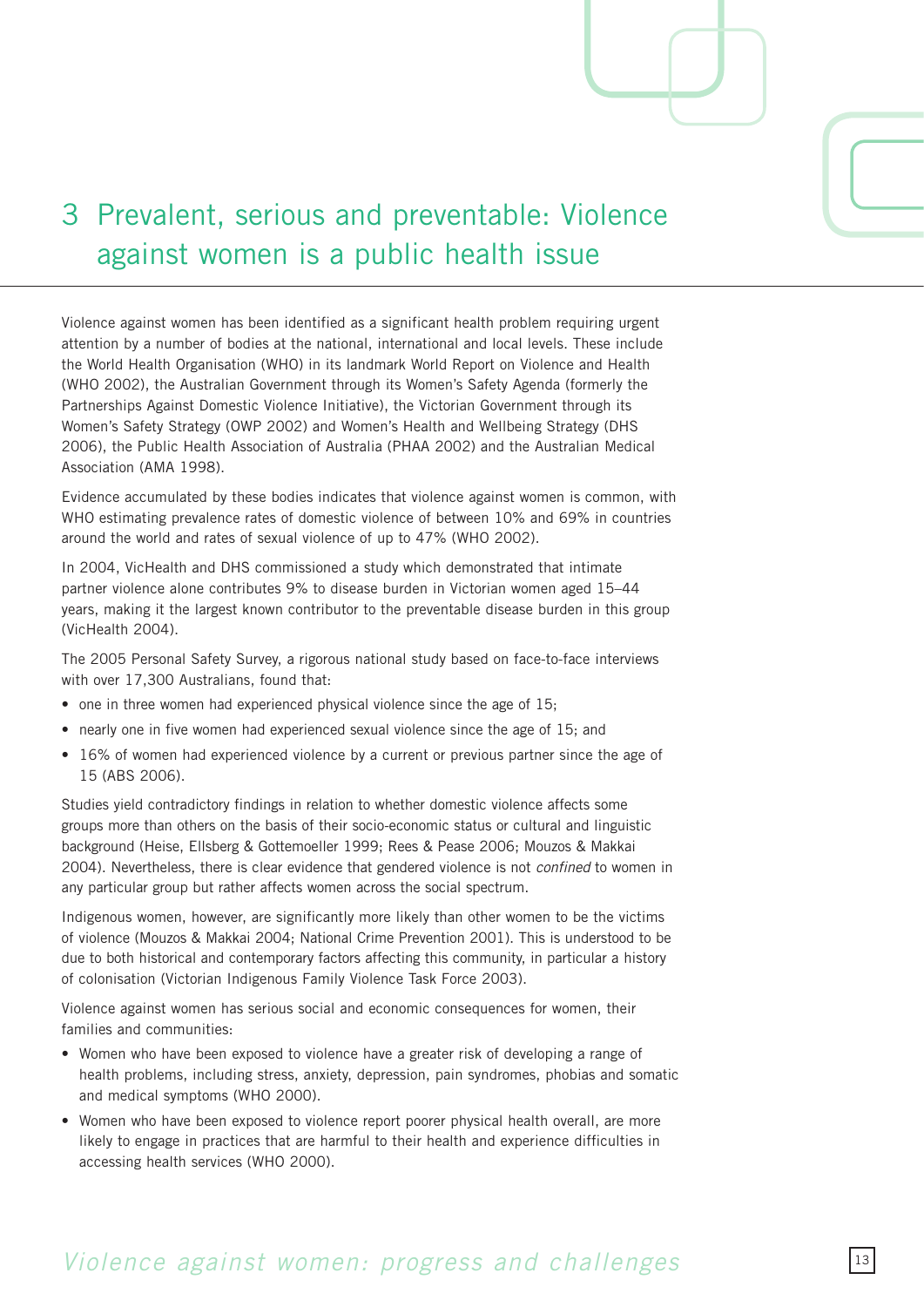

• 34% of women experiencing violence by a current partner and 39% of those by a former partner report that the violence was witnessed by children in their care (ABS 2006). This exposure increases children's risk of mental health, behavioural and learning difficulties in the short term (Laing 2000); of developing mental health problems later in life (Edleson 1999), and in the case of boys of perpetrating violence as adults (Indermaur 2001).

The total estimated cost of domestic violence in Australia in 2002–03 was \$8.1 billion. Of this, \$848 million was borne by the Federal Government, \$487 million by state and territory governments, \$175 million by employers, \$4.05 billion by victims, \$1.19 billion by the community and \$555 million by the perpetrators (Access Economics 2004).

There is also evidence to suggest that:

- The influence of violence can persist long after the abuse has stopped.
- The more serious the abuse the greater its impact on women's physical and mental health.
- The impact over time of different types and multiple episodes of abuse appear to be cumulative (Golding 1999; Taft 2003; WHO 2000).

Accompanying increased awareness of the extent of the problem is an emerging consensus that:

- Violence against women is a problem best dealt with in a human rights, legal and health framework, through the development of multi-level strategies across sectors (OWP 2002; WHO 2002).
- Although its causes are complex, factors in our social, economic and cultural environments play a significant part. Addressing these factors can help to prevent the occurrence and consequences of violence against women (WHO 2004).
- Significant among these factors is the unequal distribution of power and resources between men and women (Heise 1998; OWP 2002; WHO 2002).

## The public health sector's contribution: a public health response

VicHealth identified violence against women as a priority for action in 2003 and is seeking to address the issue through the development of a public health response.

Significant health gains have been achieved through such an approach in addressing other major public health issues. Prominent examples include tobacco control and road safety, where major reductions in avoidable death, injury and illness have been achieved through a combination of legislative reform, law enforcement, communications and marketing, and services and programs to support individuals.

In applying this approach to address violence against women, VicHealth is working in partnership with government, service providers, the research community, women's and men's groups and the philanthropic and corporate sectors to:

- support community development and strengthening approaches to foster understanding of the problem and encourage dialogue and action to address it at the local level;
- share information about violence against women through local, regional and national media as well as through other avenues such as community meetings, conferences and forums;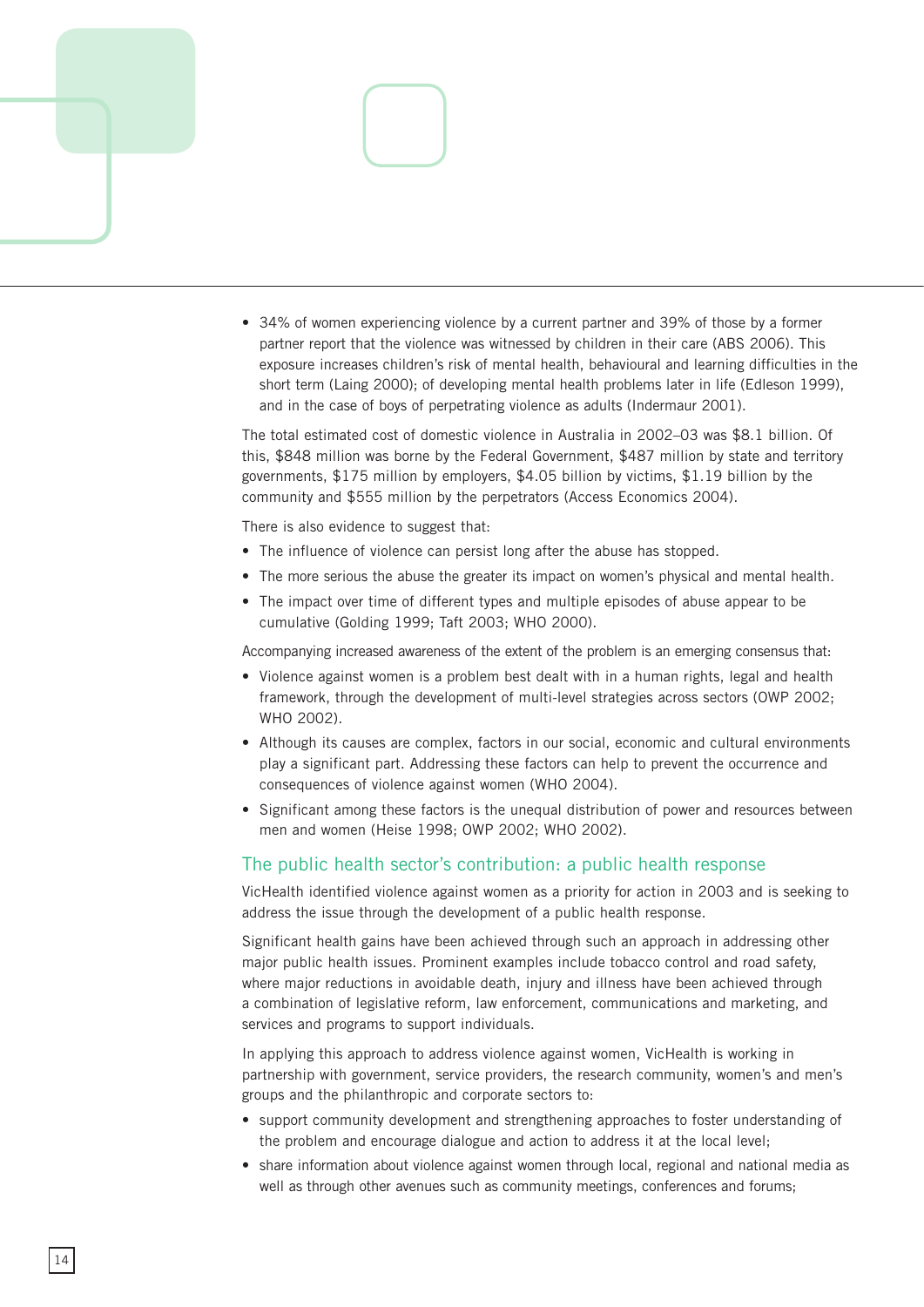- develop education and training programs to strengthen the capacity of workforces across sectors to implement evidenced-based prevention strategies;
- develop the capacity of organisations to work collaboratively across sectors to implement preventative initiatives and to create safe and welcoming environments for women;
- undertake communications and marketing activities to increase knowledge about and address attitudes to violence against women;
- support research and evaluation to increase understanding of such violence and assess the effectiveness of prevention strategies; and
- advocate policy and program development, resource allocation and legislative reform.

## An emphasis on primary prevention

Violence against women and its consequences can be prevented through:

• *Intervention* 

These strategies are implemented after violence has occurred and aim to deal with the violence, prevent its consequences and ensure that violence does not occur again or escalate.

• *Early intervention* 

Early intervention is targeted to individuals and groups who exhibit early signs of violent behaviour or being subject to violence. These strategies aim to change behaviours or increase the skills of individuals and groups.

• *Primary prevention* 

These strategies seek to prevent violence before it occurs by changing environments so that they are safer for women, building the skills and knowledge of individuals or changing behaviour. Interventions that do not have a particular focus on violence, but address its underlying causes (such as gender inequality and poverty), are also primary prevention strategies (VicHealth 2005).

While supporting activity at each of these levels, VicHealth is particularly interested in building the evidence and knowledge base for primary prevention. That is, for preventing violence *before it occurs.* 

The Violence Against Women Community Attitudes Project is one of a program of activities currently being supported by VicHealth to address the health impact of violence against women. It was conducted by a team of researchers with input from a range of experts from across Australia.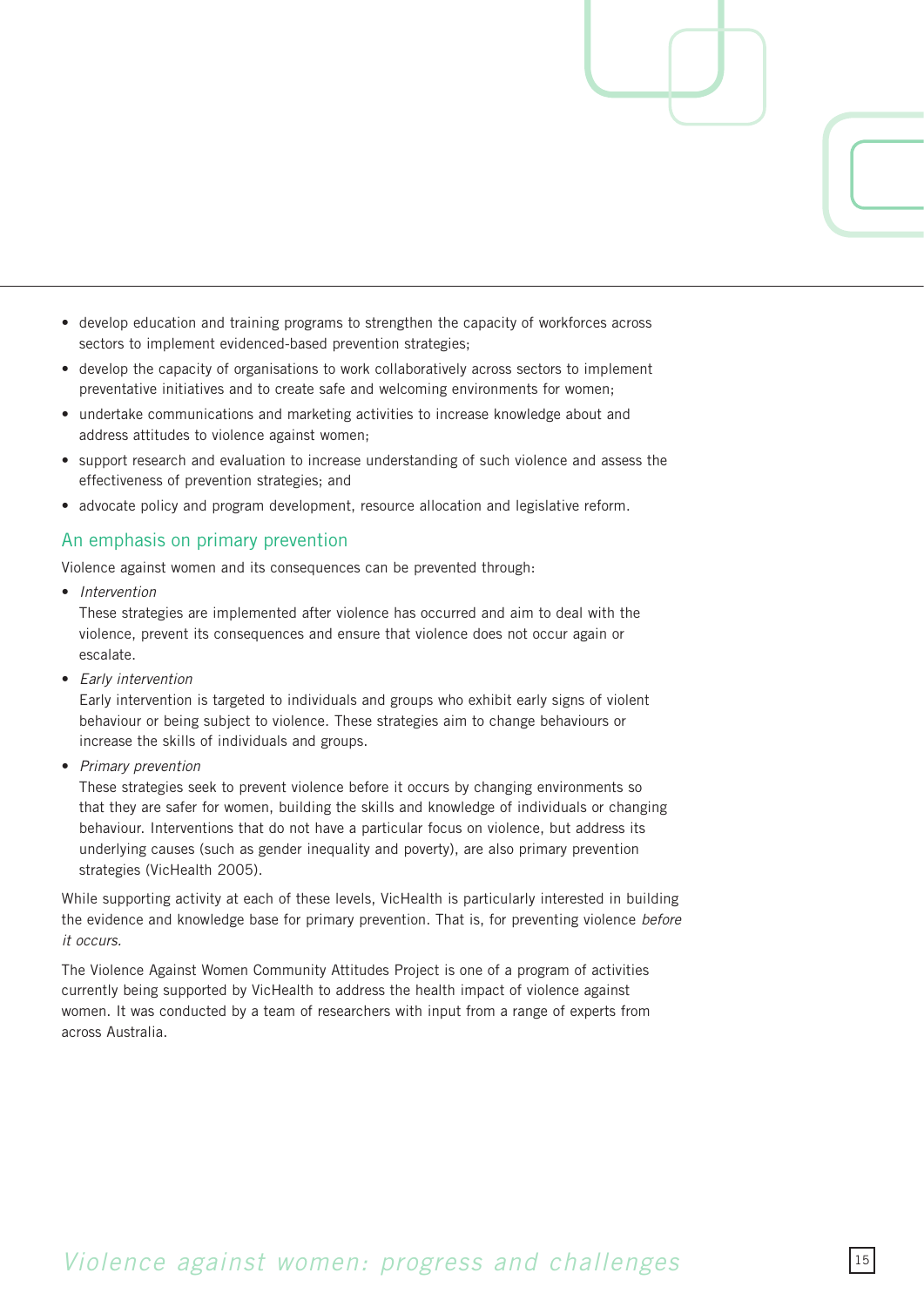"It's not really any of my business. I don't want to get involved in this. I feel for her, you know, and all the rest of that sort of stuff, but this is not, you know, my business. There's a certain amount of privacy you have to respect."

"We hear of it more and we used to keep it in the closet for so long … and now people are saying I've had enough, I'm going to let you know about it ... we're realising well, if Mary doesn't suffer, why have I got to suffer, and I can talk about it and it's alright to talk about it."

"I think it is more open, more out there now, because it used to be that what happened behind closed doors stayed behind closed doors … and now people are more willing to talk and … not to accept it."

Focus group participants, Violence Against Women Community Attitudes Project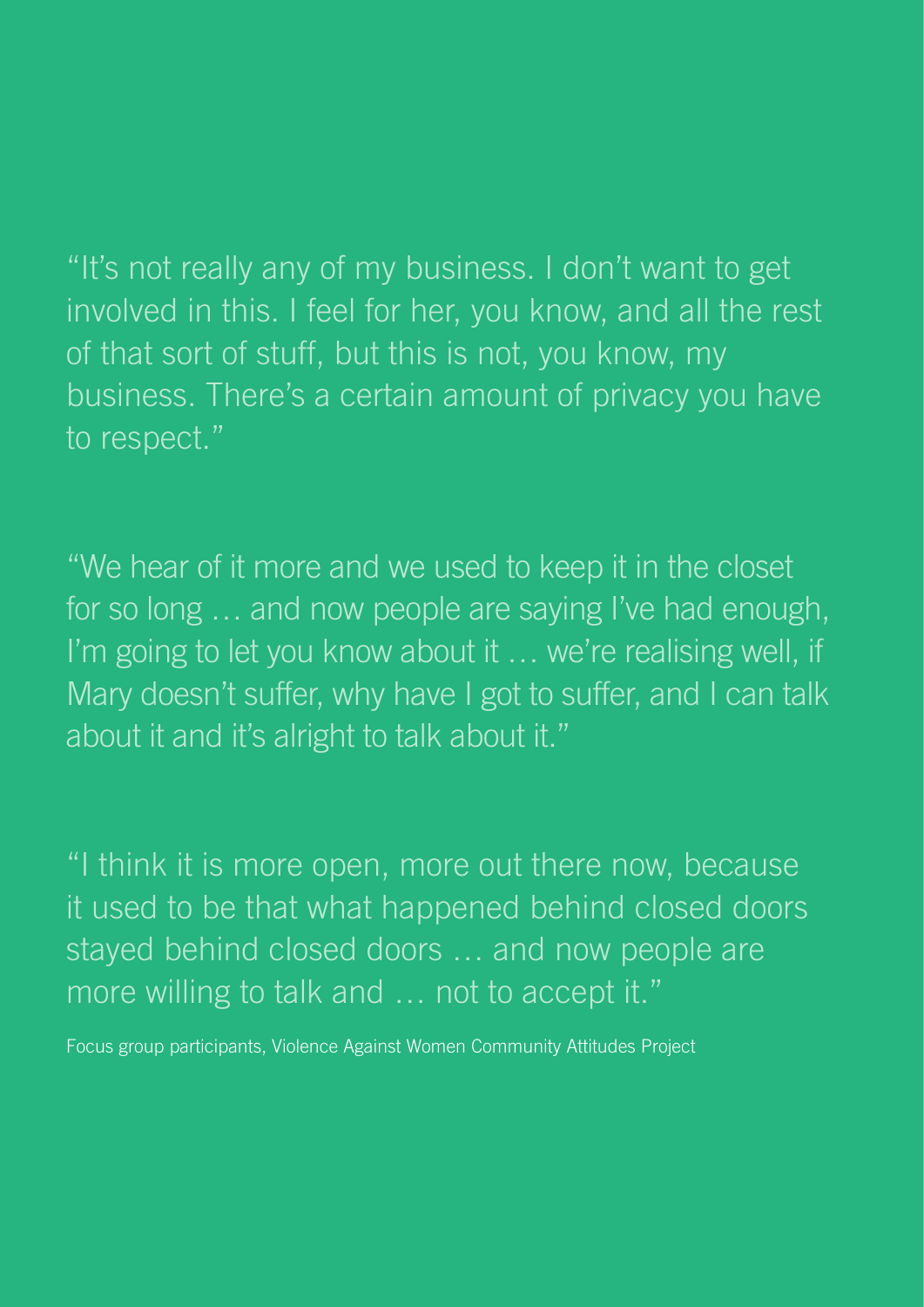

## 4 Why address community attitudes on violence against women?

The wider socio-cultural context has been identified as a significant factor contributing to violence against women. Studies have shown that this violence tends to be more prevalent in communities in which there is limited social censure of violence against women and in which there is strong socio-cultural support for the privacy of the family and the right of men to exercise authority over women (Heise, Ellsberg & Gottemoeller 1999; WHO 2002). Attitudes and beliefs about violence are an important part of this context.

## Violence-supportive attitudes and beliefs

Numerous studies have identified attitudes and beliefs held in the community that 'support' violence (Taylor & Mouzos 2006; Burt 1980; Murnen, Wright & Kaluzny 2002). They do this by:

- trivialising violence and its impacts (as, for example, when domestic violence is portrayed as nothing more than normal relationship conflict, or rape is portrayed as something women fantasise about);
- attributing blame to the victim of violence (as in the belief that women 'ask for rape' in their manner of dress);
- denying that violence occurred (as in the case of claims that women frequently falsify violence) or that certain behaviours are not violence (illustrated by the view that forced sex within marriage is not rape, reflected in the Victorian criminal law until 1981);
- denying that public agencies and the wider community have responsibility for violence (as in the view that 'domestic violence is a private matter that should be dealt with in the family', a view held despite the fact that this form of violence is a serious criminal offence); and
- justifying or excusing violence (such as the belief which diminishes men's responsibility for rape by asserting that it occurs because they cannot control their need for sex).

## Attitudes and beliefs: Their influence on responses to violence

The causes of violence against women are complex and attitudes are not the only contributing factor (Heise 1998; WHO 2002, 2004). Further, the relationship between attitudes and behaviour is only partial. Whether a person acts on their attitudes in any given situation depends on their assessment of what others think and the presence of other factors in the broader social environment that either censure or permit violent behaviour (Ajzen & Fishbein 2005; Potter & Weatherall 1987; Prislin & Wood 2005). Attitude surveys measure what people say they will do and this might not always be what they will actually do. For example, racial discrimination persists in Australia despite surveys demonstrating that very few people claim to hold prejudiced attitudes and beliefs (Fiske 1998, cited in Ajzen & Fishbein 2005).

However, violence-supportive attitudes have been found to shape:

• *The perpetration of violence against women* 

Men who hold violence-supportive attitudes are more likely to use violence against women (Alder 1992; Anderson, Simpson-Taylor & Hermann 2004; Heise 1998; O'Neill & Harway 1997) and violence is more common in those communities in which these attitudes are more prevalent (Heise 1998).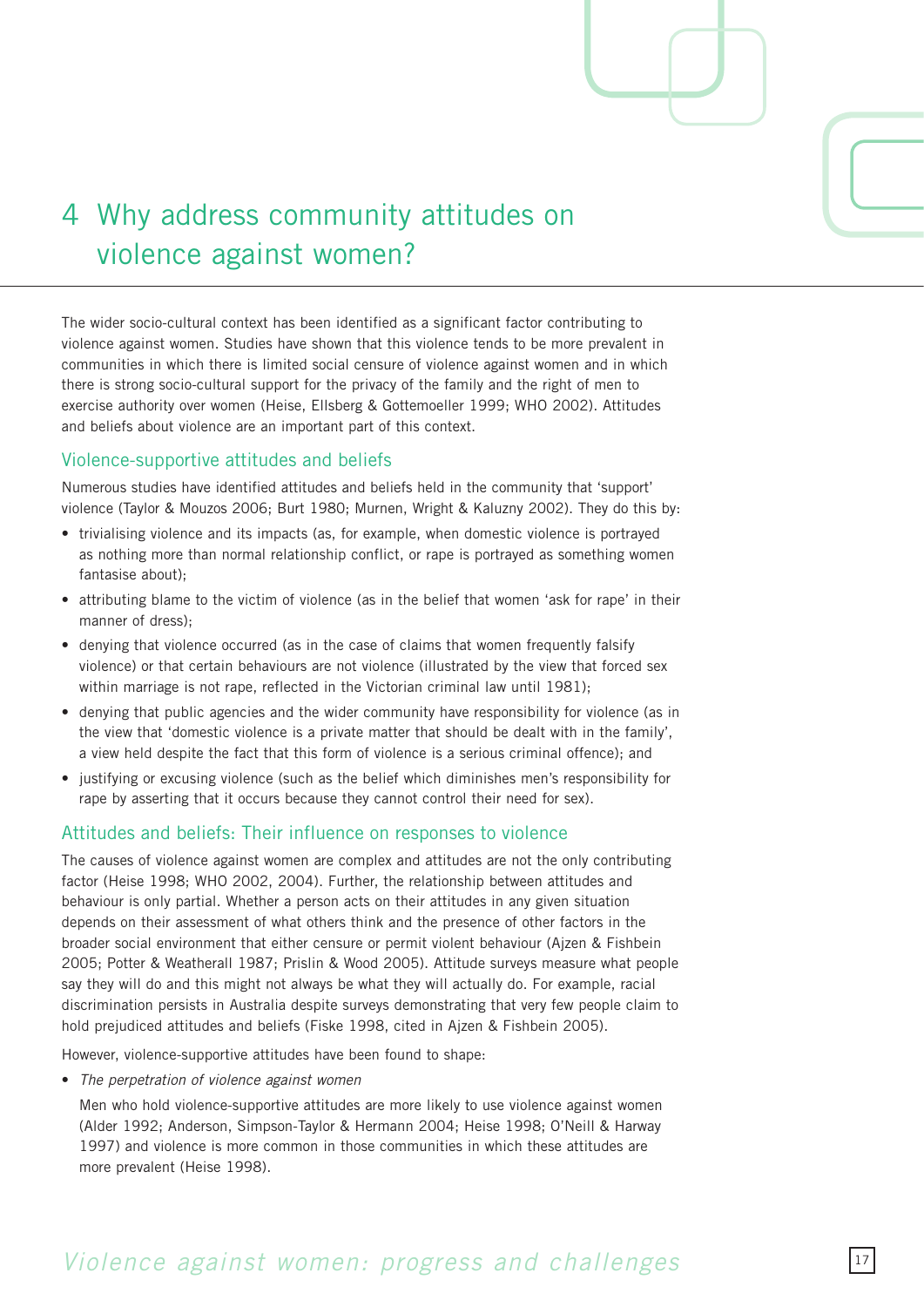

#### • *Women's responses to violence*

Women holding violence-supportive attitudes are more likely to blame themselves for assault, less likely to report it to police and other authorities, and suffer greater stress and trauma as a consequence of exposure to violence (Margolis 1998; Neville et al. 2004). Research shows that victims do not report violence because of their perceptions of others' attitudes, and their fears that they will be blamed and stigmatised by family and friends and that the criminal justice system will not provide appropriate redress (Lievore 2003).

• *Informal community responses to violence* 

Attitudes and beliefs have an impact on whether family members, friends, acquaintances and bystanders respond with empathy to victims and offer them support. For example, people who make negative attributions to victims of violence are also less likely to say that they would report violence to the police and more likely to recommend lenient or no penalties for the offender (Pavlou & Knowles 2001).

• *Institutional responses* 

Studies across a range of human service, law enforcement and criminal justice contexts demonstrate the influence of attitudes on whether violence is identified and appropriate responses are taken (Nayak et al. 2003; Stewart & Maddern 1997; Tilden et al. 1994; Ward 1995).

The influence of attitudes on community and institutional responses are particularly important, since these in turn contribute to the development of broader social norms that either sustain or sanction violence.

## Tracking changes over time

National surveys of community attitudes to violence against women, undertaken by the then Office of the Status of Women in 1987 and 1995, showed that there had been improvements in community attitudes over time (OSW 1995). Since 1995 there have been social and economic shifts that may have influenced attitudes toward violence against women. There has also been increasing effort by communities, governments and health authorities nationally and internationally to address violence against women. Initiatives of particular significance to the Victorian community include:

- the Victorian Government's Women's Safety Strategy (OWP 2002), a five-year plan to guide coordinated action to reduce the level and fear of violence against women;
- the establishment in 2002 of statewide steering committees to reduce family violence and sexual assault comprising both government and non-government personnel from across sectors;
- the development and implementation of a \$35.1 million plan to reform service system responses to family violence in Victoria (DVC 2005; Statewide Steering Committee to Reduce Family Violence 2005);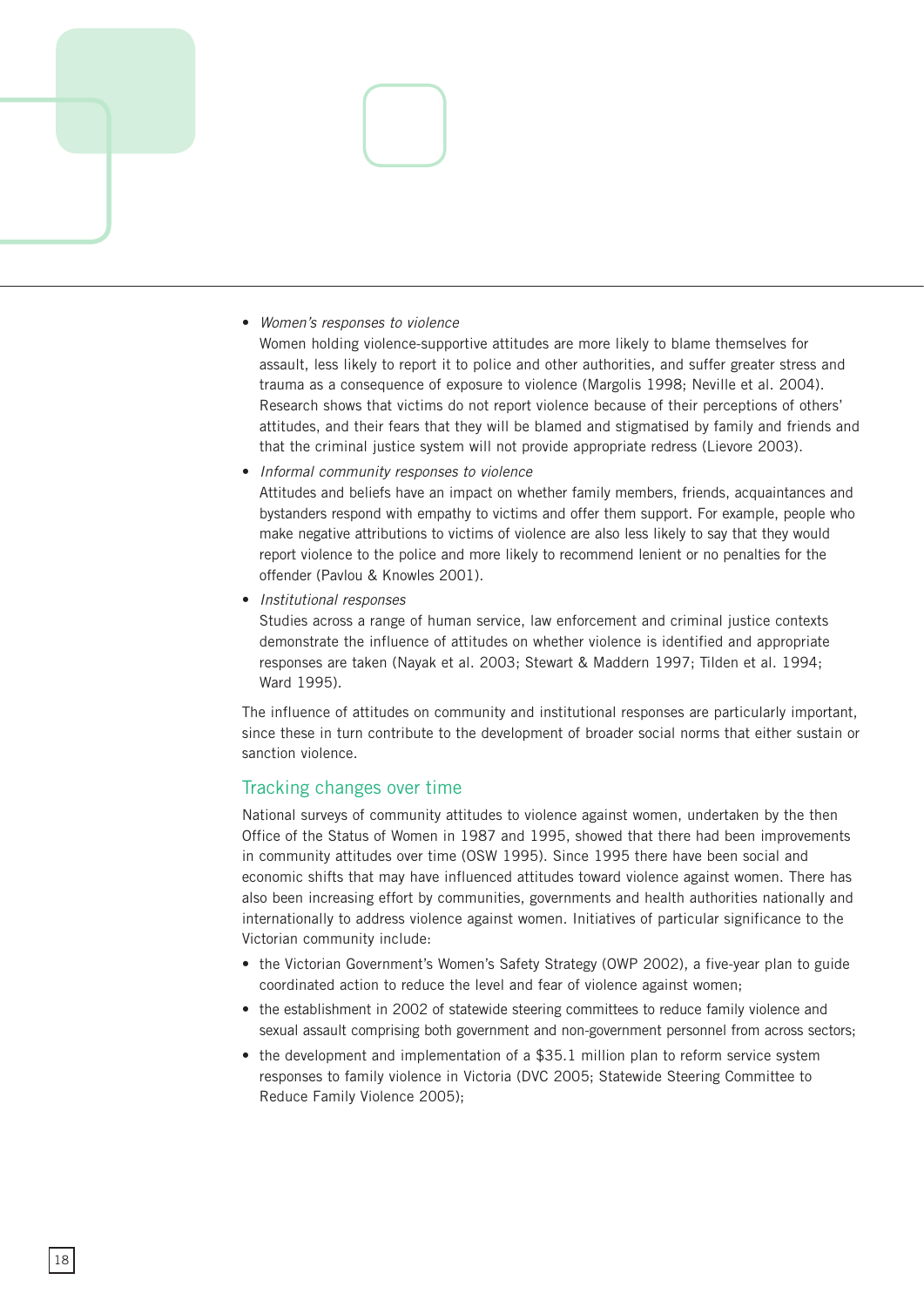- a range of violence-prevention activities supported through the Australian Government Partnerships Against Domestic Violence Initiative (introduced in 1999), now the Women's Safety Agenda, including a national advertising campaign, 'Australia Says No';
- improvements to Victoria Police responses to family violence, including development of the Code of Practice for the Investigation of Family Violence (2004) and amendments to the *Crimes (Family Violence) Act 1987* to facilitate removal of the violent offender from the family home;
- a range of statewide and regional community education and development initiatives to raise awareness of and prevent violence against women;
- landmark research reports estimating the prevalence and patterns of violence against women (ABS 1996; 2006) and the health impacts (VicHealth 2004) and economic costs of domestic violence (Access Economics 2004);
- the allocation of some \$34.2 million in the 2006/7 state budget to support victims of sexual assault; and
- reform of the law and court responses, including the introduction of stalking into the *Crimes Act 1958* in 1997, introduction of the *Crimes (Sexual Offences Act) 2006* amending rape laws, the creation of a Family Violence Division of the Magistrates Court and the appointment of a magistrate to supervise family violence and stalking protocols.

Tracking changes over time enables us to monitor whether prevention efforts have been effective and whether there are any continuing or emerging issues that need to be addressed.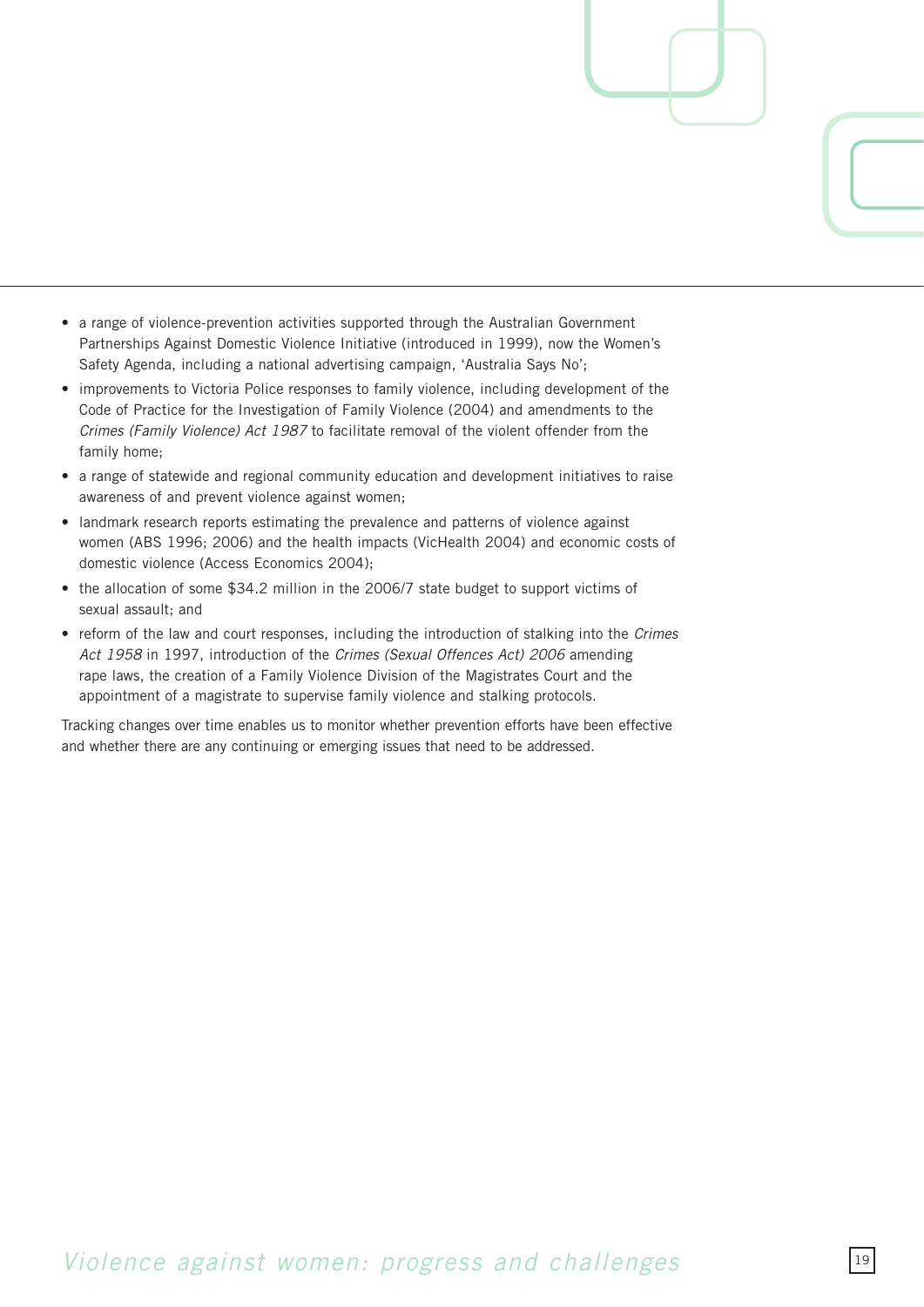"While the incidence of violence may not have altered, violence against women is much less acceptable, and much more likely to be treated seriously than thirty years ago. This is a part of the greater international recognition of women's rights. However we still have a long way to go, and it sometimes seems that as a society we are forever taking tentative steps forward only to then take a few more steps back."

Pru Goward, Sex Discrimination Commissioner

"The first step is educating men about the different forms of violence and getting them to talk about it. It includes psychological abuse, domestic violence, emotional abuse, sexual harassment and sexual assault as well as physical assault. Women aren't the only ones affected. It affects the whole community. Non-violent men have mothers, sisters, daughters and friends and we want them to be safe. It's no use turning a blind eye to the problem."

Tony Squires, media personality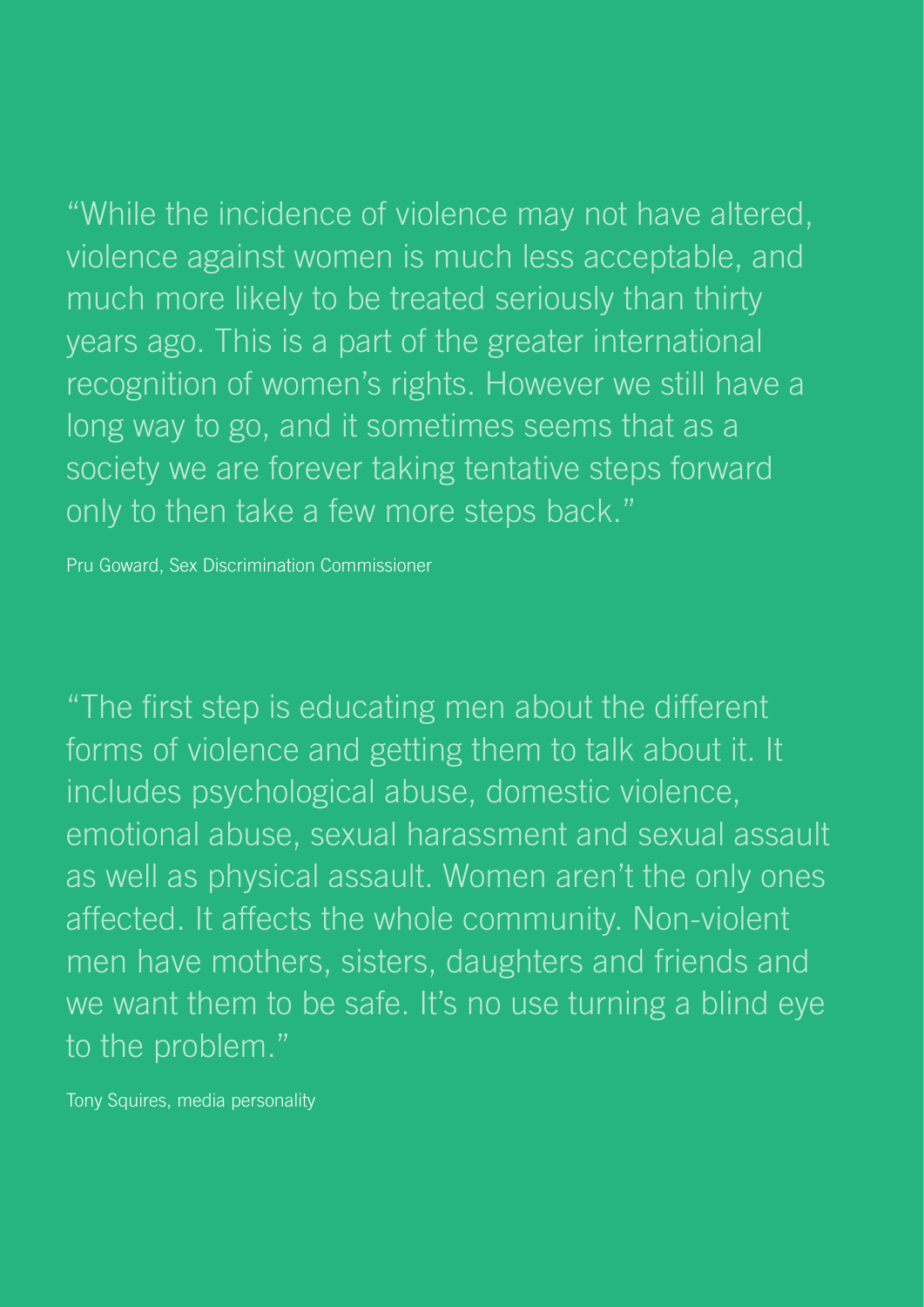

## 5 Community attitudes and beliefs and changes since 1995: A summary of main findings

## The survey

As part of the Violence Against Women Community Attitudes Project, a 25-minute telephone survey was administered to 2800 Victorians over the age of 18 years on their attitudes to violence against women. There were two samples. The first, referred to here as the 'main sample', was of 2000 people randomly selected from the Victorian population. The second sample comprised 200 people selected from each of the Italian, Greek, Chinese and Vietnamese communities (800 respondents in all). This sample comprised people born or with a parent born in one of these countries. It is referred to in this publication as the Selected Culturally and Linguistically Diverse Community (SCALD) sample. Interpreters or bilingual interviewers were available for both samples and translated versions of the survey were used in the SCALD sample. The results reported from the SCALD sample cannot be said to represent the views of all Victorians from CALD backgrounds or any one of the individual communities within the sample. These four groups were selected as they are among the largest of Victoria's CALD communities and include both established and more recently arrived groups. They also include groups from two of the main world regions from which Australian migrants originate.

To enable changes in community attitudes to be tracked over time, the survey was based largely on the 1995 survey undertaken by the Office of the Status of Women (OSW). There were some differences in the composition of the 1995 and 2006 samples, however. The 1995 survey was conducted nationally whereas the 2006 survey was conducted only in Victoria. There was also some resequencing and rewording in the 006 survey and a broader range of response options were available. As it is not possible to determine if these differences affected responses or analysis, comparisons between the 1995 and 2006 surveys can be considered as crude indicators of change only. Nevertheless, the 1995 survey is the best available benchmark.

## Qualitative research

The survey was complemented with:

- focus groups involving men and women from a range of backgrounds and from both rural and metropolitan Victoria; and
- focus groups with Victorians from Indigenous backgrounds and interviews with key stakeholders in the Indigenous community.

The main findings of the survey and qualitative research are summarised below. Specific findings are included in greater detail in the Appendix. A detailed technical report is available at www.vichealth.vic.gov.au/cas.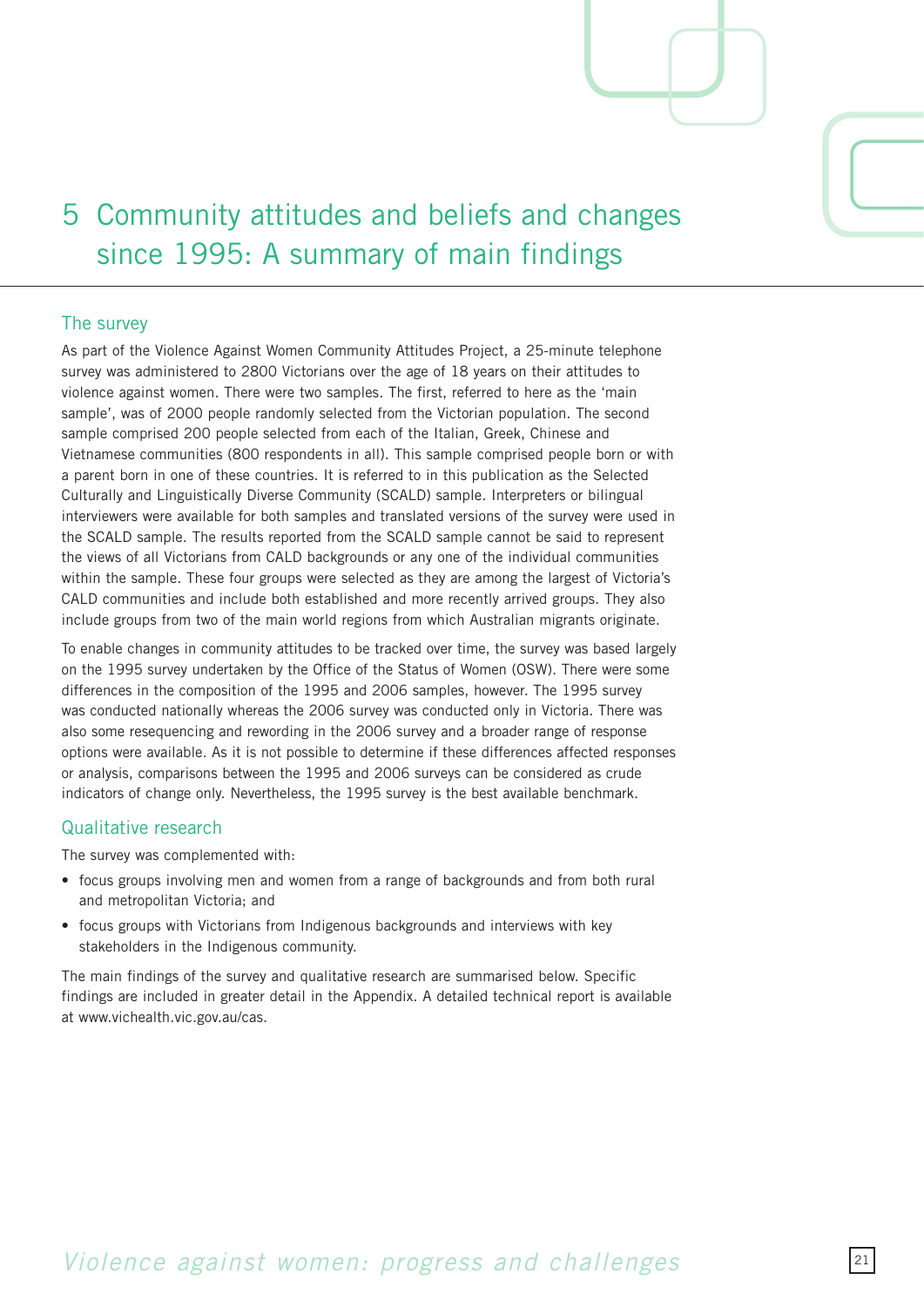

## Key findings $1$

| Overall | <b>Progress</b>                                                                                                                                                                                                                                                                                                                                                                                                                                                                                                                                                                                                                                   |
|---------|---------------------------------------------------------------------------------------------------------------------------------------------------------------------------------------------------------------------------------------------------------------------------------------------------------------------------------------------------------------------------------------------------------------------------------------------------------------------------------------------------------------------------------------------------------------------------------------------------------------------------------------------------|
|         | Most Victorian women and men, regardless of their socio-economic status or cultural<br>background, did not hold 'violence-supportive' attitudes <sup>2</sup> on many of the measures<br>used in the survey. Attitudes had improved on most measures since 1995.                                                                                                                                                                                                                                                                                                                                                                                   |
|         | <b>Challenges</b>                                                                                                                                                                                                                                                                                                                                                                                                                                                                                                                                                                                                                                 |
|         | Nonetheless there were concerning numbers who held attitudes which may serve to<br>either condone or trivialise violence against women or undermine efforts to address it:                                                                                                                                                                                                                                                                                                                                                                                                                                                                        |
|         | • nearly one in four respondents disagreed with the statement that 'women rarely<br>make up false claims of being raped' and a further 11% were unsure;                                                                                                                                                                                                                                                                                                                                                                                                                                                                                           |
|         | • approximately one in six people agreed that in relation to sex 'women often say no<br>when they mean yes' and a further 8% were unsure; and                                                                                                                                                                                                                                                                                                                                                                                                                                                                                                     |
|         | • just over one in ten people believe that women who are sexually harassed should<br>sort it out themselves.                                                                                                                                                                                                                                                                                                                                                                                                                                                                                                                                      |
|         | • nearly two in five respondents agreed that 'rape results from men not being able to<br>control their need for sex'.                                                                                                                                                                                                                                                                                                                                                                                                                                                                                                                             |
|         | Other issues of concern discussed further below include the sizeable proportions who<br>did not have a good understanding of the serious nature of emotionally abusive and<br>controlling behaviours that are often a feature of violent relationships and who believed<br>that domestic violence could be excused in certain circumstances. Despite evidence<br>to the contrary, there is a high level of belief that men and women are equally likely to<br>perpetrate domestic violence and that women often falsify claims of domestic violence<br>to gain tactical advantage in cases of contested child custody.                            |
|         | Men and those born overseas were on average significantly more likely to hold<br>attitudes that may serve to support violence than women and those born in Australia.<br>Men in the SCALD sample were, on average, more likely to hold violence-supportive<br>attitudes than women. Violence-supportive attitudes were also more likely to be held<br>by respondents with a low level of support for gender equality than respondents<br>supporting gender equality. While this project only surveyed adults, prior research<br>indicates that violence-supportive attitudes are more prevalent among young men<br>than their older counterparts. |

<sup>1</sup> All figures cited in this summary are from the main sample.

 <sup>&#</sup>x27;Violence-supportive' attitudes are discussed in more detail on p17.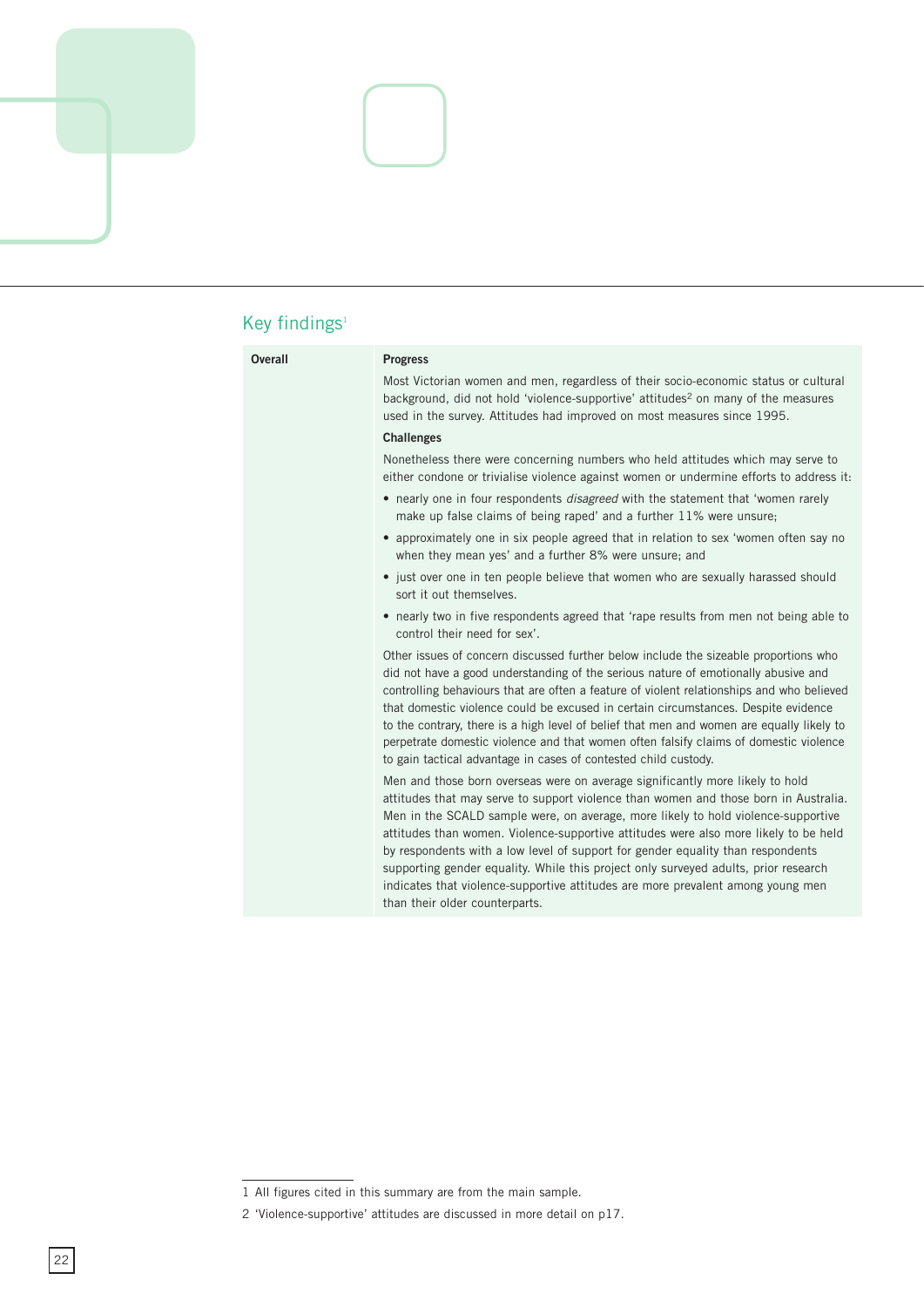| Definition of                                                 | <b>Progress</b>                                                                                                                                                                                                                                                                                                                                                                                                                                                                                                                                                                                                                                                                                                                                                                                                                                                                                                                                                                                                |
|---------------------------------------------------------------|----------------------------------------------------------------------------------------------------------------------------------------------------------------------------------------------------------------------------------------------------------------------------------------------------------------------------------------------------------------------------------------------------------------------------------------------------------------------------------------------------------------------------------------------------------------------------------------------------------------------------------------------------------------------------------------------------------------------------------------------------------------------------------------------------------------------------------------------------------------------------------------------------------------------------------------------------------------------------------------------------------------|
| violence against<br>women                                     | Most Victorians surveyed understood domestic violence as comprising a range of<br>behaviours including physical and sexual assault, property damage and threats of harm to<br>family members as well as social, psychological, verbal and economic abuse. Stalking and<br>harassment by phone and email were widely recognised as violence against women. The<br>proportion of the Victorian community identifying most behaviours included in the survey<br>as violence in 2006 was greater than in the 1995 national sample.                                                                                                                                                                                                                                                                                                                                                                                                                                                                                 |
|                                                               | <b>Challenges</b>                                                                                                                                                                                                                                                                                                                                                                                                                                                                                                                                                                                                                                                                                                                                                                                                                                                                                                                                                                                              |
|                                                               | Compared with physical and sexual violence and threats, Victorians were less likely<br>to recognise emotional, social and economic abuse as domestic violence. 17% did<br>not believe that controlling the social life of one's partner by preventing their contact<br>with family and friends or repeatedly criticising one's partner are violence and nearly<br>one in three did not believe that trying to control one's partner by denying them<br>money is violence. This is despite evidence showing that domestic violence is often<br>characterised by a pattern of physical and other controlling behaviours that have a<br>significant impact on the victim.                                                                                                                                                                                                                                                                                                                                         |
| <b>Beliefs about the</b>                                      | <b>Progress</b>                                                                                                                                                                                                                                                                                                                                                                                                                                                                                                                                                                                                                                                                                                                                                                                                                                                                                                                                                                                                |
| prevalence and<br>seriousness of<br>violence against<br>women | Most people surveyed agreed that physically violent and threatening behaviours are<br>serious (e.g. slapping and pushing to cause harm and fear, forcing one's partner to<br>have sex, throwing and smashing objects and threatening to hurt family members).<br>Similarly, sizeable proportions agreed that stalking and email and telephone<br>harassment are serious. Most people believed that violence against women is serious<br>(98% of women and 93% of men) and a large proportion agreed that it is common,<br>though women were more likely to do so than men (82% versus 66%). Nearly all<br>respondents understood that domestic violence is a crime (97%) and the proportion<br>agreeing with this statement was greater in 2006 than in the 1995 national survey<br>(93%). 93% disagreed with the statement 'a woman cannot be raped by someone she<br>is in a sexual relationship with', suggesting a wide understanding that forced sex in<br>the context of a relationship is also a crime. |
|                                                               | <b>Challenges</b>                                                                                                                                                                                                                                                                                                                                                                                                                                                                                                                                                                                                                                                                                                                                                                                                                                                                                                                                                                                              |
|                                                               | Emotional, social and financial abuse were generally less likely to be seen as<br>serious, despite research evidence demonstrating their negative health and social<br>consequences for women. 23% of the Victorians surveyed in 2006 did not believe<br>that yelling abuse at one's partner is serious and 17% did not believe that criticising                                                                                                                                                                                                                                                                                                                                                                                                                                                                                                                                                                                                                                                               |

## *Violence against women: progress and challenges*

one's partner to make them feel bad and useless is serious.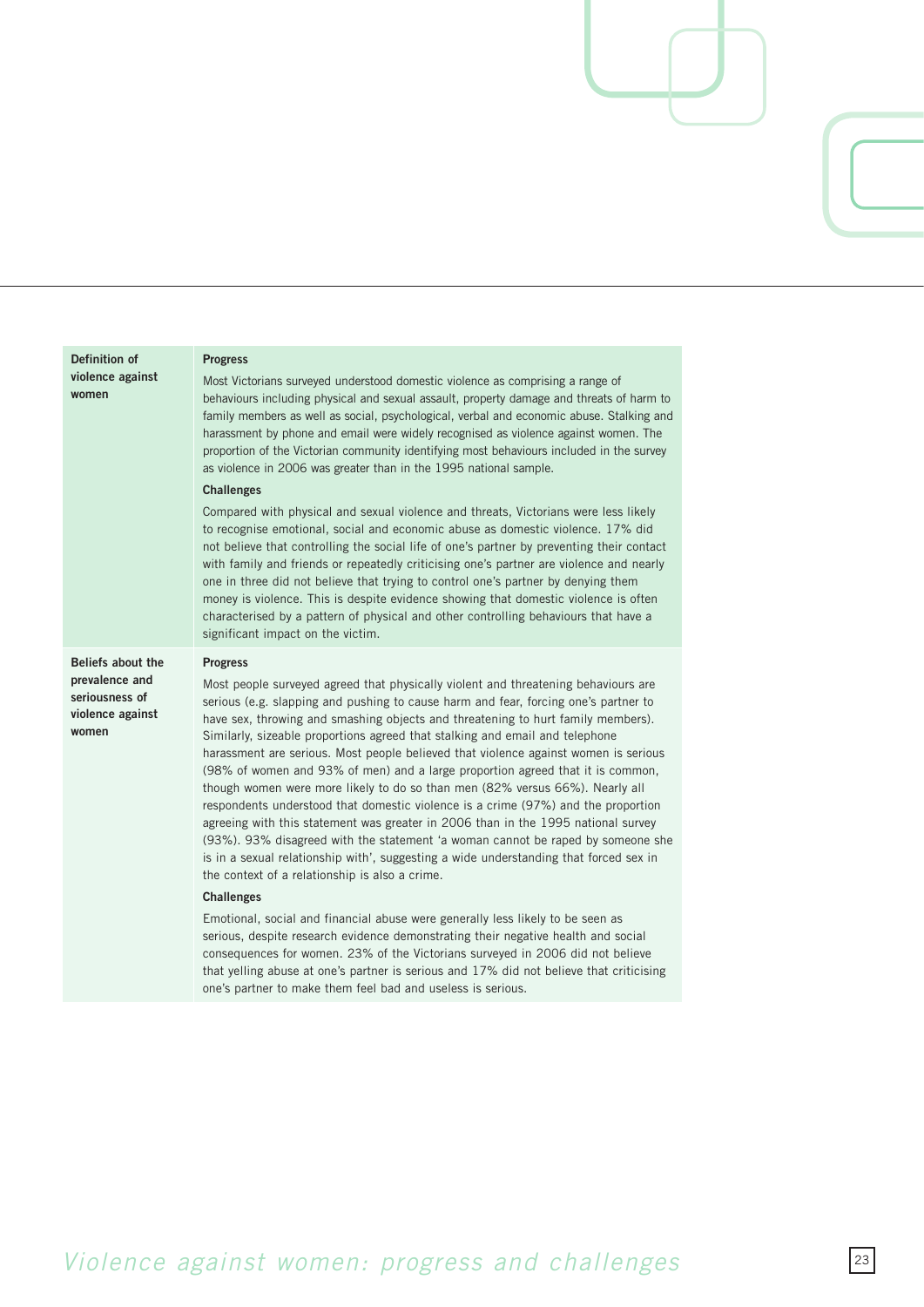| Understanding of<br>who perpetrates<br>and is affected by<br>violence                   | <b>Progress</b><br>Domestic violence is perpetrated mainly by men and the overwhelming majority of<br>victims are women. Most respondents (77%) understood this to be the case. There<br>was also a sound understanding that women are more likely than men to suffer<br>physical harm.<br><b>Challenges</b><br>A considerable proportion of Victorians surveyed in 2006 (20%) believed that<br>domestic violence is perpetrated equally by both men and women. This is a greater<br>proportion than in the 1995 national sample (9%). Sizeable proportions also believed<br>that the psychological and emotional harms are equal for both men and women. This<br>suggests that there is a poor understanding that domestic violence is committed<br>mainly by men against women and is frequently characterised by a persistent pattern<br>of controlling and abusive behaviours.                                                                                                                                                                                                                                                                                                              |
|-----------------------------------------------------------------------------------------|-------------------------------------------------------------------------------------------------------------------------------------------------------------------------------------------------------------------------------------------------------------------------------------------------------------------------------------------------------------------------------------------------------------------------------------------------------------------------------------------------------------------------------------------------------------------------------------------------------------------------------------------------------------------------------------------------------------------------------------------------------------------------------------------------------------------------------------------------------------------------------------------------------------------------------------------------------------------------------------------------------------------------------------------------------------------------------------------------------------------------------------------------------------------------------------------------|
| <b>Belief in</b><br>explanations<br>diminishing men's<br>responsibility for<br>violence | <b>Progress</b><br>The overwhelming majority of respondents (97% or more) did not believe that<br>violence was justified in most of the scenarios presented in the survey and most<br>did not believe that there are circumstances in which it can be excused. There was<br>limited support for beliefs that attribute blame to the victim of sexual assault (e.g.<br>that 'women who are raped often ask for it' or that 'women say no to sex when they<br>mean yes'). The proportion supporting the belief that 'women who are raped often ask<br>for it' was smaller in the 2006 survey than in 1995 (6% versus 15%).<br><b>Challenges</b><br>In contrast to the very small number of people prepared to justify violence, there was<br>evidence of support for beliefs excusing it. Nearly one in four respondents believed<br>that domestic violence can be excused if the perpetrator genuinely regrets what they<br>have done afterward or if the violence results from a temporary loss of control. Nearly<br>two in every five respondents believed that 'rape results from men not being able<br>to control their need for sex'. While support for attitudes attributing blame to the |
|                                                                                         | victim was limited, it was still of concern. For example, as indicated above, one in<br>six people agreed that 'women often say no to sex when they really mean yes'. The<br>difference between surveys in the proportions agreeing to this was not significant.<br>Beliefs that women falsify claims of violence continued to be common, with nearly<br>one in four respondents <i>disagreeing</i> that 'women rarely make false claims of being<br>raped' and almost half of all respondents (46%) agreeing that 'women going<br>through custody battles often make up claims of domestic violence to improve their<br>case'. There are no studies proving that claims are falsified. Attitudes pertaining to<br>falsification in cases of child custody are of particular concern given their potential<br>to compromise women's access to support and protection at a time when violence<br>frequently escalates.                                                                                                                                                                                                                                                                           |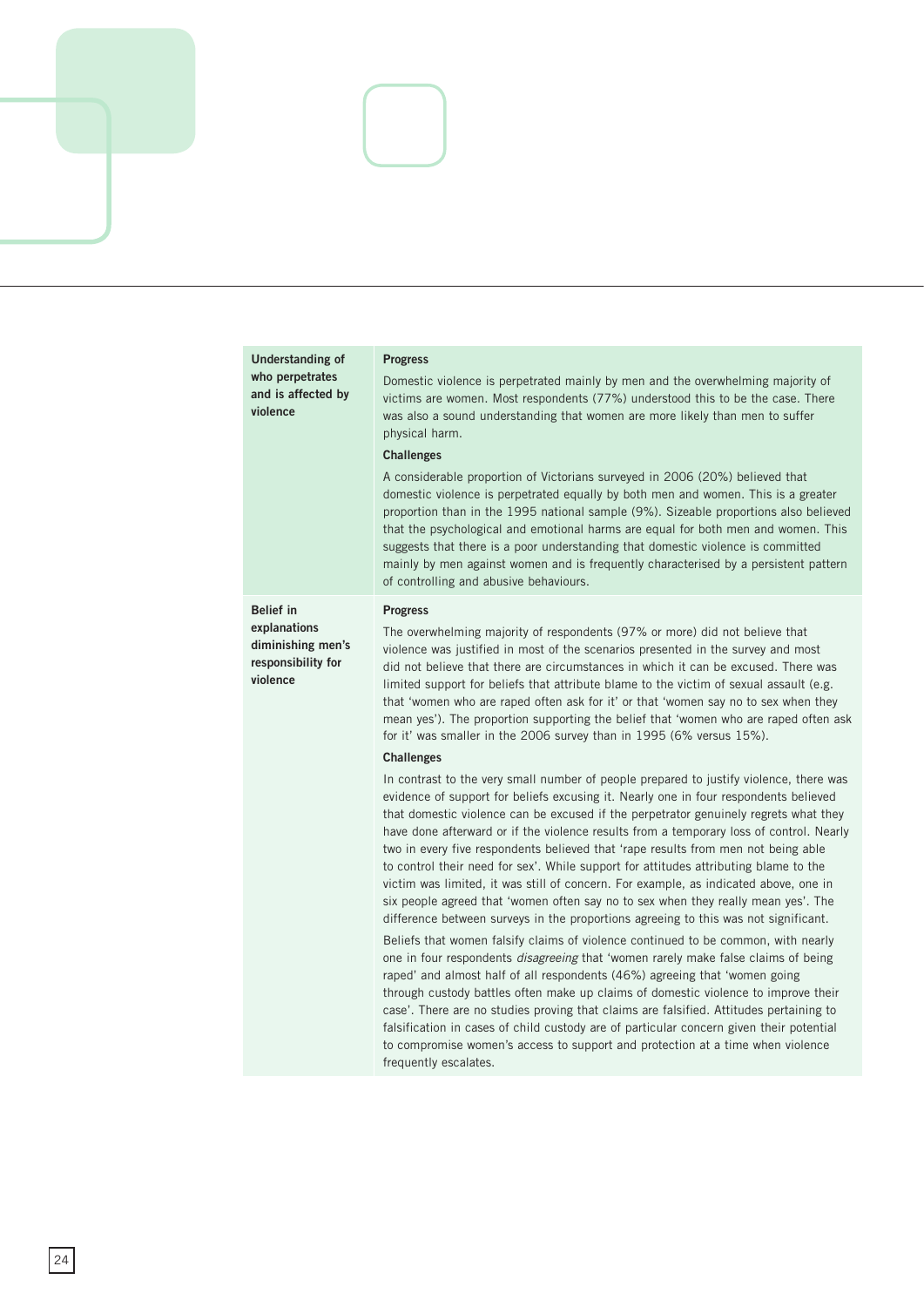| Beliefs about victim,<br>community and<br>systemic responses<br>to violence  | <b>Progress</b><br>Most Victorians surveyed rejected the beliefs that domestic violence is a private<br>matter that should be dealt with in the home (82%) or that women who are sexually<br>harassed should sort it out themselves (86%). The proportions doing so were higher<br>than those sampled nationally in 1995 (when they were 80% and 78% respectively).<br>Many believed that women are now more likely to talk about being a victim of<br>domestic violence (72%).<br>There is evidence of increased confidence in the legal system, with fewer people in<br>the 2006 survey than in 1995 agreeing that the legal system treats rape victims badly<br>(65% compared with 77%). 40% of Victorians surveyed in 2006 believed that the<br>police now respond more quickly to domestic violence calls than they did in the past.<br>There was overwhelming support (91%) for removing the violent offender (rather than<br>women and children) from the home, consistent with Victorian Government policy.<br><b>Challenges</b><br>Less than half (41%) of the sample believed that people are more likely to intervene<br>in domestic violence than they were 10 years ago. There continued to be a high<br>degree of uncertainty about legal system and court responses, suggesting that<br>many Victorians simply do not know about the legal system's response to violence<br>against women. This is a concern given that the perceived efficacy of criminal<br>justice responses is understood to be a factor in both deterring violent behaviour<br>and in whether women access legal assistance. While confidence in legal system<br>responses has improved, understanding of women remaining in violent relationships<br>remains unchanged. The majority of respondents in both the 1995 and 2006 surveys<br>agreed that 'it is hard to understand why women remain in violent relationships'.<br>The proportion holding this view was slightly greater in the 2006 Victorian survey<br>(81%) than in the 1995 national survey (77%), though these differences were not<br>statistically significant. The apparent lack of change in this area is of concern given<br>evidence that barriers to women separating from violent partners persist. |
|------------------------------------------------------------------------------|------------------------------------------------------------------------------------------------------------------------------------------------------------------------------------------------------------------------------------------------------------------------------------------------------------------------------------------------------------------------------------------------------------------------------------------------------------------------------------------------------------------------------------------------------------------------------------------------------------------------------------------------------------------------------------------------------------------------------------------------------------------------------------------------------------------------------------------------------------------------------------------------------------------------------------------------------------------------------------------------------------------------------------------------------------------------------------------------------------------------------------------------------------------------------------------------------------------------------------------------------------------------------------------------------------------------------------------------------------------------------------------------------------------------------------------------------------------------------------------------------------------------------------------------------------------------------------------------------------------------------------------------------------------------------------------------------------------------------------------------------------------------------------------------------------------------------------------------------------------------------------------------------------------------------------------------------------------------------------------------------------------------------------------------------------------------------------------------------------------------------------------------------------------------------------------------------------------------------------------------------------------|
| <b>Preparedness</b><br>to intervene in<br>situations of<br>domestic violence | <b>Progress</b><br>Most Victorians reported that they would intervene in some way in a situation of<br>domestic violence, including where the victim was a stranger $(81\%)$ , neighbour<br>(84%) or family member or friend (95%).<br><b>Challenges</b><br>Sizeable numbers of people reported that they would intervene in ways that are<br>discouraged by experts working with families affected by violence (for example,<br>intervening personally and confronting the perpetrator rather than calling the police<br>or offering support to the woman). Australian research shows that the responses of<br>family and friends to women experiencing violence are frequently unhelpful. This<br>suggests that community education targeted to family and friends of victims is<br>important.                                                                                                                                                                                                                                                                                                                                                                                                                                                                                                                                                                                                                                                                                                                                                                                                                                                                                                                                                                                                                                                                                                                                                                                                                                                                                                                                                                                                                                                                 |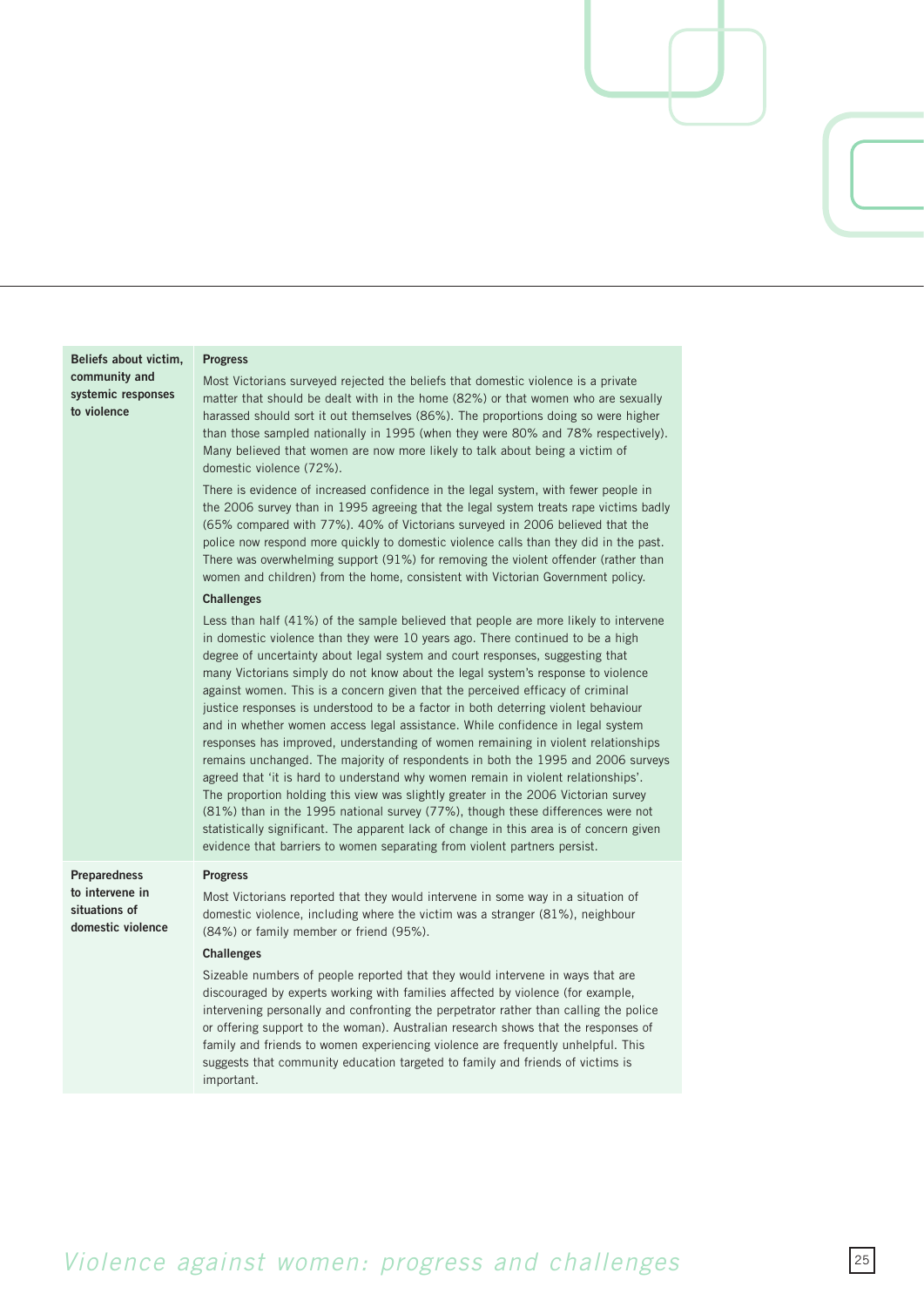"Domestic violence is an abuse of power. It is the domination, coercion, intimidation and victimisation of one person by another by physical, sexual or emotional means within intimate relationships."

Australian Medical Association Position on domestic violence

"I used to think it was just physical violence, I never realised it could be abuse, verbal abuse, screaming or, you know, mind games or whatever."

"I think that just verbal abuse to a woman is just as bad as violence, as physical, because it effects the emotions that we guys don't understand. We don't know they carry a scar for life."

"There's a lot of people that in their relationships don't know that it is wrong … and then all of a sudden you see this commercial and they see themselves pretty much in the commercial – 'Hey he should not be mucking me around just because I was late home or whatever'. And they all of a sudden realise that it is not normal, it shouldn't be happening."

Focus group participants, Violence Against Women Community Attitudes Project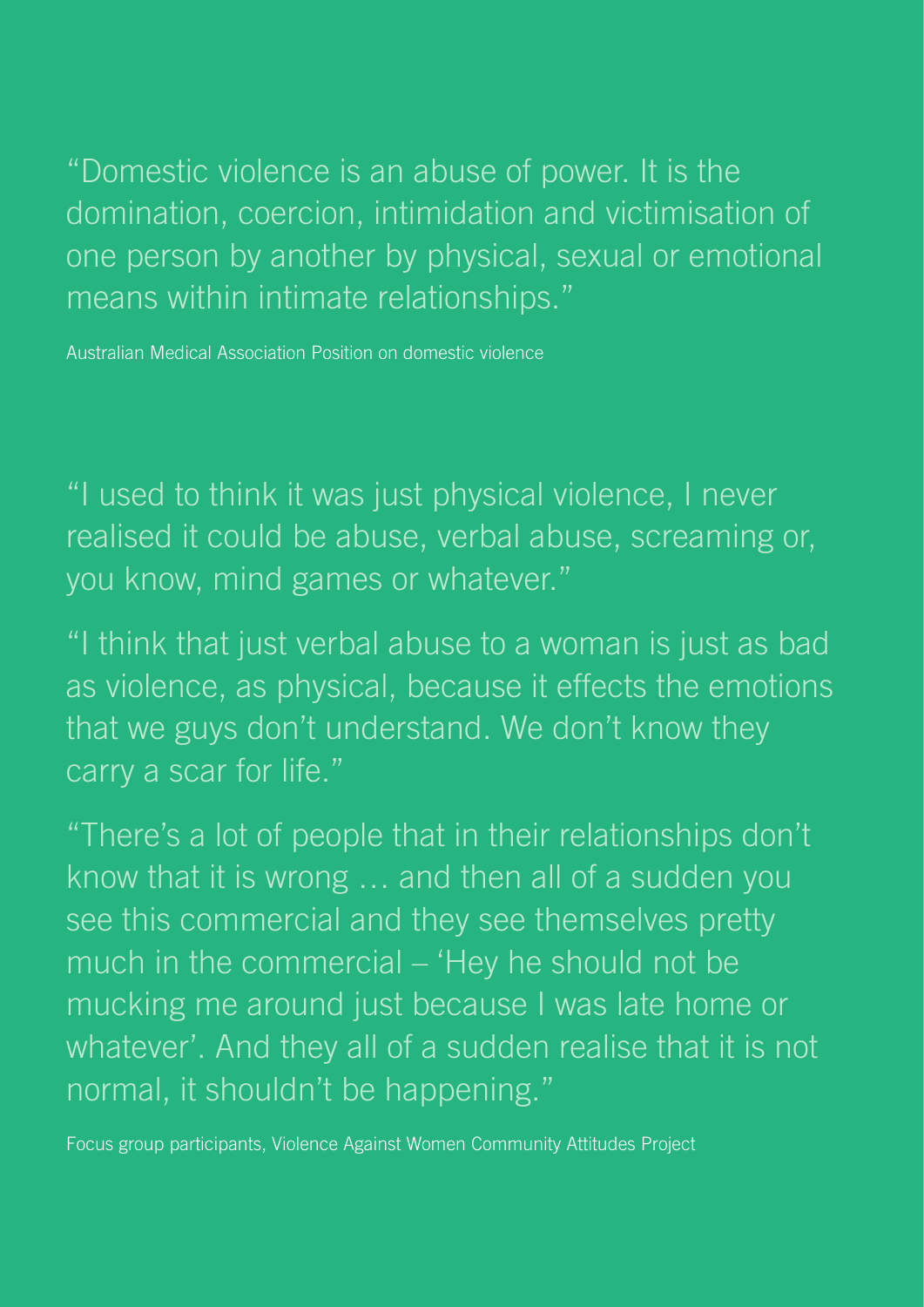| <b>Predictors of</b><br>attitudes to violence<br>against women       | The strongest and most consistent predictors of holding violence-supportive attitudes<br>were being male and having weak support for gender equality. These findings confirm<br>prior research indicating an association between violence-supportive attitudes and<br>gender and beliefs regarding gender relations and gender equality.<br>Educational attainment, occupation and employment were also predictors although<br>their effects were sporadic. Where they did emerge as predictors, people with higher<br>education, who were employed and who were in white-collar occupations were less<br>likely to have violence-supportive attitudes.<br>Whether born in Australia, length of time in Australia and whether English was |
|----------------------------------------------------------------------|-------------------------------------------------------------------------------------------------------------------------------------------------------------------------------------------------------------------------------------------------------------------------------------------------------------------------------------------------------------------------------------------------------------------------------------------------------------------------------------------------------------------------------------------------------------------------------------------------------------------------------------------------------------------------------------------------------------------------------------------|
|                                                                      | spoken at home were predictive of some of the violence-supportive attitudes in the<br>SCALD sample.                                                                                                                                                                                                                                                                                                                                                                                                                                                                                                                                                                                                                                       |
| Reach of media<br>coverage and<br>information on<br>violence against | <b>Progress</b><br>Most Victorians (74%) recalled hearing, reading or seeing something recently about<br>violence against women in the media.<br><b>Challenges</b>                                                                                                                                                                                                                                                                                                                                                                                                                                                                                                                                                                        |
| women                                                                | A quarter of Victorians did not recall any media content on violence against women.<br>Media and advertising is tending to reach those least likely to hold violence-supportive<br>attitudes. About 40% of Victorians would not know where to get advice and support<br>if a person they knew was experiencing violence, and this was a particular concern<br>for women in the SCALD sample. Proficiency in English was a significant predictor of                                                                                                                                                                                                                                                                                        |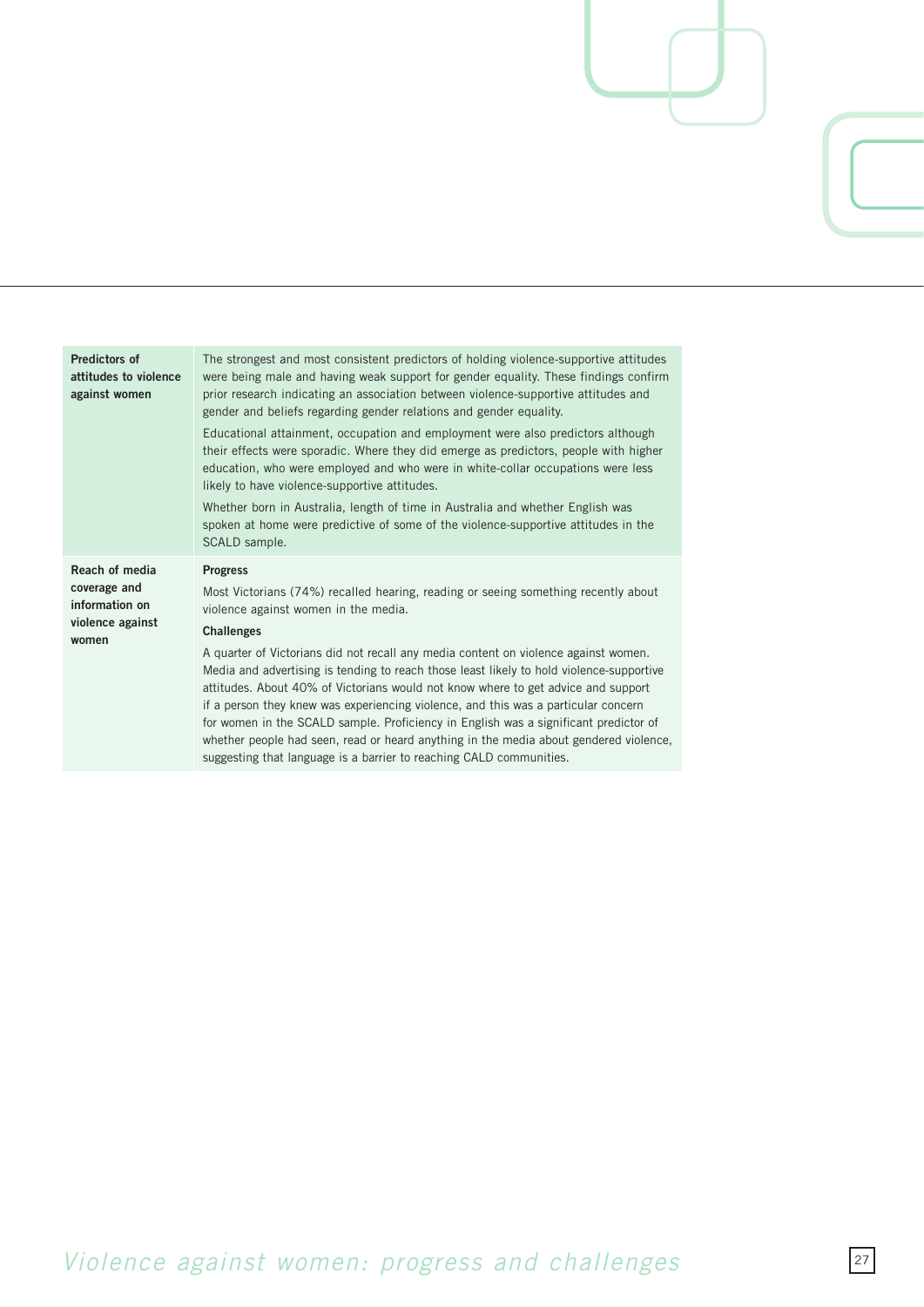## 6 The formation and change of community attitudes: Theory and evidence

To establish what factors contribute to the development and change of community attitudes towards violence against women, a review of studies and theoretical literature largely published between 1995 and 2005 was conducted.

The review identified a number of factors that are strongly associated with the development of violence-supportive attitudes (see Table 2 opposite). A significant finding was the overarching influence of gender. There is a strong relationship between attitudes to violence and gender and attitudes towards gender roles and relations:

- Men are more likely than women to hold violence-supportive attitudes.
- Individuals (both men and women) who support traditional gender roles and relationships are more likely to express violence-supportive attitudes.

It was found that attitudes towards violence against women stem from and are intertwined with attitudes towards women, gender and sexuality. Violence-supportive attitudes are often reflected in 'normal' sexual, intimate and family relations. This means that factors shaping attitudes towards violence against women cannot be considered in isolation from factors shaping gender.

Gender divisions and inequalities occur across countries, cultures and communities. However, the ways in which they are expressed varies between different groups and communities within a country, from one culture to another and between different occupational and socio-economic groups.

Group, community and cultural specific norms and social relations have a profound influence on violence against women. For example, at the global level violence against women is generally lower in those countries in which decision-making power is more equally distributed between men and women and gender roles are less rigidly defined (Heise, Ellsberg & Gottemoeller 1999).

Sex and support for gender equality were found to be significant factors associated with attitudes in the 006 Victorian survey. Variations were also found between groups based on their place of birth and socio-economic status.

The review identified evidence of a number of strategies that are effective in addressing attitudes to violence against women. These strategies have been summarised in Table 1 on p11.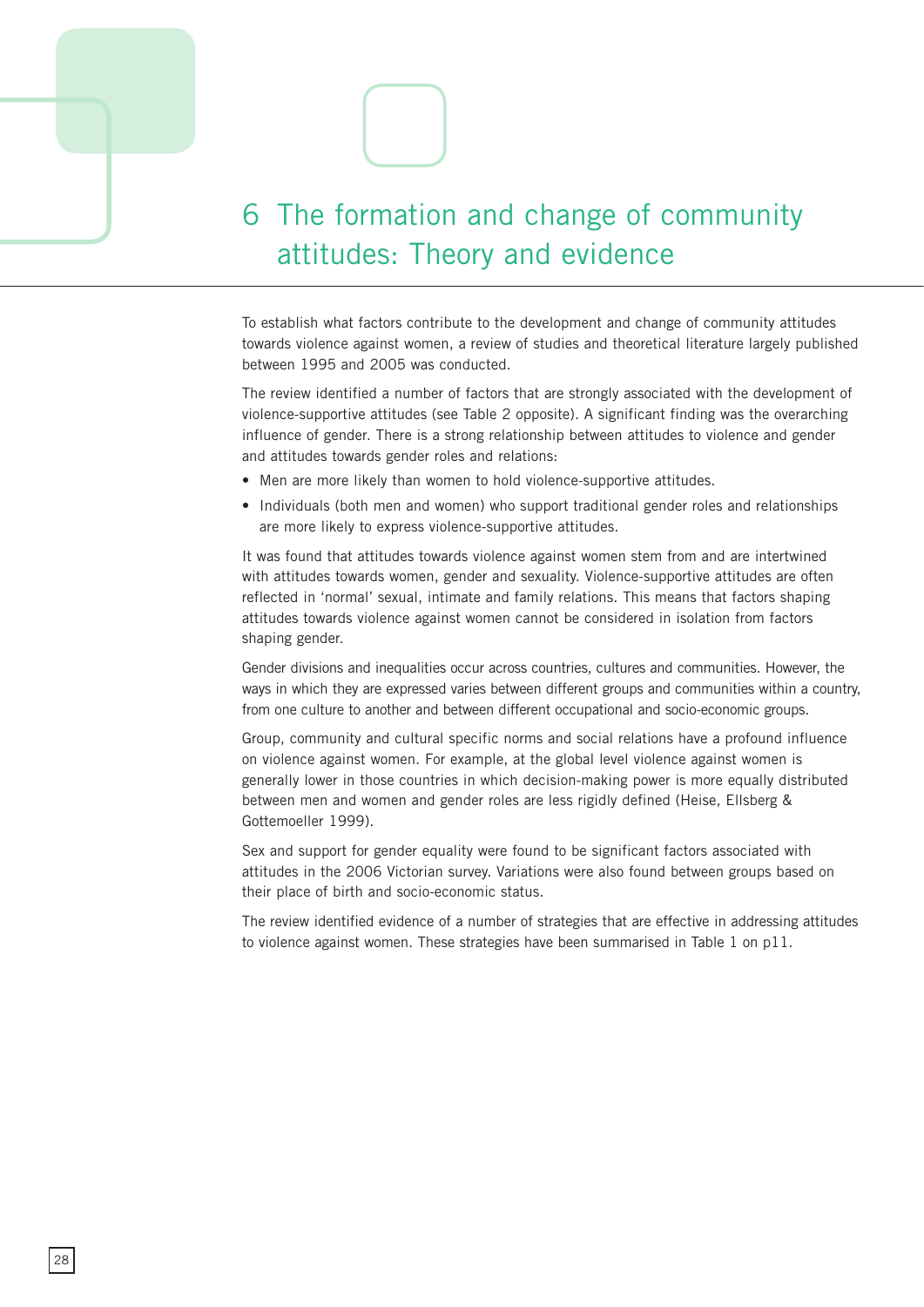

### **Table 2: Factors associated with violence-supportive attitudesa**

a A complete list of references on which this table was based can be found in Pease & Flood at www.vichealth.vic.gov.au/cas  $(see p3).$ 

b These factors have been found to positively influence attitudes to gender equality which have in turn been found to positively influence attitudes to violence against women. However, there is as yet no direct evidence demonstrating a relationship between these factors and violence-supportive attitudes.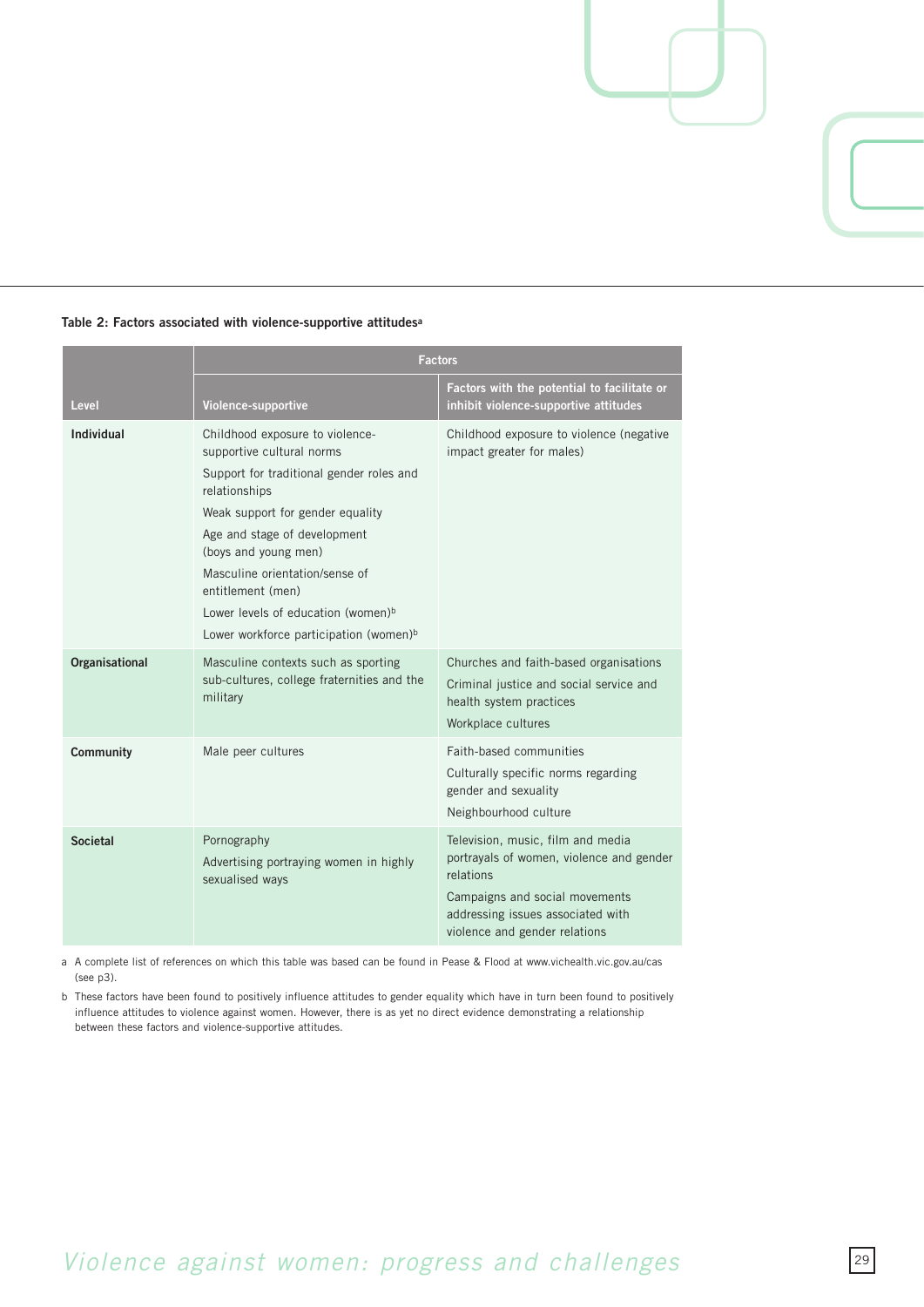"Family violence can't be excused if you lose control … if you are going to freak out, go somewhere by yourself and do it."

"Zero tolerance of violence is becoming a reality."

"Emotional violence has a long-term affect on women and for some it takes years to heal."

Indigenous community focus group participants, Violence Against Women Community Attitudes Project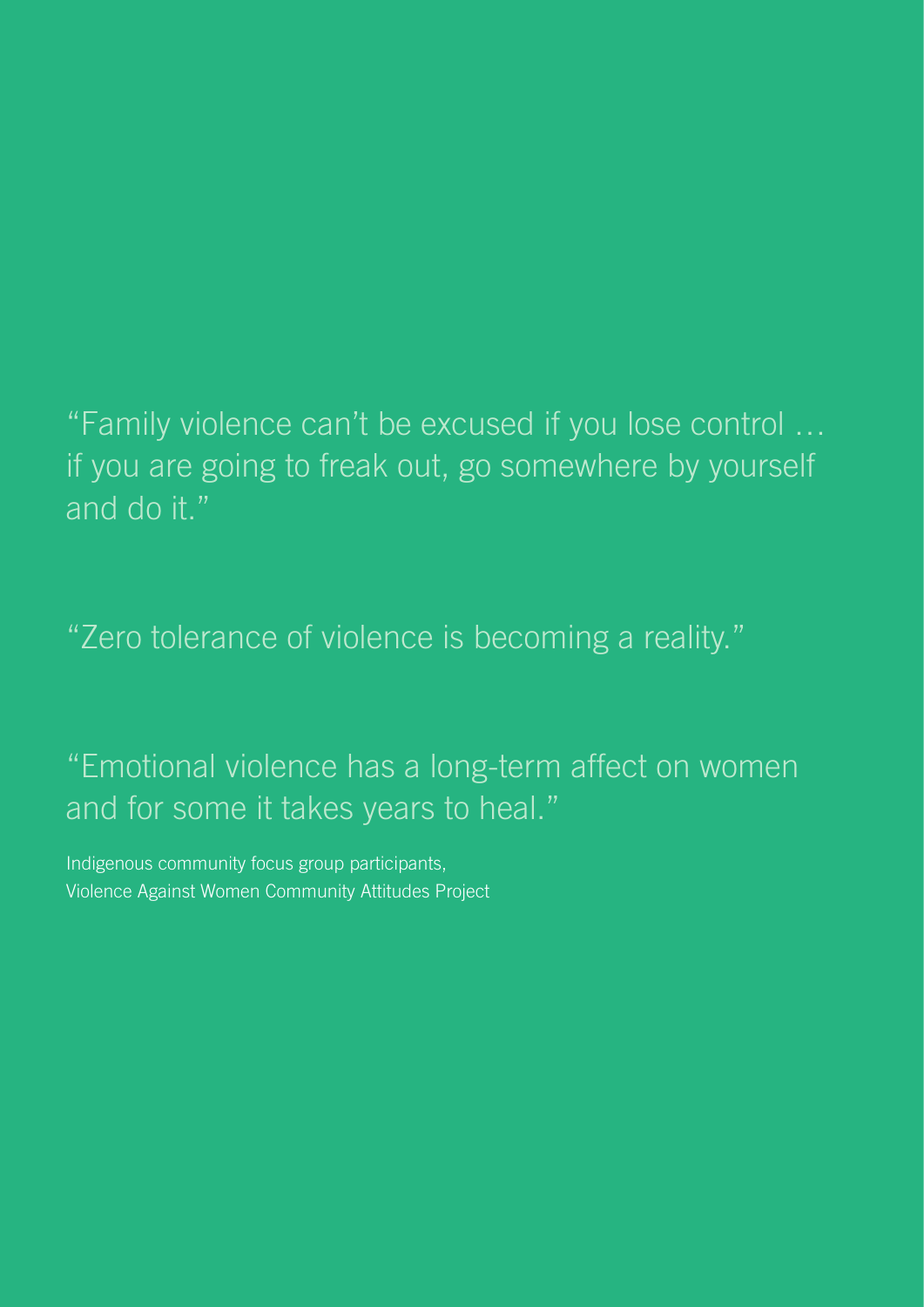## 7 Learning from past campaigns to change attitudes

A review of national and international communications and marketing activity to address violence against women was also conducted. This included campaigns implemented between 1995 and 2005 with the specific objective of influencing community attitudes towards violence against women. Campaigns targeted to groups with particular needs, such as CALD communities or people with disabilities, were not included.

## Types of campaigns

The review documented a number of campaign themes and approaches that have been undertaken. These include:

## **Shifting general community attitudes**

Many campaigns have attempted to change general community attitudes concerning violence against women, either to change the community's tacit acceptance of such violence or to achieve more specific objectives.

### **Social norms marketing**

Some campaigns have attempted to inform men that fewer of their peers condone violence against women than they might think.

## **Campaigns focusing on women who experience violence**

A number of campaigns have focused on encouraging women experiencing violence to phone a family violence helpline. They have attempted to assure women that family violence is unacceptable and is not their fault, and that by obtaining help they can make a big difference to their (and their children's) lives.

## **Campaigns focusing on men who use violence**

These campaigns invite men to take steps to stop their use of violence, such as to phone a helpline. The helpline will then encourage them to enrol in a men's behaviour change program.

## **Prevention campaigns targeting youth**

These campaigns focus on encouraging young men and women to notice and respond to the warning signs when men are behaving abusively in relationships. The objective is to encourage young women to expect respectful relationships and young men to stop their use of disrespectful behaviours that could worsen into more severe patterns of violence.

## **Campaigns focusing on friends and family members**

These campaigns attempt to encourage friends and family members of someone using or experiencing violence to phone a helpline for advice or to talk with the person in helpful ways.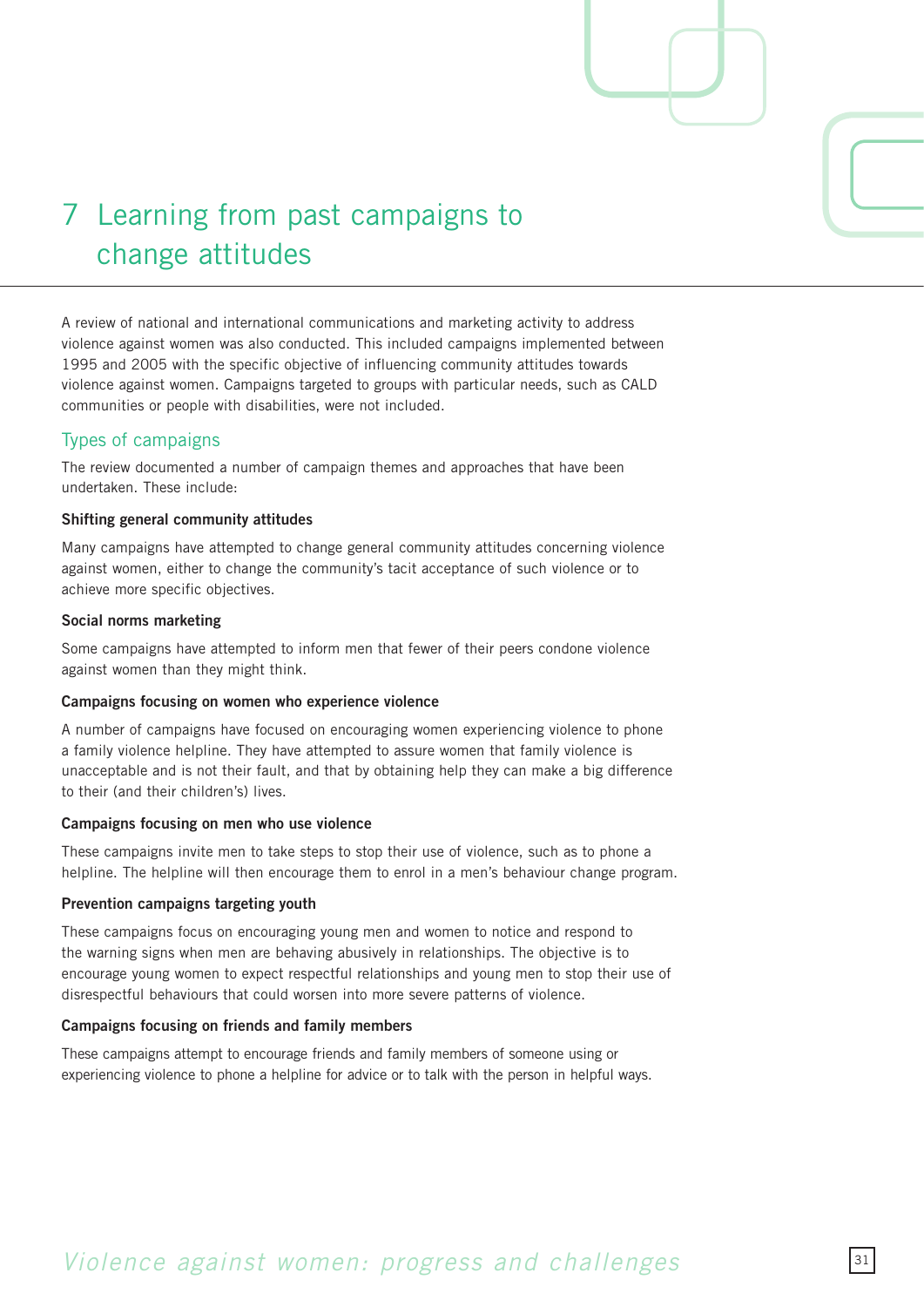

## Developing an effective program of activity

Drawing on evaluations of these campaigns, social marketing and health promotion theory and understanding of the factors that facilitate or inhibit violence, the review found that an effective program of communications and marketing activity would comprise:

- individual-level campaigns targeting the immediate safety of women and children;
- societal and specific institutional campaigns that foster an environment to achieve the immediate safety of women and children;
- societal campaigns that target whole communities to support and advocate policy and legislative action to ensure appropriate responses to those affected by violence;
- societal campaigns to achieve changes in social norms about violence in general and in various connotations and concepts of masculinity that endorse or tacitly condone male violence; and
- societal campaigns to challenge male privilege and its negative impact for the health and wellbeing of all.

## Good practice strategies

Evidence from the review suggests that the following are critical for an effective campaign:

- interventions should be based on comprehensive theoretical models of health promotion and social marketing;
- formative research should be undertaken to map the attitudes, beliefs, knowledge and skills relevant to the behavioural and communication objectives of the campaign. It is critical that this include pre-testing with primary and secondary audiences to guard against unintended negative consequences;
- media advocacy strategies (e.g. liaison with journalists to support the development of feature articles or documentaries, staging community events that attract media attention) should be developed alongside a campaign to ensure that unhelpful media representations of violence against women do not undermine campaign messages;
- campaigns should be sustained beyond a single 'dose'. This can be achieved through activities which extend beyond the immediate media coverage (e.g. websites, community development programs), having a phased approach, or by building on an existing campaign as the need to address new messages or target new audiences becomes apparent;
- mass media advertising and media advocacy strategies should be integrated and mutually reinforce other activities such as community development, community education or improvements in the way organisations respond to violence. This is best achieved through inter-agency partnerships and, where necessary, policy and legislative changes;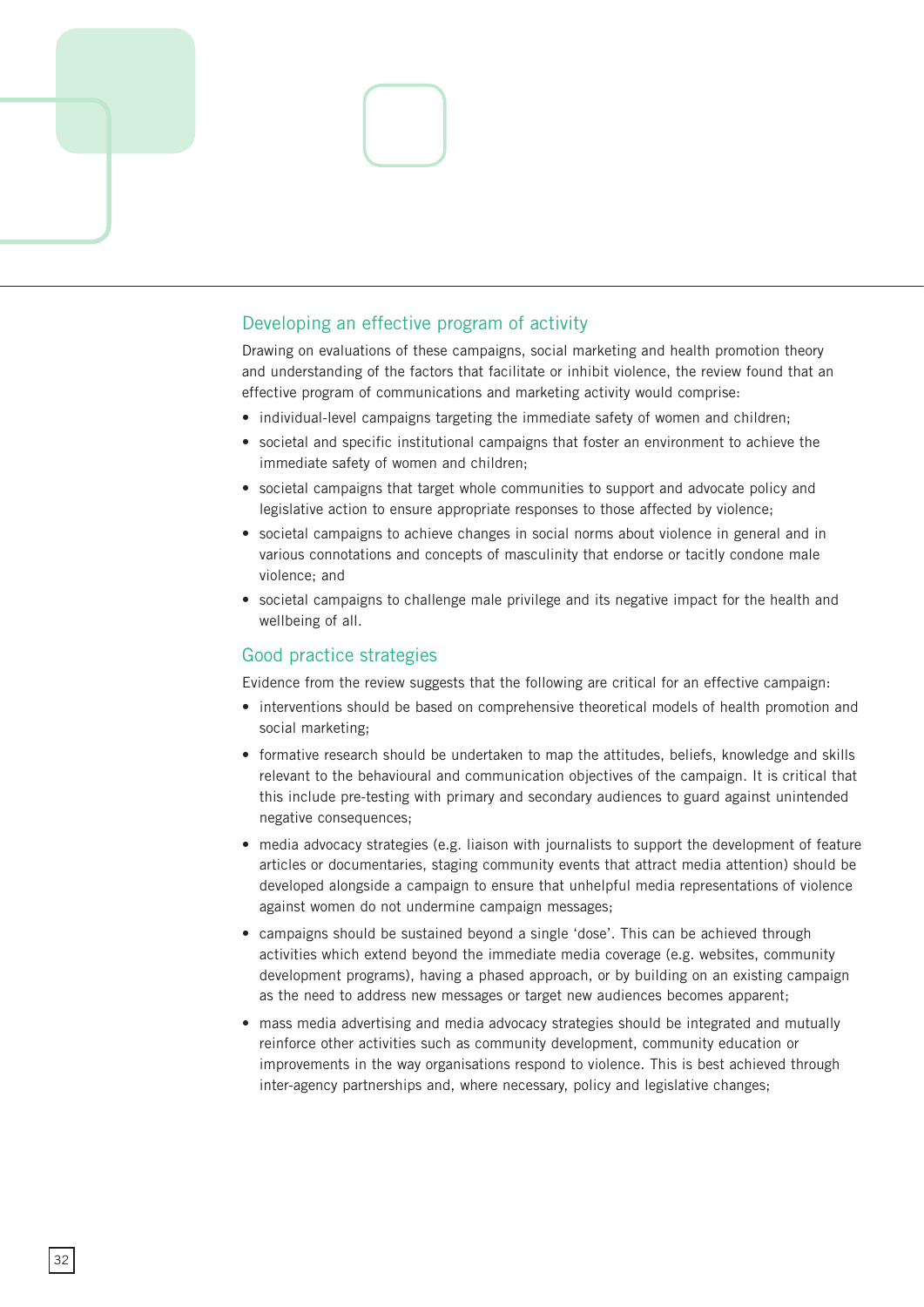- ideally campaigns should include a primary message with a specific behavioural objective (e.g. support a neighbour affected by violence by helping her to call a helpline) with a secondary message that seeks to foster positive social norms in respect of violence (e.g. we all share responsibility for addressing violence);
- political support for interventions should be maintained by keeping all major stakeholders informed of the communication campaign, its objectives, outcomes and role in an integrated strategy to address violence against women; and
- campaigns should be monitored and evaluated.

## Possible new campaign messages and approaches

The review identified several approaches that would be worth exploring in future initiatives, including:

- a campaign conveying messages about the efficacy of the criminal justice system in responding to violence against women;
- campaigns using relationship incentives by emphasising how men's violence is getting in the way of positive relationship values and men's desire for a good relationship; and
- messages targeted to men identifying that violence may potentially result in the loss of their partner and children.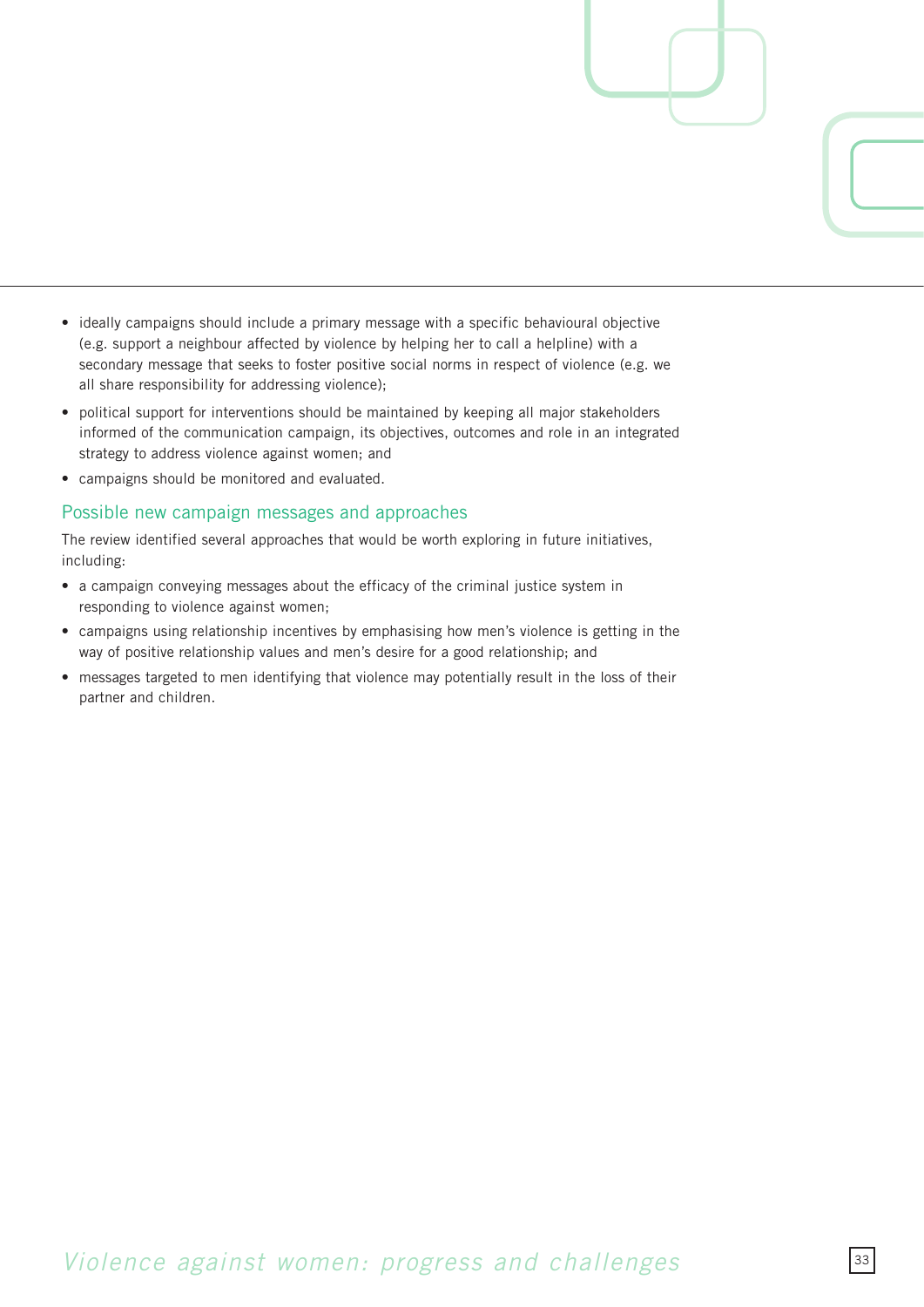"Violence against women represents one of the darkest spots on humanity's soul, one of the world's most pressing concerns. Australia is far from immune. One million Australian women have experienced violence in their relationships. If there are children involved, they are almost always terribly affected."

Waleed Aly, Islamic Council of Victoria spokesman.

"Domestic violence is a widespread, often hidden problem that occurs in all parts of society, regardless of geographic location, socio-economic status, age, cultural and ethnic background or religious belief. What isn't hidden however, is the often devastating impact – psychologically, socially and economically – on families, children and the community as a whole."

The Hon. John von Doussa, QC, President of the Human Rights and Equal Opportunity Commission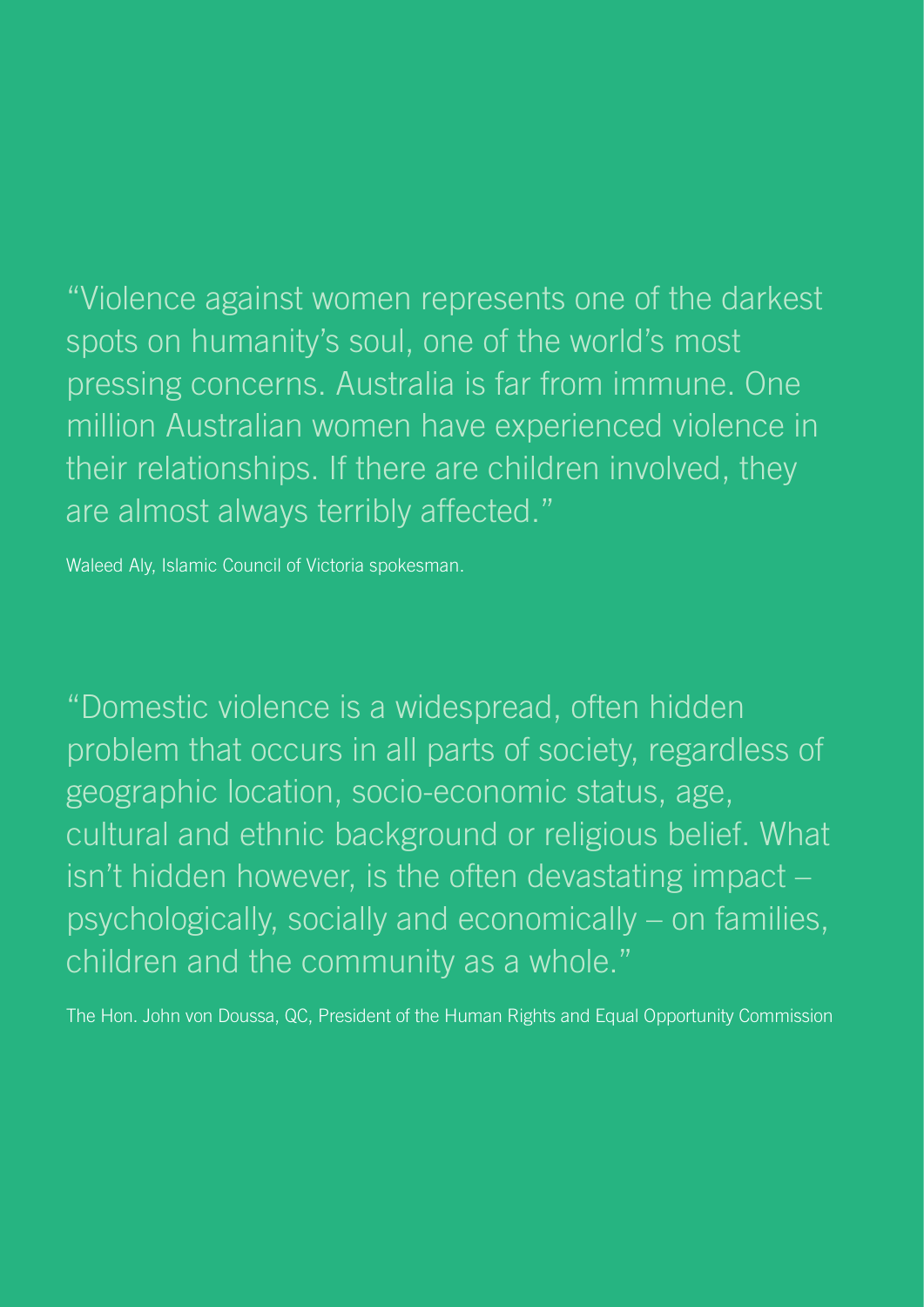

# 8 What do the project findings mean?

Overall, the Victorian community has a good understanding of violence against women and does not support men's use of violence. To the extent that the 1995 national and 2006 Victorian surveys can be compared, there have been improvements on most measures since 1995. There is also increasing confidence in community and systemic responses to violence. Most people report that they would personally intervene to address violence affecting a stranger, family member, neighbour or friend. The survey provides cause to be cautiously optimistic that efforts by governments, service providers and community groups in recent decades have had some impact.

It is important that these gains are maintained and that action is taken to address issues of concern identified in this project.

#### Attitudes are only part of the story

Violence against women continues to occur. Even with considerable reform efforts in recent years, there is evidence that women affected by violence continue to experience inappropriate responses from family and friends (Keys Young 1998) and within the social service and criminal justice systems (Statewide Steering Committee to Reduce Family Violence 2005; VLRC 2003, 2004, 006). This is despite the fact that most violence-supportive attitudes and beliefs assessed in this survey are rejected by the great majority of Victorians.

In part, this is because violence against women is a complex problem with multiple causes. Attitudes, though important, are only one contributing factor (Heise 1998; WHO 2002). Further, attitudes are not the only determinant of behaviour. Also important is the broader social context that influences whether attitudes are manifest in behaviour. Together these suggest the need for a comprehensive primary prevention approach that identifies and addresses the range of factors implicated in violence against women.

To date, communications and marketing strategies have been the main tool used in Australia for the primary prevention of violence. While this approach is both important and effective, the findings of this project suggest the need for an integrated range of mutually reinforcing strategies to create community, organisational and broader societal environments that support and promote respectful relationships between men and women and in which there are strong social and other sanctions against the use of male violence.

The public health approach introduced in this publication provides a useful framework to guide this work.

### There is a continuing need for whole-of-population approaches

Evidence from other health areas, such as tobacco control and the prevention of AIDS, indicate the importance of sustaining activity to maintain improvement at the population level after high levels of attitudinal and behavioural change have been achieved. For this reason, continued efforts targeted to the whole community will be necessary to maintain the gains demonstrated in the 1995 and 2006 surveys.

Within whole-of-population approaches, particular emphasis should be placed on strategies, settings and messages to reach men, given evidence that they are on average more likely to hold violence-supportive attitudes than women.

## *Violence against women: progress and challenges* 55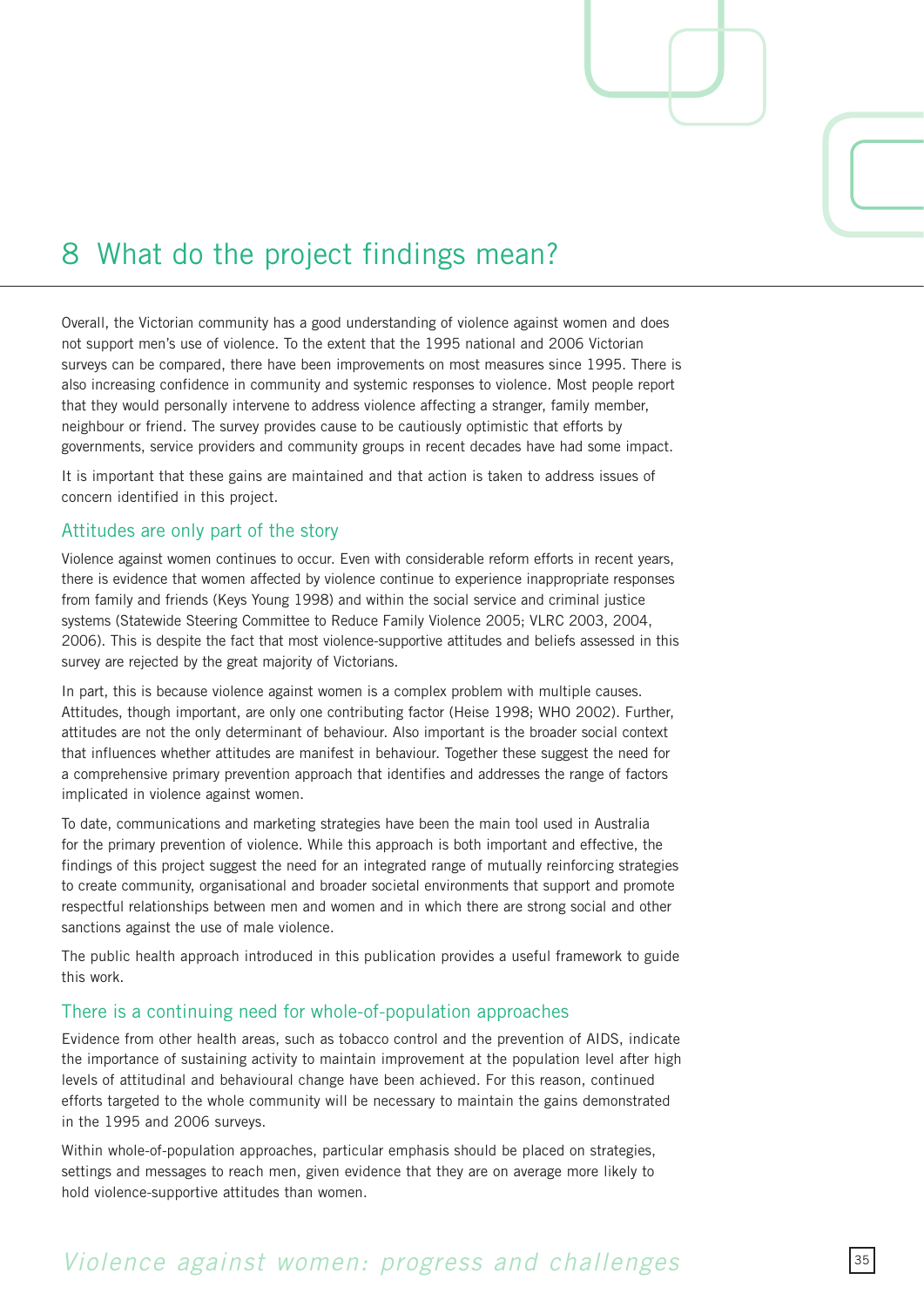

#### Attitudes needing to be addressed in future activity

While the survey found limited obvious support for violence against women in the general community, there was evidence of more subtle manifestations of violence-supportive attitudes. For example, a large proportion of Victorians surveyed did not recognise the serious nature of emotional abuse and controlling behaviours and many believed that domestic violence is perpetrated equally by both men and women, despite evidence to the contrary. The future challenge will be to develop and implement ways of addressing these attitudes.

Violence occurs within a particular social context, with this project finding a strong link between violence-supportive attitudes and attitudes toward gender roles and relations and gender equality. This suggests strategies that seek to address violence in the context of challenging some of these broader norms are likely to be effective. These include approaches promoting women's right to respect in relationships, emphasising the responsibility we all share to address violence and challenging men's right to exercise power in relationships.

There are also a number of specific areas indicated in the survey as requiring attention in future activities. These include information on:

- women's increased vulnerability to violence in the course of separation and the importance of assistance at this time. This is vital given the finding that almost half of all Victorians surveyed believed that women often falsify claims of domestic violence to gain a tactical advantage in cases where child custody is contested. Social service, law enforcement and criminal justice personnel are a particularly important target for this information;
- the barriers women may face in leaving a violent relationship or reporting to the police;
- the gendered patterns and dynamics of violence, the differential impacts of violence for men and women and the factors that distinguish domestic violence from non-violent relationship conflict;
- the occurrence and consequences of non-physical forms of violence:
- the most appropriate ways in which family, friends and neighbours can support women who are experiencing domestic violence along with information on sources of advice and support;
- the fact that violence is a crime and a violation of human rights which is unacceptable regardless of the cultural background of the victim or perpetrator (Rees & Pease 2006). This is important given the finding in the general community focus groups that people were sometimes reluctant to intervene in domestic violence situations where the affected couple was from a CALD background because they were unsure whether violence was acceptable in other cultures;
- recent reforms in law enforcement and the criminal justice systems to improve responses to violence, given the level of uncertainty found in relation to these in the survey. Evidence suggests that perceptions of efficacy influence both the deterrent effect of the law as well as women's confidence in accessing legal remedies (Donovan & Vlais 2005); and
- sexual assault, with the survey indicating that sizeable proportions of Victorians continue to hold rape-supportive attitudes, such as 'women often say no when they mean yes', 'women often make false claims of being raped' and 'rape results from men not being able to control their need for sex'.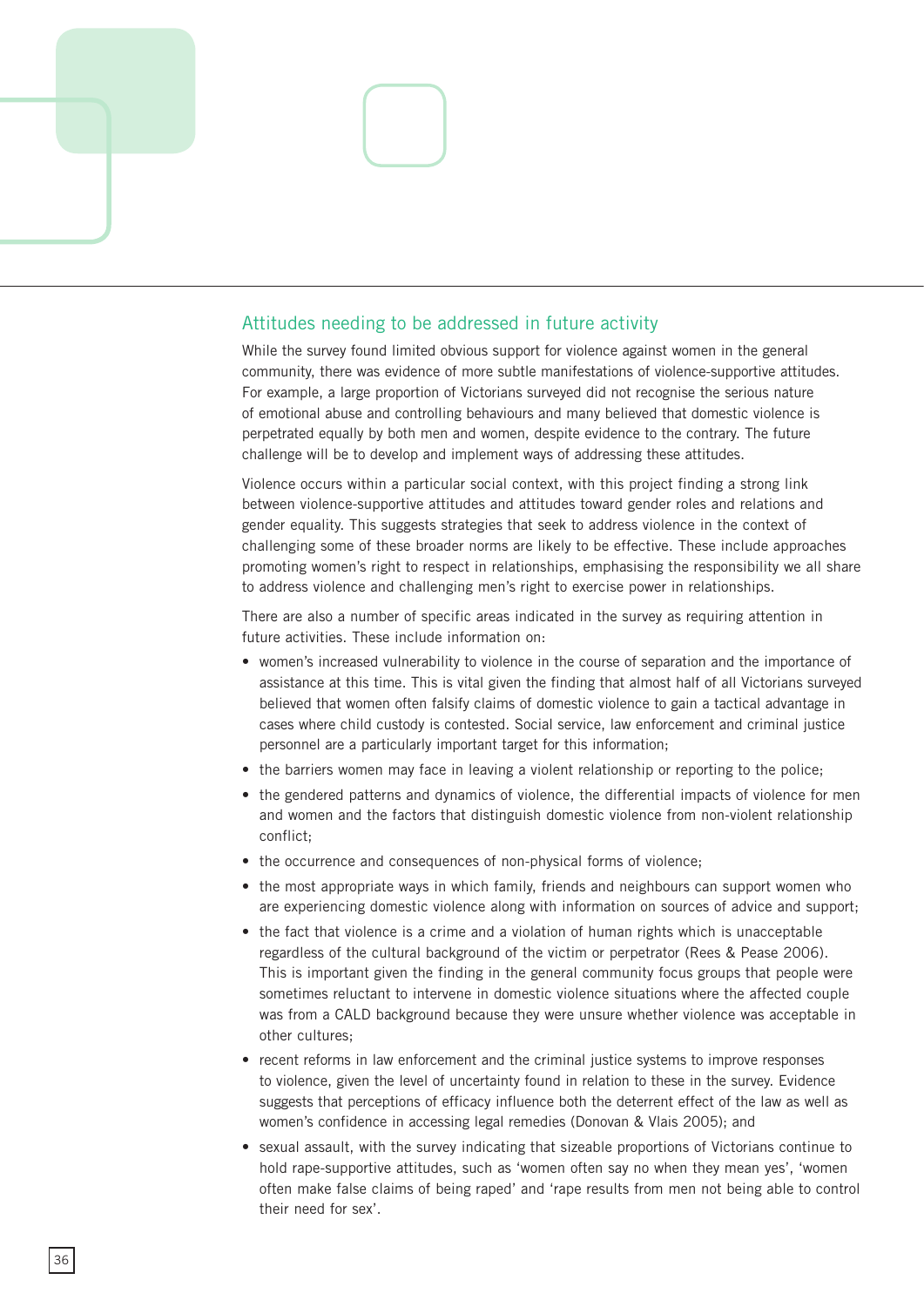#### Target populations

There are variations in attitudes between groups and current strategies appear to be reaching those least likely to hold violence-supportive attitudes. The following sub-populations should be targeted for future work:

- boys and young men, given evidence both of the increased likelihood of this group holding violence-supportive attitudes and the potential to influence the development of positive attitudes into adulthood;
- CALD communities, with a particular focus on CALD men and those who are recently arrived in Australia. CALD women should be a specific target for information about sources of help and assistance; and
- Indigenous communities, as women in these communities are particularly vulnerable to violence.

Multi-strategy approaches are more likely to be effective with these groups as they provide greater flexibility to reach them through everyday settings such as schools and faith-based organisations. Since these settings enable affected communities to be engaged in the development of strategies, they can be more readily tailored to particular group and local contexts.

#### Priority settings

Settings in which effort could be most profitably targeted include:

- organisations and local cultures with which young men are associated, including university colleges, sporting clubs, workplaces, youth clubs and military institutions;
- faith-based institutions, particularly through collaboration with religious leaders; and
- the criminal justice, health and social service systems, through new and existing training and education initiatives.

#### The role of broader social policy initiatives

WHO proposes that broader social policy initiatives to address gender inequality and improve the status of women are critical to reducing violence against women (WHO 2004). The review of evidence for factors influencing attitude formation conducted as part of this study supports this. It found a close relationship between attitudes towards violence against women and gender roles and relations.

The finding that length of residence in Australia has an impact on attitudes suggests that the extent to which people have settled in a new country may have an influence on attitudes. This indicates that initiatives to improve the settlement prospects of migrants and refugees and their access to resources such as employment, education and social connection are likely to have a positive impact on violence-supportive attitudes in these communities.

Similarly, social policy initiatives designed to address Indigenous disadvantage in key areas such as employment, housing and education are important given evidence of the link between violence in these communities and contemporary and historical oppression, in particular a history of colonisation.

### *Violence against women: progress and challenges*  $\frac{37}{2}$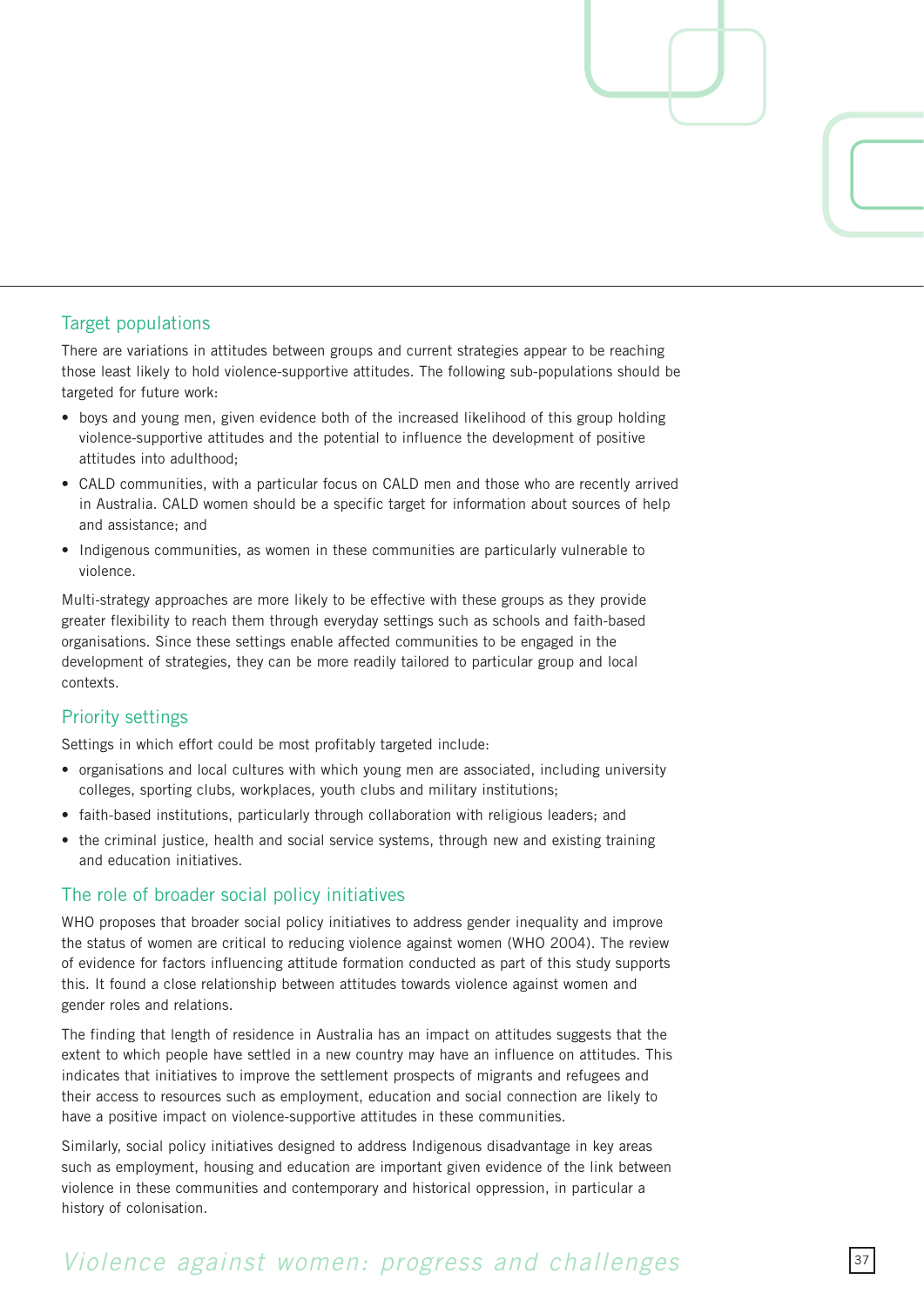"The Respect and Responsibility policy only came into place after several women spoke about their sexual assault experiences – some publicly, others in confidence to the AFL. Women form an integral part of Australian Football at all levels – from community footy right up to the AFL administration."

Andrew Demetriou, Chief Executive Officer, Australian Football League

"Men are responsible for their use of violence. They must take responsibility for learning non-violent ways of interacting with others and challenge other men to change their behaviour."

Principle 4, Victorian Government Women's Safety Strategy, 2002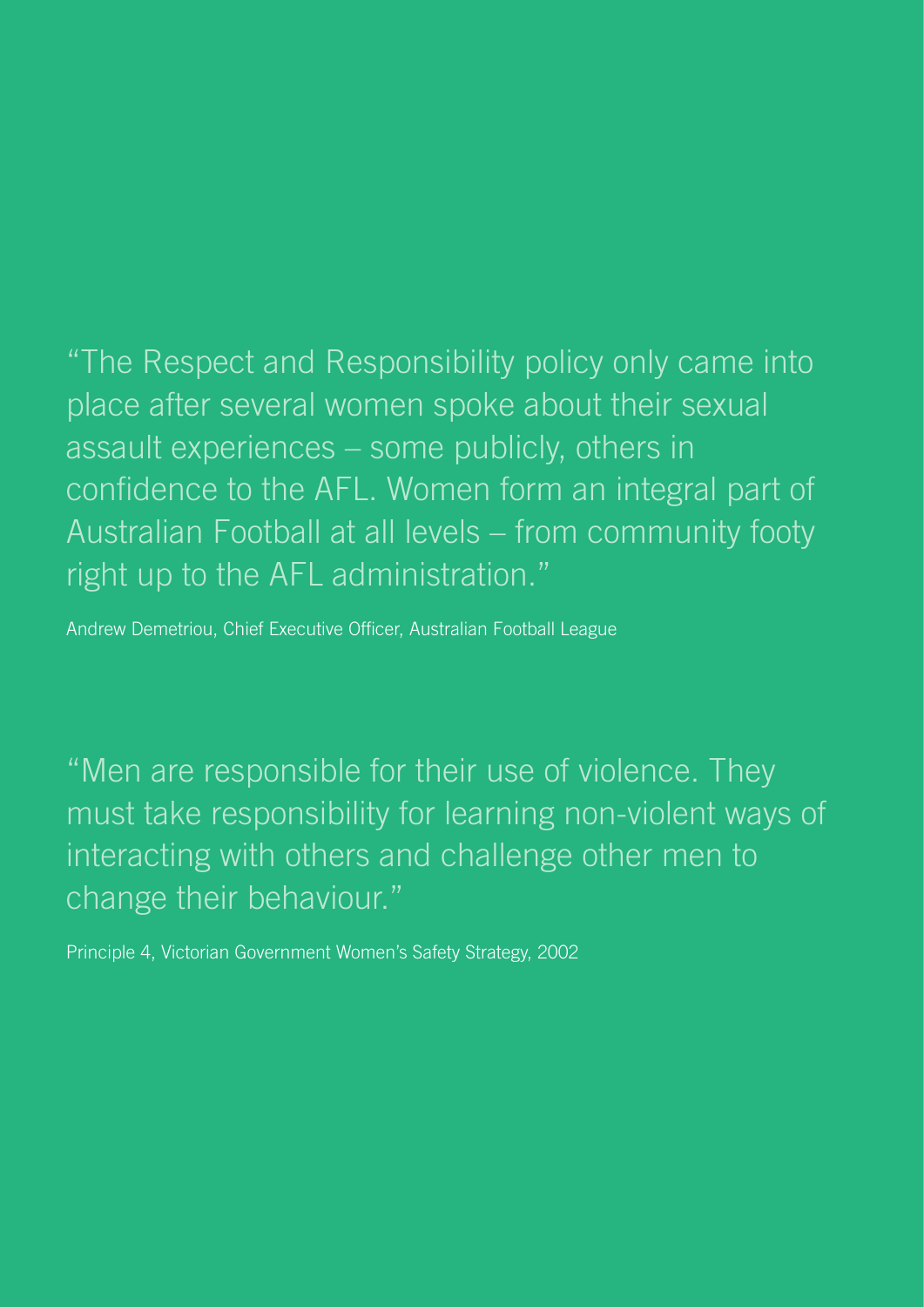

# 9 VicHealth's contribution to the primary prevention of violence against women

In its *World Report on Violence and Health,* the WHO challenges the international community and governments at all levels to address the unacceptable prevalence of violence, identifying violence against women as a particular issue for action. It stresses that fundamental solutions to violence lie in collaborative action between government and the community and across a broad range of sectors and disciplines (WHO 2002).

In Victoria, this response is coordinated through the whole-of-government Women's Safety Strategy (OWP 2002). Violence against women has also been identified as an issue in the DHS Women's Health and Wellbeing Strategy and a priority by Women's Health Victoria in their recently developed Ten-Point Plan (WHV 2006).

VicHealth has a role in adding value to this whole-of-government approach through the application of a range of public health strategies, including those outlined below.

#### **Direct participation programs**

• Through its arts and active recreation programs, VicHealth will continue to support initiatives that seek to promote a safe environment for women, encourage participation, foster their social connections, build self-esteem and confidence and reflect positive images of women and their contributions.

#### **Community development and strengthening**

- A program providing small to medium grants to community groups to develop initiatives for the primary prevention of violence is being developed.
- Forums and conferences to discuss and develop local responses to violence against women will continue to be supported.

#### **Organisational and workforce development**

- Through the Respect and Responsibility Project, an AFL–VicHealth partnership, work will be supported to ensure that elite, state and community-based football environments offer safe environments for women and foster mutually respectful gender relations.
- Activity to build the capacity of organisations to undertake primary prevention activity will be supported through the small grants scheme.
- Relevant workforces will be supported to build skills in primary prevention activity to address violence against women.
- This publication will be disseminated to relevant workforces.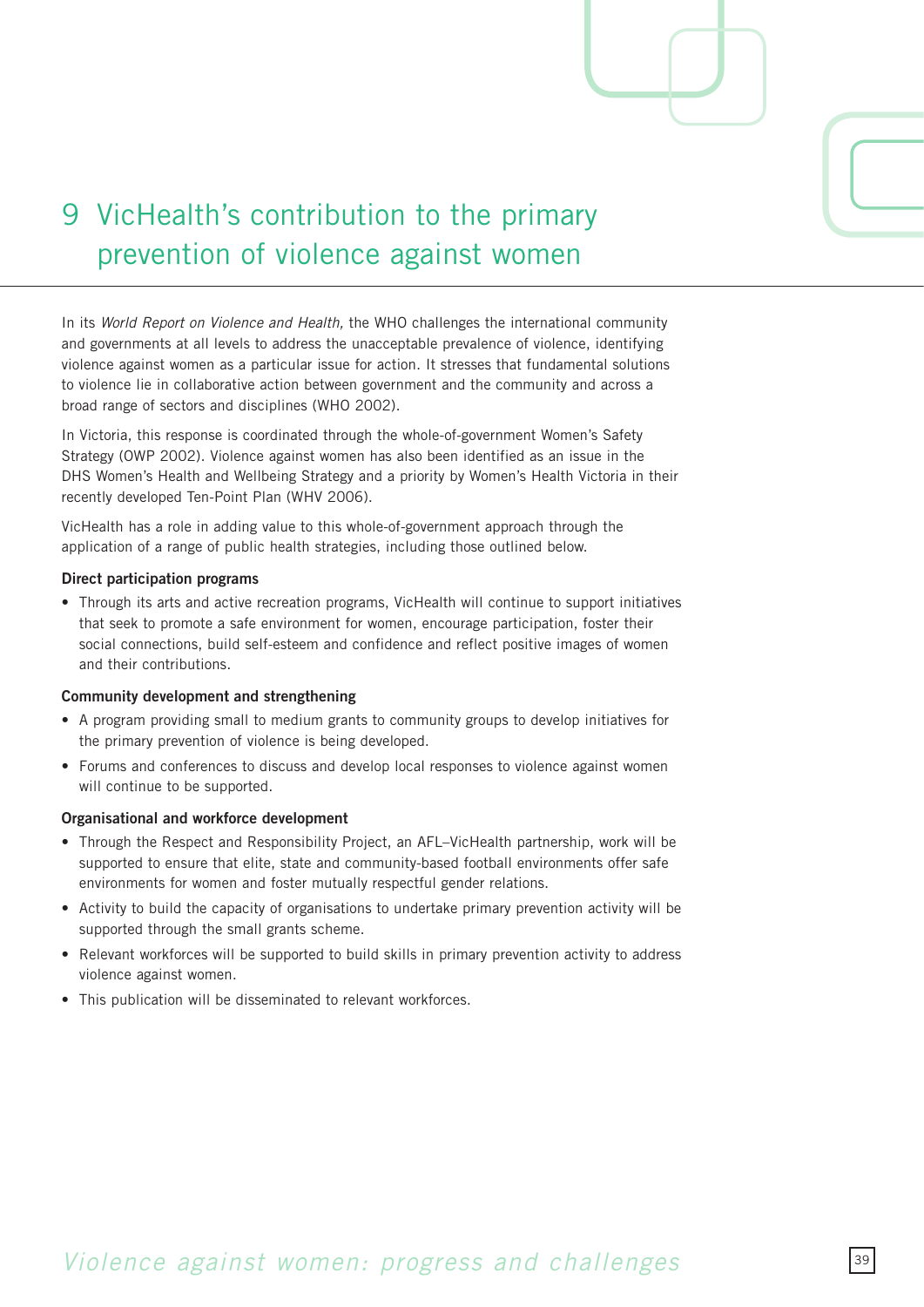

#### **Communications and marketing**

- Activity to address violence against women will be supported through the Respect and Responsibility Project.
- The small grants scheme will support local and statewide initiatives to improve media literacy and address disrespectful portrayals of women in the media and advertising.
- Support will continue to be given to men's organisations in Victoria to facilitate participation in the annual UN-sponsored White Ribbon Campaign that encourages men to take responsibility for violence perpetrated against women.
- Media activity will be undertaken to raise awareness of violence against women and its health consequences.
- Support will continue to be given to arts organisations to utilise creative mediums to explore issues and educate members of the public about violence against women.

#### **Research and evaluation**

- In partnership with the Victorian Government, VicHealth is developing an evidence-based framework for primary prevention of and early intervention in domestic violence.
- Promising projects from the small grants scheme will be 'scaled up' and rigorous impact evaluation will be undertaken to help build evidence and practice knowledge in the primary prevention of violence against women.
- Attitudes towards violence against women will continue to be monitored through periodic surveys.
- Research to understand violence against women better and to document good practice in primary prevention and early intervention will continue to be supported.
- Data from this current study will be shared with other researchers.

#### **Policy development, advocacy and legislative reform**

- VicHealth will continue to advocate for the Australian and Victorian Governments to allocate resources to primary prevention activity and for the development of a whole-of-government plan for the primary prevention of intimate partner violence.
- Opportunities will be taken to ensure that the health impact of violence against women and issues identified in this research as requiring attention are considered in local, state and national policy forums.
- VicHealth will brief relevant personnel from the Australian and Victorian Governments and non-government organisations on the findings of the Indigenous component of the project.
- This publication will be distributed to relevant state and national ministers, departmental personnel and peak advocacy bodies.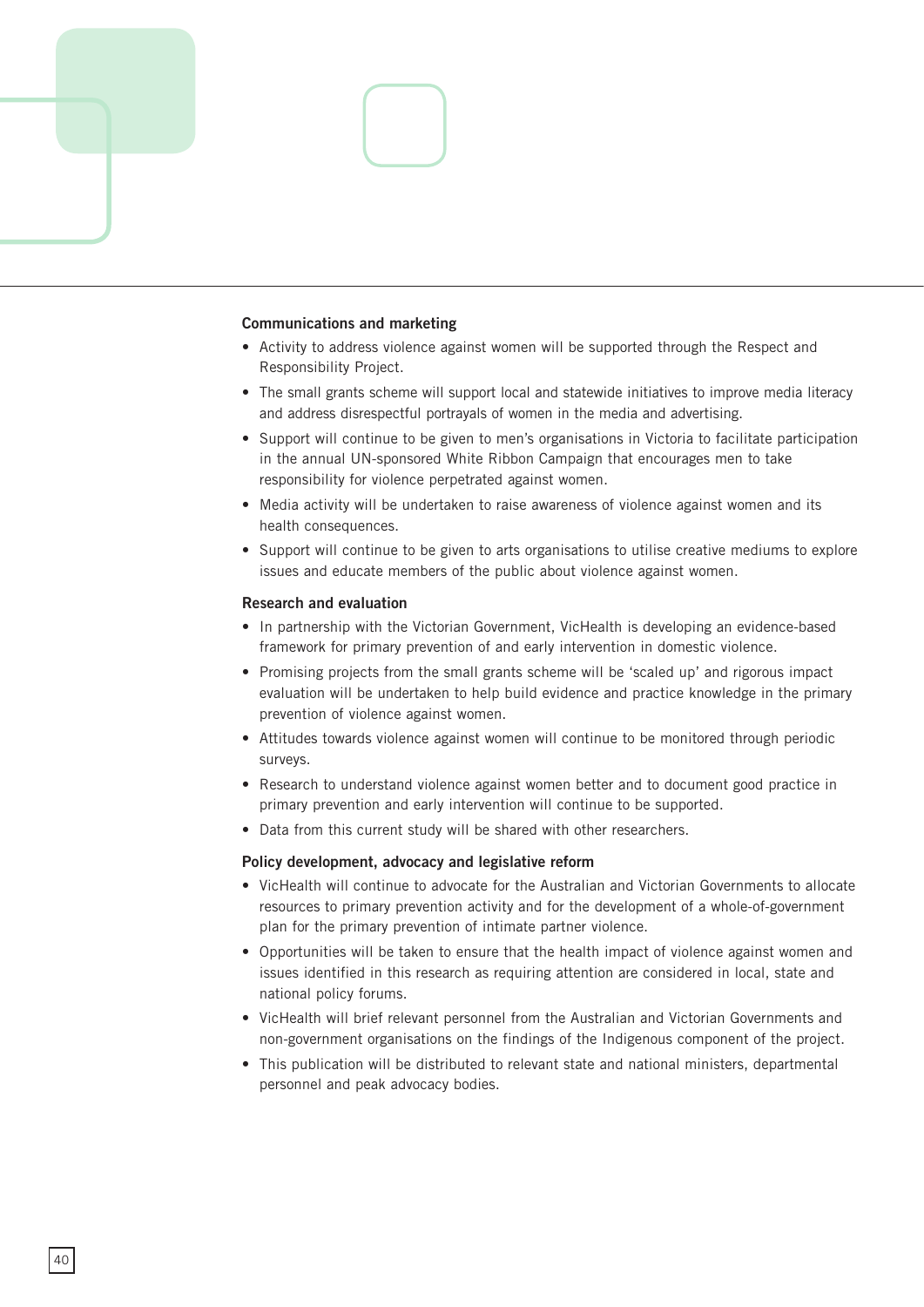# Appendix Community attitudes and beliefs and changes since 1995: The main findings in more detail<sup>1</sup>

### Theme One: Definition of violence against women

One of the universally accepted definitions of violence against women is that developed by the United Nations (see p4). This definition underpins the Women's Safety Strategy, the Victorian Government's planning framework to address violence against women. Among other things, it recognises that violence is not confined to behaviours causing physical harm, but includes those that may result in psychological harms.

Domestic violence is distinguished from the arguments or disagreements that occur in respectful and equal relationships where both partners feel free to state their own opinions, to make their own decisions, to be themselves and to say no to sex (DVIRC & VCCAV 2001). In a violent relationship, a partner is dominated through physical harm, criticism, financial control and demands, sexual pressure or isolation from others (VLRC 2006; WHO 2005). Qualitative research shows that emotional abuse and controlling behaviours can be as damaging as behaviours of a physical nature (Martinez & Schröttle 2006; VLRC 2006; WHO 2005).

Understanding what constitutes violence influences whether perpetrators perceive their behaviour as violence (and therefore as wrong) and whether women perceive themselves or are perceived by others as victims. In turn, this may influence whether action is taken to address violence.

Identifying what behaviours the community understands to be violence is important for:

- designing the content of, and framing messages for, community education and other prevention strategies;
- interpreting research on women's experiences of violence so that accurate estimates of prevalence can be made across the population and prevention initiatives can be appropriately targeted. This is because women's perceptions can influence whether they identify as victims when surveyed about their experiences (Mouzos & Makkai 2004); and
- informing law reform activities.

Respondents to both the 1995 and 2006 surveys were asked whether a range of behaviours were domestic violence or violence against women (see Table 3 p44). These issues were also discussed in focus groups and interviews.

<sup>1</sup> Note that the term 'significant' in this Appendix is used to denote that findings were statistically significant, rather than necessarily substantial in size. That is, these differences were likely to be due to actual differences between the samples rather than to sampling error. All differences reported in this Appendix are statistically significant unless otherwise stated.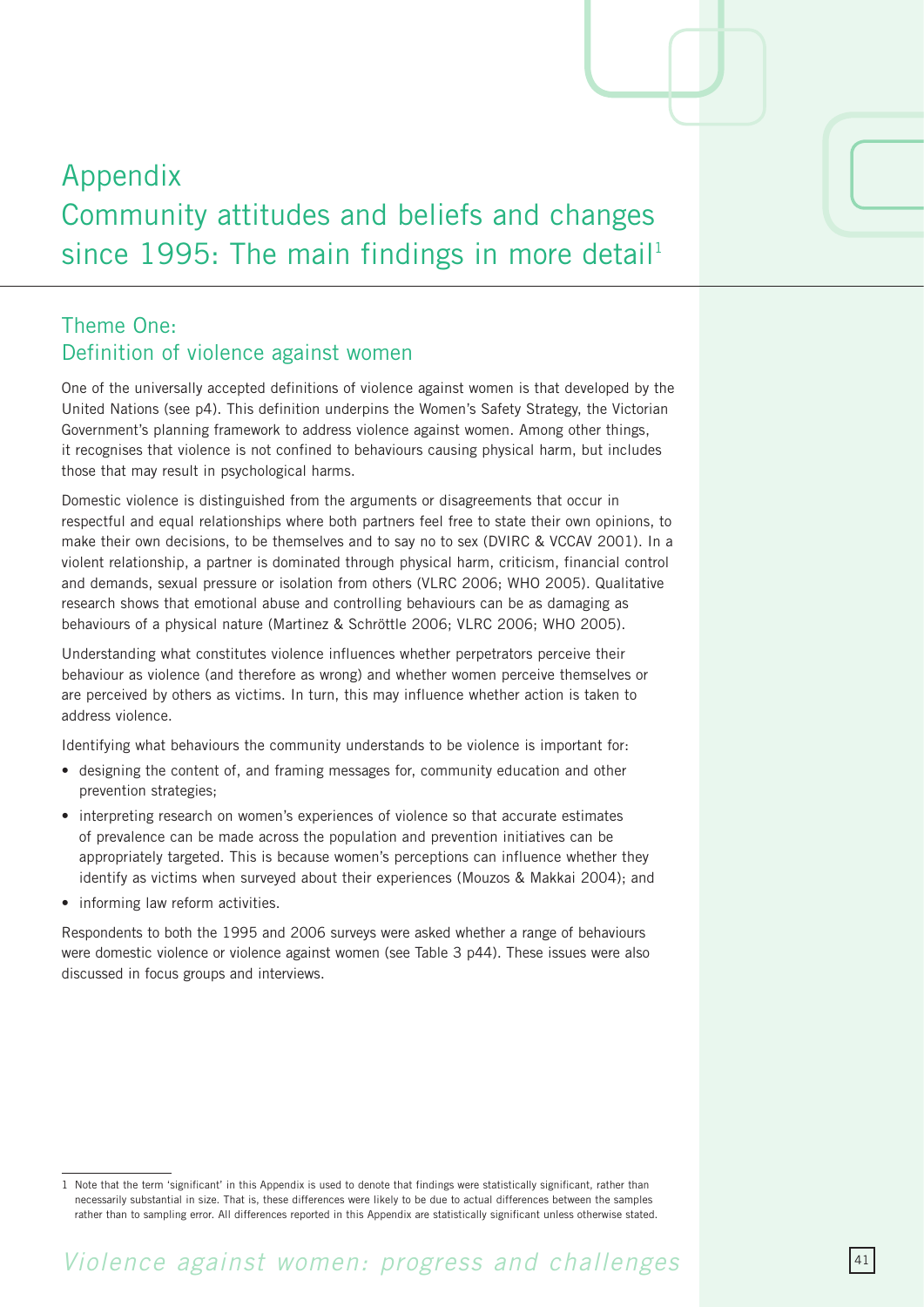#### Key findings

#### **A broad understanding of violence**

The great majority of respondents in both the main and SCALD samples in 2006 understood domestic violence as comprising both physically violent behaviours (such as slapping and pushing and forcing one's partner to have sex) and a range of abusive behaviours (such as controlling one's partner by preventing them from having contact with their family and friends or repeatedly criticising them to make them feel bad and useless). There was also wide agreement that stalking and harassment by email and phone are violence against women (see Table 3 p44).

Women in both samples were more likely to regard most of the behaviours as violence than their male counterparts.

Indigenous participants in the interviews and focus groups also understood violence as comprising a range of behaviours, though women were more likely than men to identify controlling and other psychologically damaging behaviours as violence. They noted that the term 'family violence' was a more appropriate term in this community as it communicated that violence could involve and/or affect the wider family. This is consistent with prior research and consultation (Bagshaw et al. 2001; Mow 1992; Victorian Indigenous Family Violence Task Force 2003).

#### **Higher agreement on physical violence**

While there is recognition that non-physical forms of abuse can be domestic violence, the qualitative research demonstrated that physical violence and threats of harm were foremost in the minds of most people when thinking about domestic violence. In the survey, a larger proportion of people believed that physical behaviours were always violence than was the case for emotionally abusive and controlling behaviours. For example, 98% or more of respondents in the main sample in 2006 agreed that physical behaviours including slapping or pushing, forcing one's partner to have sex, threatening family members and throwing objects were domestic violence (see Table 3 p44). In comparison:

- 17% believed that controlling the social life of one's partner by preventing their contact with family and friends was not violence.
- 17% believed that repeatedly criticising one's partner to make them feel bad and useless was not violence.
- 29% believed that trying to control one's partner by denying them money was not violence.

Women in both samples were more likely than men to believe that non-physical behaviours and harassment were violence. Both men and women in the SCALD sample were less likely than their counterparts in the main sample to regard slapping and pushing, forcing one's partner to have sex, throwing or smashing objects and stalking as violence. Men in the SCALD sample were less likely than all other groups to view stalking and harassment by phone and email as 'always' violence.

Concern was expressed by participants in the Indigenous qualitative research that a minority in their community continued to define violence narrowly, seeing it only in terms of physical violence.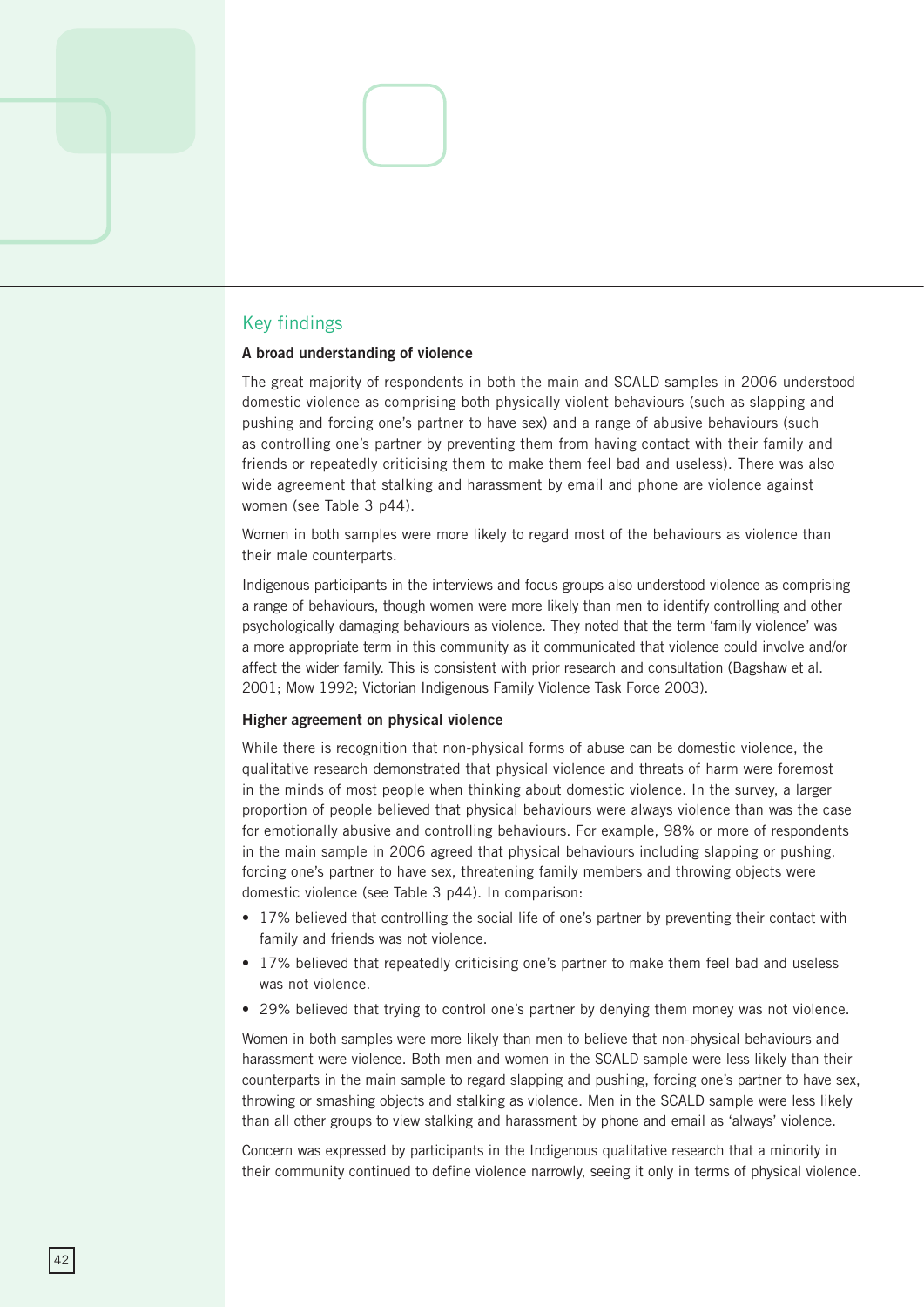#### **Whether it is understood as domestic violence depends on the context**

It was apparent from the focus groups that whether certain behaviours are understood to be violence is dependent on the context. While in some circumstances it was agreed they were, in others they were seen to be a part of everyday relationship conflict. This was confirmed in the 006 survey where respondents were asked whether different types of violence were 'always', 'usually', 'sometimes' or 'never' domestic violence. Variation was far greater for non-physical forms of abuse than it was for physical violence:

- 84% of men and 86% of women in the main sample believed that forcing one's partner to have sex was 'always' domestic violence.
- In comparison, only 40% of men and 55% of women in the main sample agreed that 'repeatedly criticising one's partner to make them feel bad and useless' was 'always' violence, with 38% and 33% respectively believing that this was either 'usually' or 'sometimes' the case.

Uncertainty about whether certain behaviours were violence tended to be higher in the SCALD sample than in the main sample, particularly in relation to forcing one's partner to have sex, denying one's partner money, stalking and email harassment.

#### **Changes over time**

The proportion believing that the behaviours are domestic violence was greater in the 2006 survey than in 1995. This was significant for all but one of the behaviours in the survey (slapping or pushing to cause harm and fear).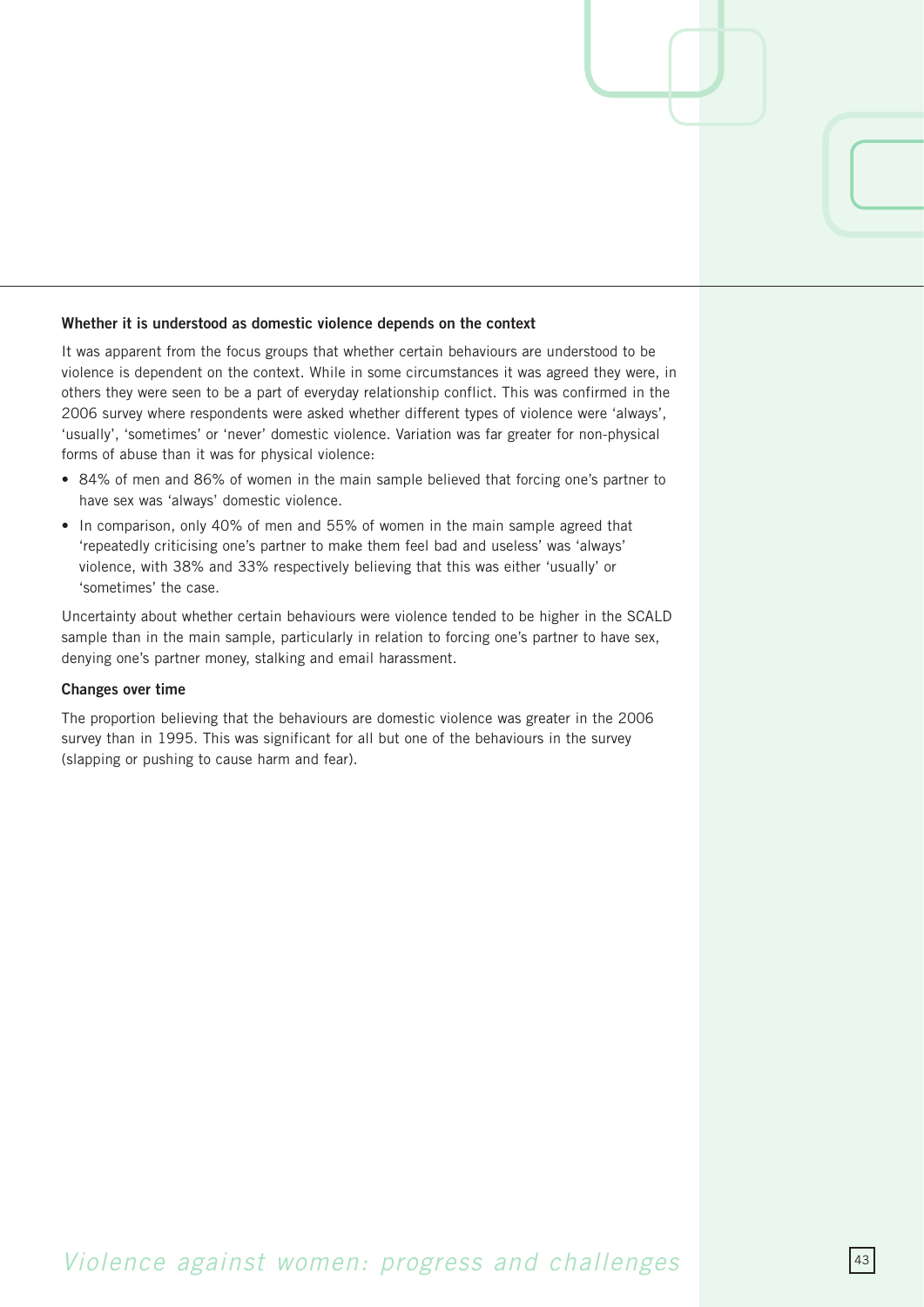|                                                                                            |            | 1995 (n=2004)  |                |               | 2006 (n=2000) |                |  |  |  |  |
|--------------------------------------------------------------------------------------------|------------|----------------|----------------|---------------|---------------|----------------|--|--|--|--|
|                                                                                            | <b>Yes</b> | <b>No</b>      | <b>Unsure</b>  | <b>Yes</b>    | <b>No</b>     | <b>Unsure</b>  |  |  |  |  |
| Are these behaviours domestic violence?                                                    |            |                |                |               |               |                |  |  |  |  |
| Slapping or pushing to cause<br>harm or fear                                               | 97         | $\overline{2}$ | $\mathbf{1}$   | 98            | 2             | <1             |  |  |  |  |
| Forcing partner to have sex                                                                | 94         | $\overline{4}$ | $\overline{2}$ | 98^           | $\mathbf{1}$  | $\leq$ 1       |  |  |  |  |
| Throwing or smashing objects near<br>partner to frighten or hurt them                      | 91         | 8              | $\mathbf{1}$   | 98^           | <1            | <1             |  |  |  |  |
| Yelling abuse at partner                                                                   | 77         | 20             | 3              | $87^$         | 12            | <1             |  |  |  |  |
| Controlling the social life of<br>partner by preventing contact with<br>friends and family | 74         | 23             | 3              | $82^{\wedge}$ | 17            | 1              |  |  |  |  |
| Repeatedly criticising to make<br>partner feel bad or useless                              | 71         | 26             | 3              | 83^           | 17            | <1             |  |  |  |  |
| Controlling partner by denying<br>them money                                               | 62         | 33             | 5              | 69^           | 29            | $\overline{c}$ |  |  |  |  |
| Threatening to hurt <sup>a</sup>                                                           | 88         | 10             | $\overline{2}$ | n/a           | n/a           | n/a            |  |  |  |  |
| Threatening to hurt family<br>membersb                                                     | n/a        | n/a            | n/a            | 99            | $\mathbf{1}$  | <1             |  |  |  |  |
| Are these behaviours violence against women?                                               |            |                |                |               |               |                |  |  |  |  |
| Stalkingb                                                                                  | n/a        | n/a            | n/a            | 93            | 6             | $\mathbf{1}$   |  |  |  |  |
| Harassment by phoneb                                                                       | n/a        | n/a            | n/a            | 90            | 9             | $\mathbf{1}$   |  |  |  |  |
| Harassment by email and text<br>messagingb                                                 | n/a        | n/a            | n/a            | 86            | 12            | $\overline{2}$ |  |  |  |  |

#### **Table 3: Identification of behaviours as violence – 1995 and 2006 (%)**

a Question not asked in 2006

b Question not asked in 1995

 $\land$  Proportions responding 'yes' differed between the 1995 and 2006 samples at p<0.01

Source: Taylor & Mouzos 006, VicHealth Community Attitudes to Violence Against Women Summary (CATVAWS) [weighted data]; OSW 1995.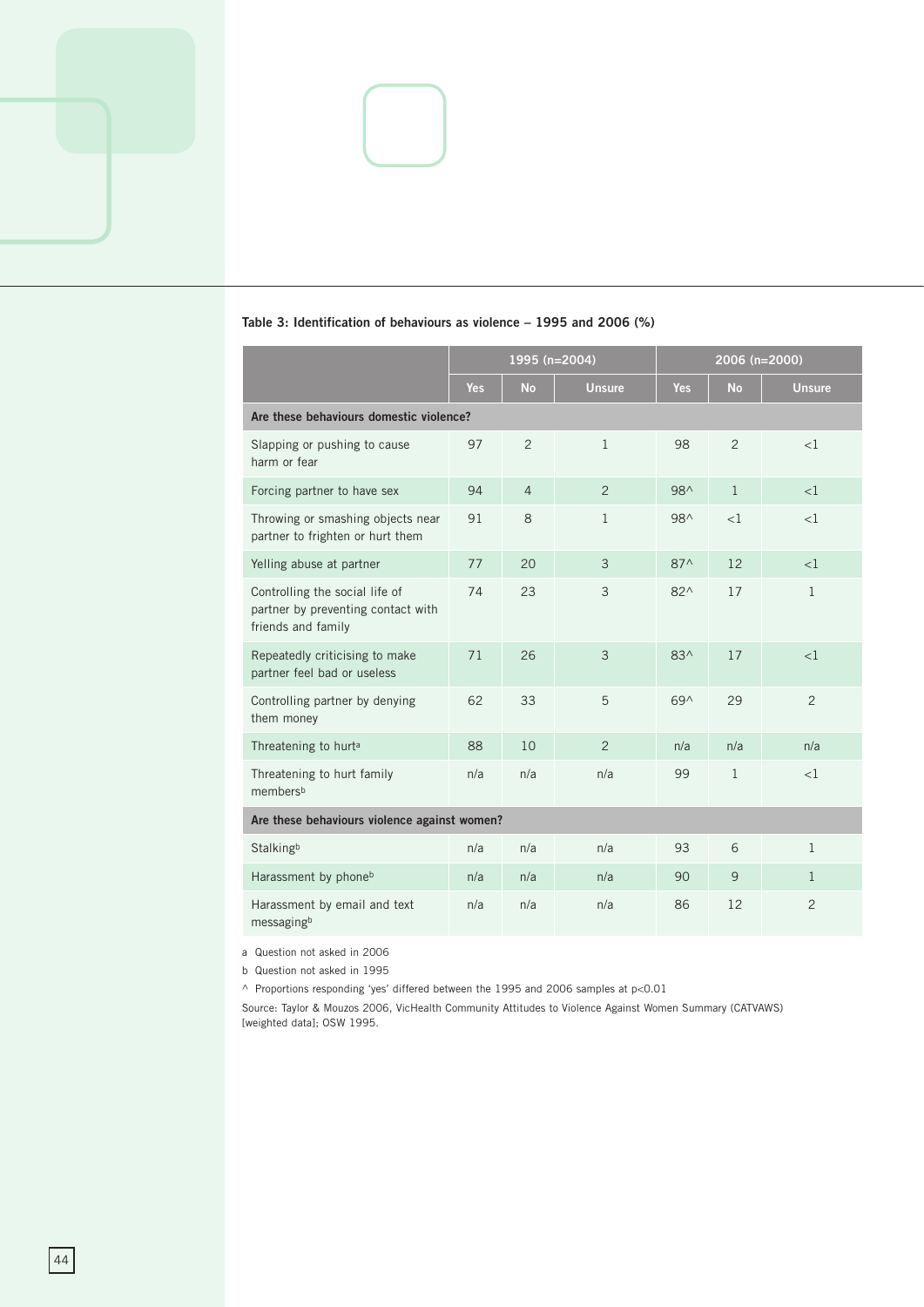### Theme Two: Views about the prevalence and seriousness of violence against women

In recent decades, there has been increasing recognition of violence against women as a prevalent problem with serious health, social and economic consequences (WHO 2002). Efforts have been made to address this issue through legislative, systemic and organisational reform. A major focus of this work has been on improving legislative and criminal justice system responses to violence against women with the aim of ensuring that it is treated as any other serious criminal behaviour (Statewide Steering Committee to Reduce Family Violence 2005; VLRC 2003: 2004: 2006).

The serious and prevalent nature of violence has also been the subject of a number of national, state and local level campaigns and community education and strengthening strategies (Finucane & Finucane 2004; Partnerships Against Domestic Violence 2003).

As well as supporting behaviour change among those who use or are exposed to violence, recognition of violence against women as a serious and prevalent issue is a critical factor in ensuring ongoing commitment by governments, organisations and communities to address the problem.

### Key findings

#### **Understanding of violent behaviours as serious**

Respondents' views on the seriousness of the range of behaviours outlined in Table 3 were sought. Most believed that they were either 'very serious' or 'quite serious'. Physical forms of violence such as slapping and pushing were generally more likely to be identified as serious than were abusive and controlling behaviours:

- 8% of Victorians did not believe or were unsure whether slapping and pushing to cause harm and fear were serious.
- Nearly one-quarter (24%) did not believe or were unsure whether yelling abuse at one's partner was serious.
- 17% did not rate repeatedly criticising one's partner to make them feel bad or useless as serious.

Women in both samples were more likely than men to believe that the behaviours were serious. Compared with those in the main sample, those in the SCALD sample were less likely to regard forcing one's partner to have sex, threats, stalking and phone harassment as serious. Men in the SCALD sample were less likely than women in the SCALD sample and men and women in the main sample to regard many of the behaviours as very serious.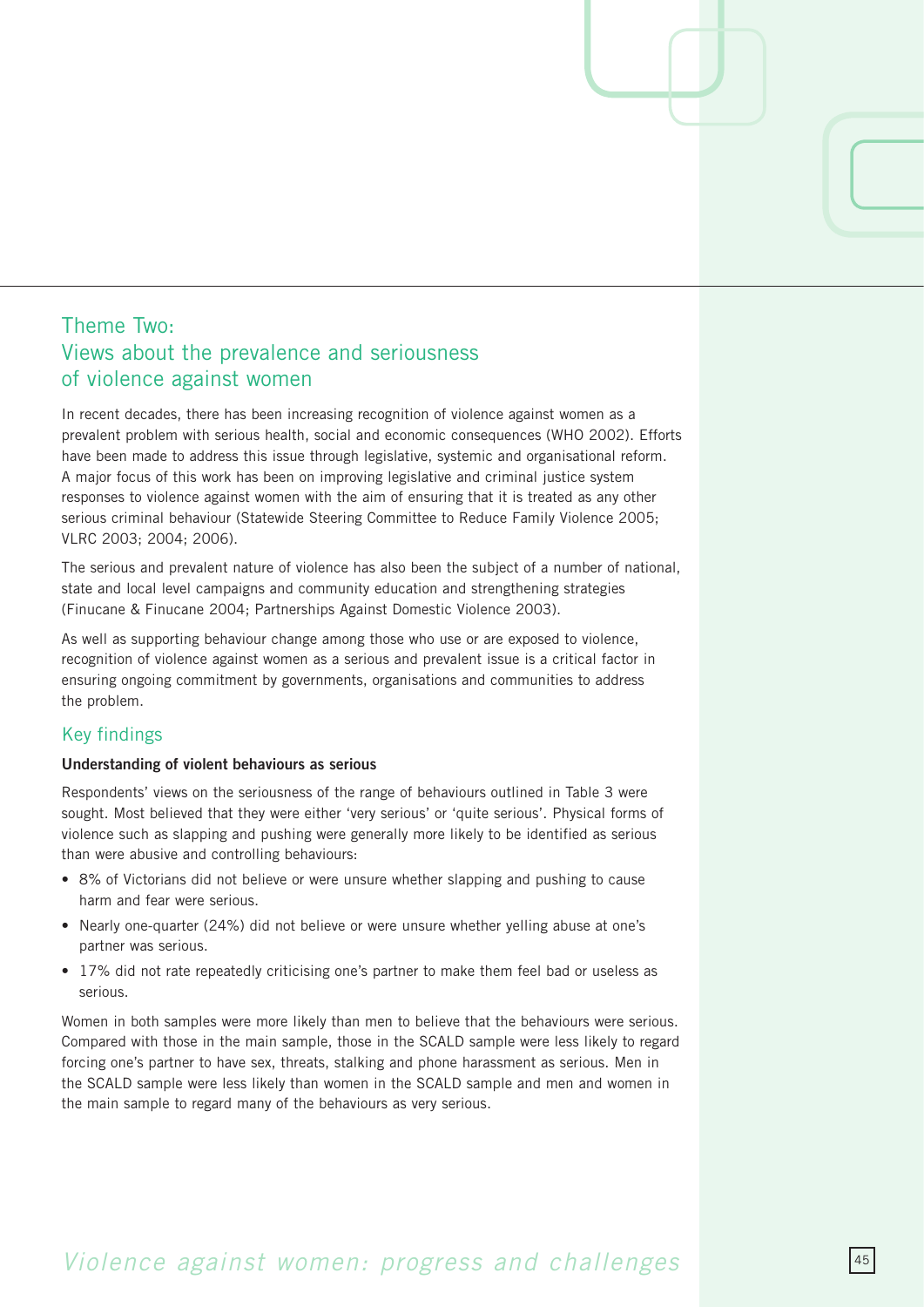#### **Understanding of violence against women as serious**

The majority of respondents in both samples believed that violence against women was serious; however, women in both samples were more likely to believe this to be the case than men. Men in the SCALD sample were the least likely to believe that violence against women was serious (see Figure 1).

Domestic and family violence were identified as issues of concern by participants in the focus groups and interviews held with Indigenous Victorians, though many thought that it was not regarded as seriously as it ought to be. They attributed this to the relative prevalence of the problem, believing that this led to it being accepted to some degree. Nevertheless, there was recognition that recent attempts to address family violence in Indigenous communities, in particular the Victorian Government's Indigenous Family Violence Strategy, had had an impact on raising awareness of the problem and its serious impact.

#### **Belief that violence against women is common**

The majority of women in both samples (82% in the main sample and 75% in the SCALD sample) believed that violence against women was common (see Figure 1). Men in both samples were less likely to believe this to be the case (66% of men in the main sample and only 57% in the SCALD sample).



**Figure 1: Did respondents believe that violence against women (VAW) is common and/or serious?** 

Note: Differences between males and females within each sample significant to p<0.01. VAW thought to be significantly more common by males in the main sample than in the SCALD sample, p<0.01. Sex differences between samples for seriousness significant to p<0.01. Bars represent relative standard errors.

Source: Taylor & Mouzos 2006, VicHealth CATVAWS [weighted data].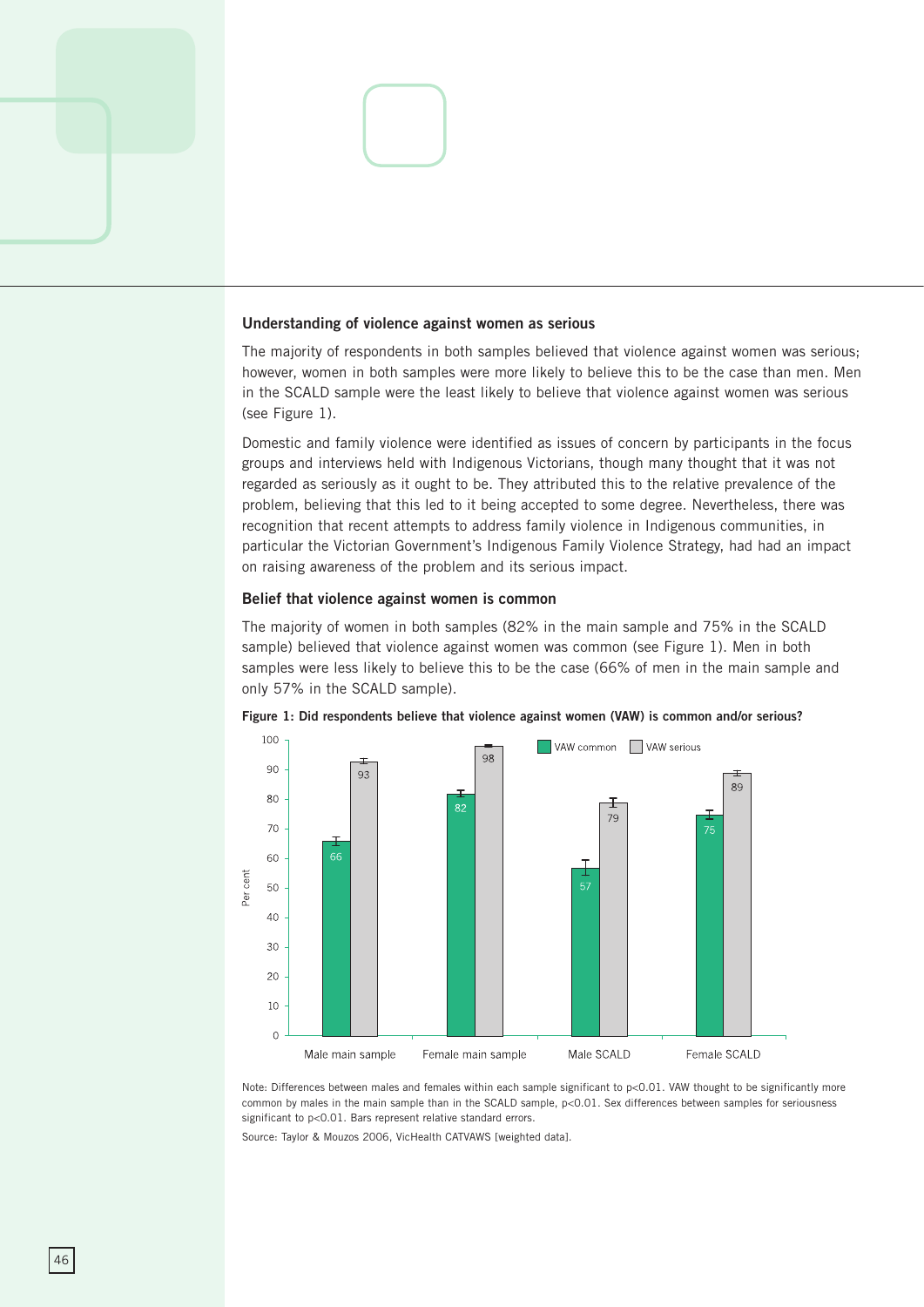#### **Understanding that violence against women is a crime**

There is wide understanding that both domestic violence and forced sex in the context of an intimate relationship are crimes, with 97% of the main sample agreeing that domestic violence is a crime<sup>1</sup> (a larger proportion than in 1995) and only 5% agreeing that 'a woman cannot be raped by someone she is in a sexual relationship with' (see Table 4).

Both men and women in the SCALD sample were more likely than their counterparts in the main sample *not* to recognise forced sex in a relationship context as violence (6% of men in the main sample versus 16% in the SCALD sample and 4% of women in the main sample versus 13% in the SCALD sample). One in ten men in the SCALD sample did not believe or did not know that domestic violence is a crime, compared with 3% of women in both samples and 4% of men in the main sample.

There was also some degree of uncertainty in the SCALD sample regarding whether these behaviours were crimes.

#### **Table 4: Beliefs about whether domestic and sexual violence against women are crimes – 1995 and 2006 (%)**

|                                                                                            |       | 1995 (n=2004)   |               | 2006 <sup>a</sup> |                 |                |  |
|--------------------------------------------------------------------------------------------|-------|-----------------|---------------|-------------------|-----------------|----------------|--|
| <b>Statement</b>                                                                           | Agree | <b>Disagree</b> | <b>Unsure</b> | Agree             | <b>Disagree</b> | <b>Unsure</b>  |  |
| Domestic violence is a<br>criminal offenceb                                                | 93    | 5               | $\mathcal{P}$ | 97 <sub>0</sub>   | 2               |                |  |
| A woman cannot be raped by<br>someone she is in a sexual<br>relationship with <sup>c</sup> | n/a   | n/a             | n/a           | 5                 | 93              | $\mathfrak{D}$ |  |

a To maximise the number of questions while containing survey length, some questions were asked of approximately half the 2006 sample (see notes b and c).

b In 2006 this question was asked of 1007 respondents.

c In 006 this question was asked of 996 respondents. This question was not asked in 1995.

 $\land$  Proportion responding 'agree' differed between 1995 and 2006 samples at p<0.01.

Note: The category 'unsure' in 006 includes those who neither agreed nor disagreed, or who did not know. Source: Taylor & Mouzos 2006, VicHealth CATVAWS [weighted data]; OSW 1995.

#### **Changes over time**

People were more likely to rate throwing and smashing objects to frighten one's partner, and repeatedly criticising one's partner to make them feel bad and useless as very serious in 2006 than in 1995. However, they were *less likely* to identify as very serious slapping or pushing one's partner to cause harm and fear and controlling one's partner by denying them money.

The proportion of people believing that domestic violence is a crime was greater in the 2006 survey than in 1995.

<sup>1</sup> Not all of the behaviours canvassed in this report are crimes and there is some variation in definitions of domestic violence between Australian jurisdictions and between the civil and criminal law.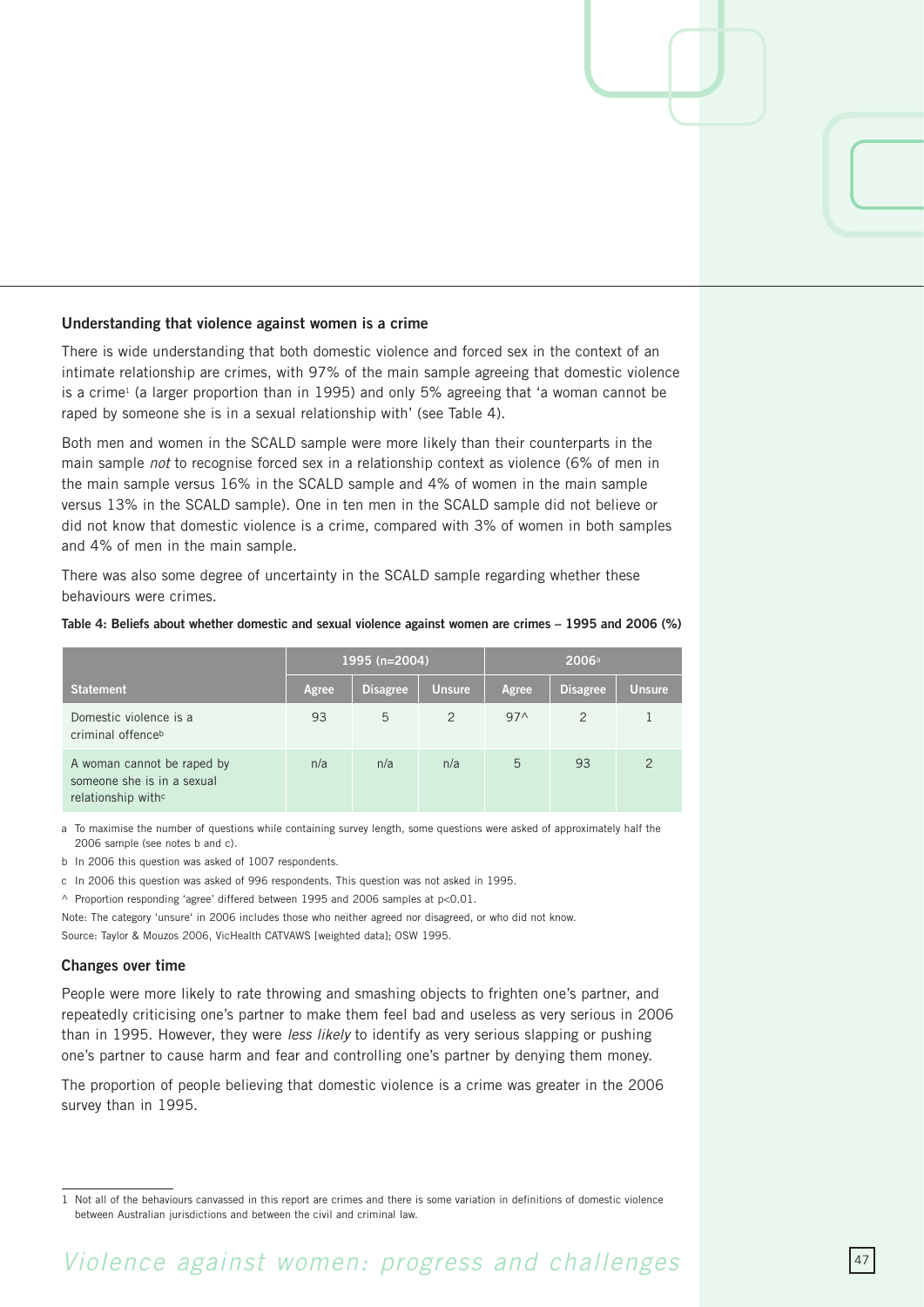### Theme Three: Understanding of who perpetrates and is affected by violence

Data on sexual and domestic violence across countries indicate clear gendered patterns, which in turn have implications for violence prevention efforts. In the great majority of cases, the victims of these crimes are female and the perpetrator is male. In a large proportion the perpetrator is known to the victim, in many cases being the woman's current or former intimate partner. This was confirmed in the Australian Personal Safety Survey which found that:

- Most women assaulted in the last 12 months were assaulted by someone known to them in the most recent incident, either a current or former partner (30.6%) or a family member or friend (36.8%). In comparison men were more likely to be physically assaulted by a stranger (65.7%), with a former or current intimate partner being the perpetrator in only 4.4% of assaults;
- 78% of women who had been sexually assaulted since the age of 15 were assaulted by someone known to them; and
- 19% of women had experienced sexual violence since the age of 15 compared with 5.5% of men (ABS 2006).

It is estimated that 87% of victims of domestic violence in Australia are female, with 98% of perpetrators being male (Access Economics 004). An analysis of reported incidents of domestic assault in NSW between 1997 and 2004 indicated that 71.1% of victims were female and 80.4% of offenders were male (People 2005). Three-quarters of intimate partner homicides involve men killing their partners (Mouzos & Rushforth 2003).

A commonly held view in the community is that many of the behaviours under consideration in this study are really just everyday relationship conflict in which men and women participate equally. However, studies of women's experiences show that, on the contrary, domestic violence is often characterised by a pattern of controlling and abusive behaviours by the male partner (WHO 2005). Men's greater physical strength means that they have greater capacity to cause harm and generate fear in victims. Compared with male victims of relationship violence, women are:

- three times more likely to be injured as the result of violence;
- five times more likely to require medical attention or hospitalisation;
- five times more likely to report fearing for their lives (Statistics Canada 2003); and
- more likely to experience repeated violence, with a larger proportion of women affected by intimate partner violence reporting more than one incident  $(46%)$  than men  $(26%)$  (ABS 2006).

Women's experience of violence is further compounded by the fact they continue to assume primary responsibility for the care of children and the effects of the unequal distribution of power and resources between men and women. For example, research shows that women's poor access to the resources required to protect themselves from violence, such as safe housing and legal protection, increases their vulnerability as victims (Chung et al. 2000; Keys Young 1998; Radford, Sayer & AMICA1999; Kaye et al. 2003; Middleton 2005).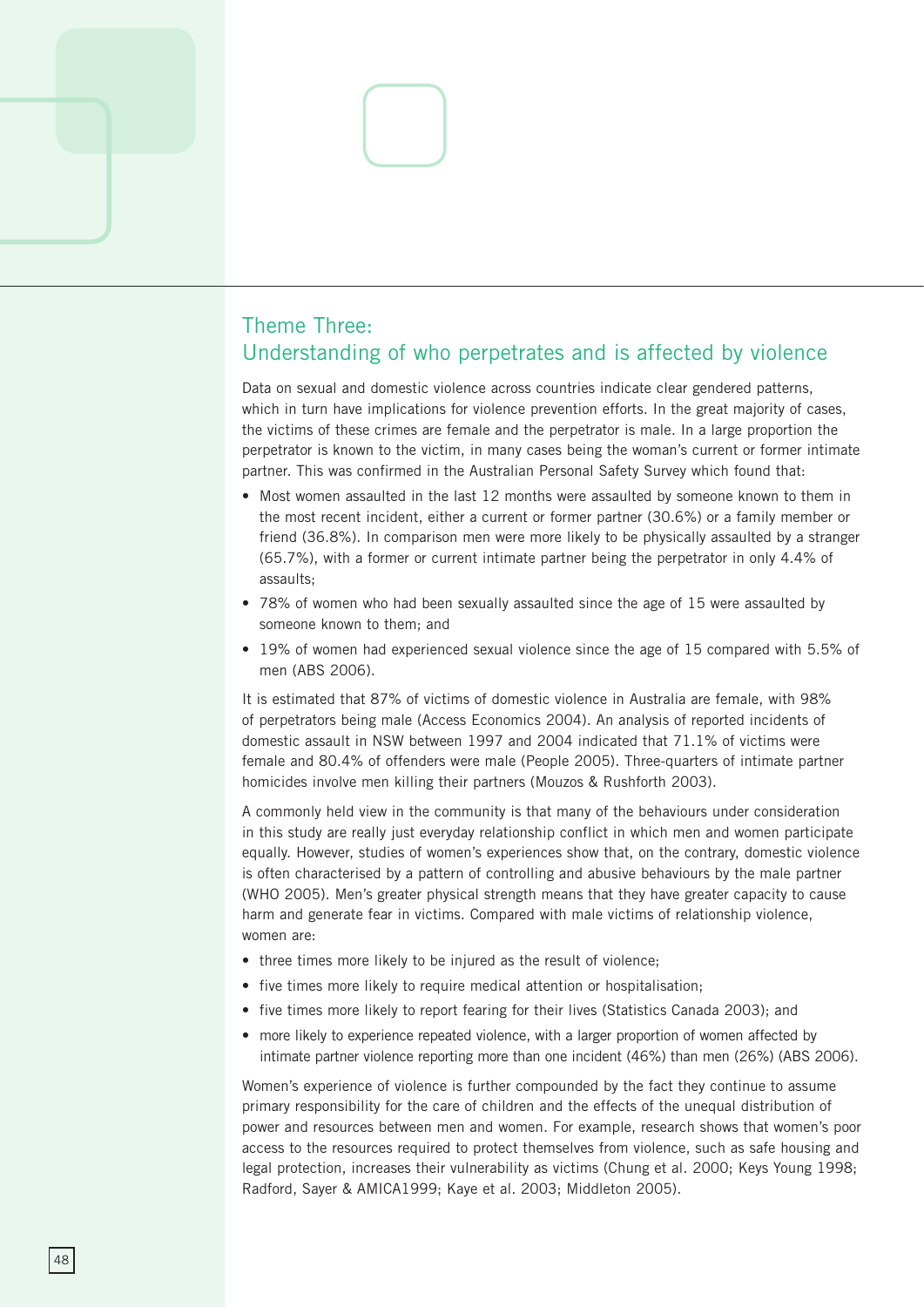Until recently, domestic violence was viewed as primarily confined to low socio-economic status and socially marginalised groups and hence due largely to the effects of stress and poverty (Women's Policy Coordination Unit 1985; Minnesota Advocates for Human Rights 2006). As indicated elsewhere in this report, there are contradictory research findings concerning whether violence affects all groups equally. However, there is clear evidence that it does occur across the social spectrum (see  $p13$ ).

Gauging the extent to which these gendered patterns of violence and their impacts are understood in the community is important as they:

- affect women's own understanding of the contexts in which they are likely to be vulnerable to violence, in particular sexual violence;
- are an important marker of understanding of violence and its impacts on individual women among service providers and families and friends to whom they may turn for help; and
- influence views about to whom and to which settings resources ought to be targeted. For example, some groups have argued on the basis of their belief that domestic violence affects men and women equally that more resources should be allocated to male victims of violence (Lone Father's Association, cited in Flood 2004).

A number of governments and international bodies such as WHO and the UN have asserted that efforts to increase gender equality and gender equity will be critical to reducing the prevalence of violence against women (UN 1993, 2006; WHO 2004). A wide understanding in the community and among governments that sexual assault and domestic violence are gendered crimes is important to ensure ongoing commitment to address gender inequality and inequity as being among the underlying causes of these problems.

#### Key findings

#### **Beliefs about who commits violence**

Most respondents in the main sample (77%) agreed that domestic violence is perpetrated mainly by men (combined response for 'mainly men' and 'both, but mainly men', see Table 5 p50). However, despite evidence to the contrary, 20% believed that it is perpetrated by both sexes equally; the proportion believing this to be the case was larger in 2006 than was the case in 1995 (9%).

There were also sex differences in response to this question. The view that violence is more likely to be perpetrated by men was held by a significantly larger proportion of women in the main sample  $(81%)$  than men (73%). The difference between men (70%) and women (65%) in the SCALD sample believing this to be true was not statistically significant. Men were more likely in the main sample to believe that both men and women equally commit domestic violence (24%) than women (17%), while this pattern was reversed in the SCALD sample (21% and 31% respectively).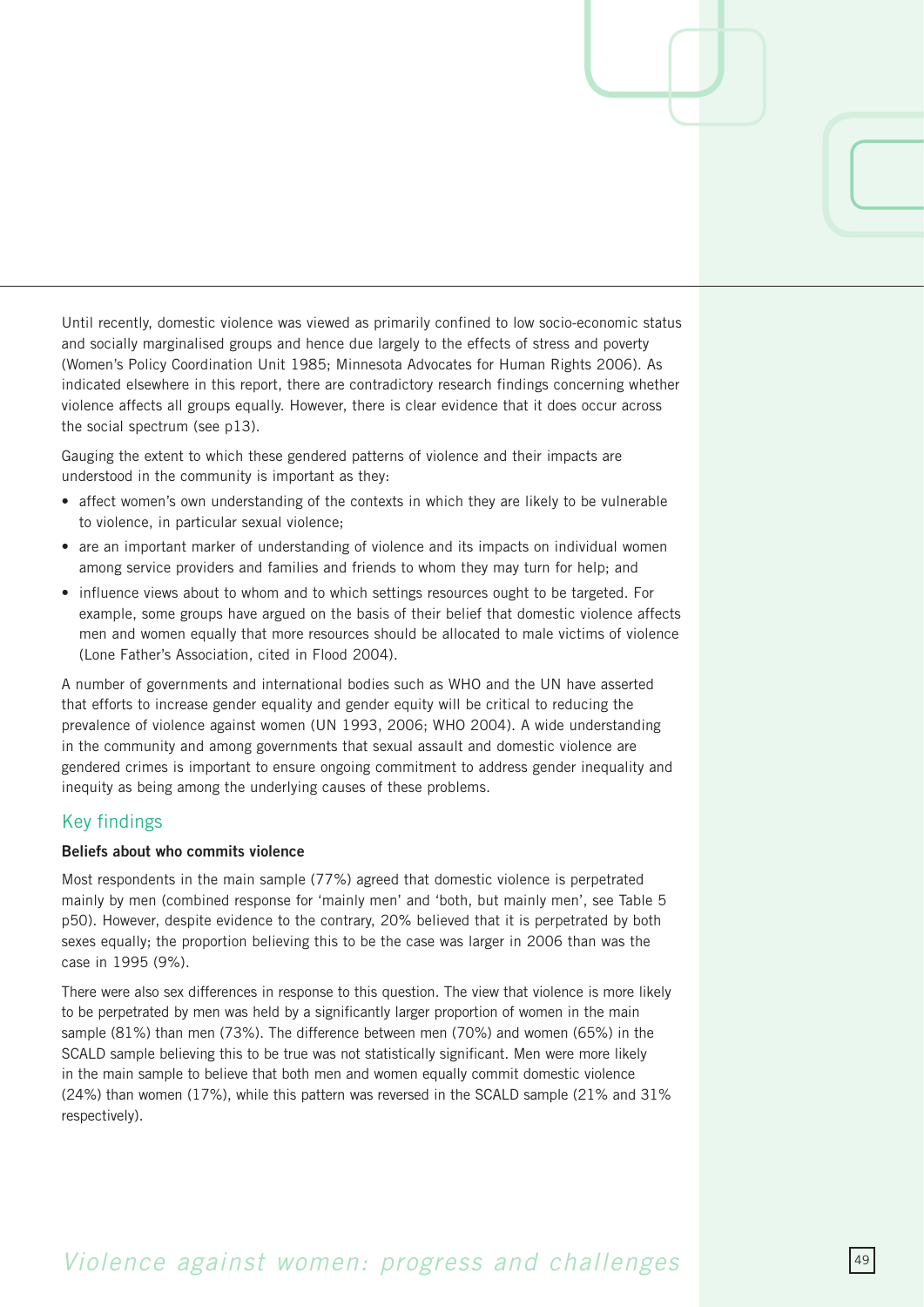|                                        |                | 1995 (n=2004) |                | 2006 (n=2000)  |              |                |  |
|----------------------------------------|----------------|---------------|----------------|----------------|--------------|----------------|--|
| Who commits acts of domestic violence? | <b>Men</b>     | Women         | <b>Overall</b> | <b>Men</b>     | <b>Women</b> | <b>Overall</b> |  |
| Mainly men                             | 49             | 51            | 50             | 42             | 39           | 40             |  |
| Both, but mainly men                   | 35             | 37            | 36             | 31             | 42           | 37             |  |
| Both men and women equally             | 10             | 9             | 9 <sub>0</sub> | $24**$         | 17           | 20             |  |
| Both, but mainly women                 | 3              | $\mathbf{1}$  | $\overline{2}$ | $\mathbf{1}$   | 1            |                |  |
| Mainly women                           | $\overline{2}$ | $\mathbf{1}$  | $\overline{2}$ | $\overline{1}$ | $\Omega$     | $\Omega$       |  |
| Unsure                                 | 1              |               |                |                |              | $\mathcal{P}$  |  |

#### **Table 5: Beliefs about who commits domestic violence – 1995 and 2006 (%)**

 $\land$  Proportions responding 'both men and women equally' differed between 1995 and 2006 samples at p<0.01.

\*\* Sex difference within sample for 2006 significant to p<0.01.

Source: Taylor & Mouzos 2006, VicHealth CATVAWS [weighted data]; OSW 1995.

#### **Beliefs about the impacts of violence for men and women**

There is wide appreciation of women's greater vulnerability to the physical effects of violence, with 94% of men and 91% of women in the main sample believing that the physical impacts of violence were worse for women. However, its psychological and emotional impacts were less well understood:

- Nearly one-half of respondents in the main sample believed that the level of fear experienced by victims is the same for men and women compared with less than one-third in the SCALD sample. Women in the SCALD sample were significantly more likely than men to believe that the level of fear was worse for women. No sex difference existed in the main sample.
- Nearly 40% in the main sample believed that the emotional harm suffered by victims is either greater for men or the same for both men and women; about 60% of both men and women thought that women suffer more emotional harm. Women in the SCALD sample (72%) were significantly more likely than men (47%) to believe that women suffer more emotional harm, while no sex differences existed in the main sample.
- Women in the SCALD sample were more likely than women in the main sample to believe that the level of fear was higher for women, while no difference existed for men. SCALD men were least likely to believe that the emotional harms were greater for women, while women in the SCALD sample were the most likely to do so (see Table 6).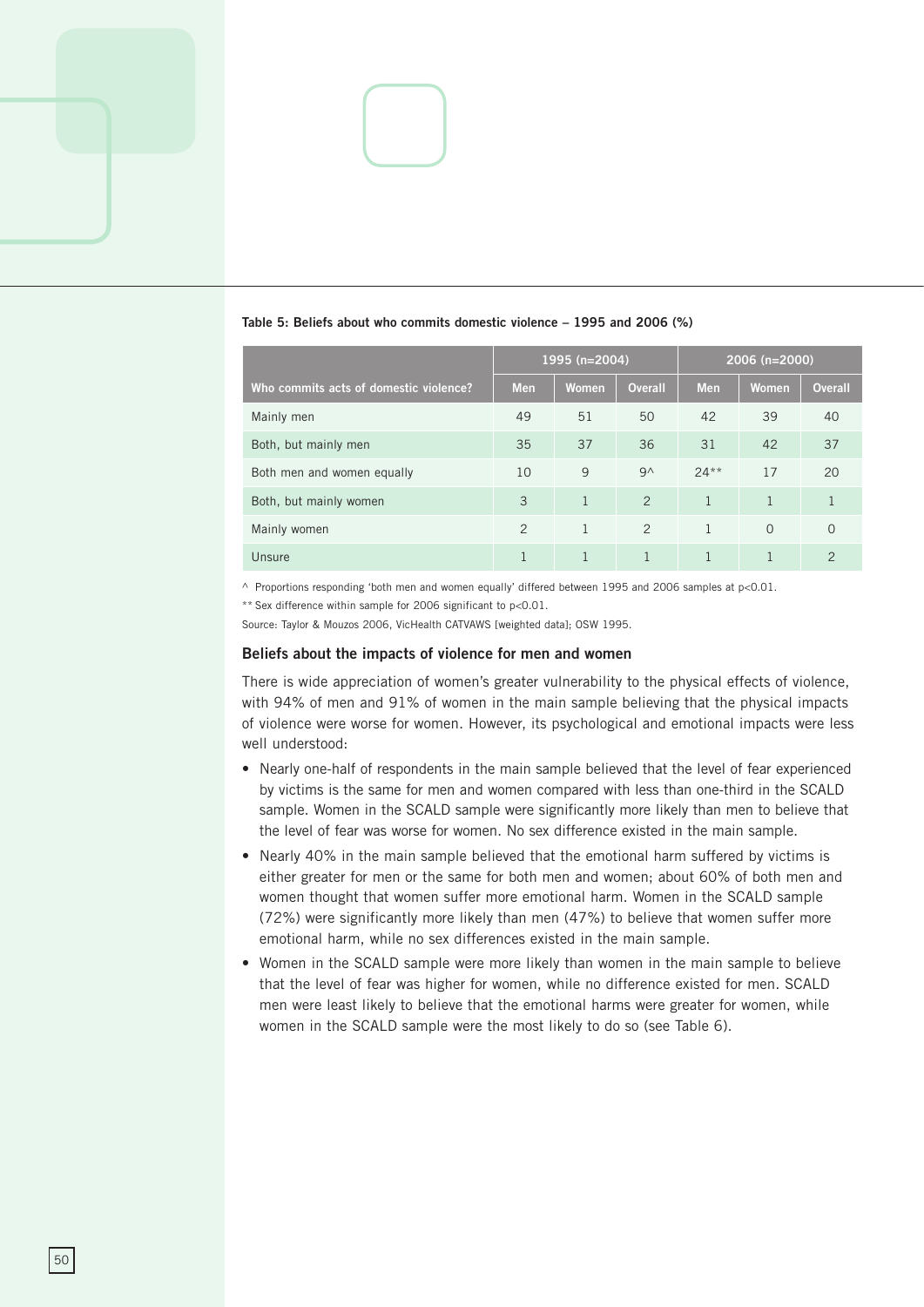| Table 6: Perceptions of fear and harm resulting from domestic violence by whether victim is male |  |  |  |  |  |
|--------------------------------------------------------------------------------------------------|--|--|--|--|--|
| or female - 2006 (%) <sup>a</sup>                                                                |  |  |  |  |  |

|                             | <b>Male</b><br>main sample | <b>Female</b><br>main sample | <b>Male</b><br><b>SCALD sample</b> | <b>Female</b><br><b>SCALD sample</b> |  |  |  |  |  |
|-----------------------------|----------------------------|------------------------------|------------------------------------|--------------------------------------|--|--|--|--|--|
| Level of fear for victims   |                            |                              |                                    |                                      |  |  |  |  |  |
| Worse for males             | $\mathbf{1}$               | 1                            | 6                                  | 1                                    |  |  |  |  |  |
| Worse for females           | 56                         | $51^$                        | $62*$                              | 72                                   |  |  |  |  |  |
| Same for males and females  | 42                         | 48                           | 29                                 | 26                                   |  |  |  |  |  |
| Don't know                  | $\mathbf{1}$               | $\mathbf{1}$                 | 3                                  | $\mathbf{1}$                         |  |  |  |  |  |
| Who suffers physical harm?  |                            |                              |                                    |                                      |  |  |  |  |  |
| Men                         | $\mathbf{1}$               | $\mathbf{1}$                 | $\overline{4}$                     | $\overline{2}$                       |  |  |  |  |  |
| Women                       | $94^$                      | 91                           | $81*$                              | 88                                   |  |  |  |  |  |
| Both men and women equally  | 5                          | 8                            | 11                                 | $\overline{7}$                       |  |  |  |  |  |
| Don't know                  | $\Omega$                   | $\overline{0}$               | $\overline{4}$                     | $\overline{2}$                       |  |  |  |  |  |
| Who suffers emotional harm? |                            |                              |                                    |                                      |  |  |  |  |  |
| Men                         | $\overline{7}$             | 3                            | 11                                 | 3                                    |  |  |  |  |  |
| Women                       | $61^$                      | $60^$                        | $47**$                             | 72                                   |  |  |  |  |  |
| Both men and women equally  | 31                         | 36                           | 39                                 | 24                                   |  |  |  |  |  |
| Don't know                  | 1                          | 1                            | 3                                  | 1                                    |  |  |  |  |  |

a This issue was not addressed in 1995.

Sex differences within sample significant to  $*$  p<0.05  $*$  $*$ p<0.01

 $\land$  Sex differences between samples significant to p<.05

Source: Taylor & Mouzos 2006, VicHealth CATVAWS [weighted data]

#### **Understanding of violence transcending social class boundaries**

In both the 1995 and 2006 surveys, respondents were asked whether they agreed with the statement 'domestic violence rarely happens in wealthy neighbourhoods'. While most disagreed, one in six (15%) either agreed or were uncertain about this statement. Men in the main sample were more likely to agree with this than women (14% versus 5%).

#### **Understanding of the risk of sexual assault by someone known to the victim**

Nearly one in four (24%) respondents either disagreed or were unsure about whether 'women are more likely to be raped by someone they know than a stranger', suggesting that a sizeable proportion of Victorians have a poor understanding of the contexts in which women are most likely to be at risk of sexual violence. Again, this proportion was the same in both the 1995 and 2006 samples.

### *Violence against women: progress and challenges*  $51$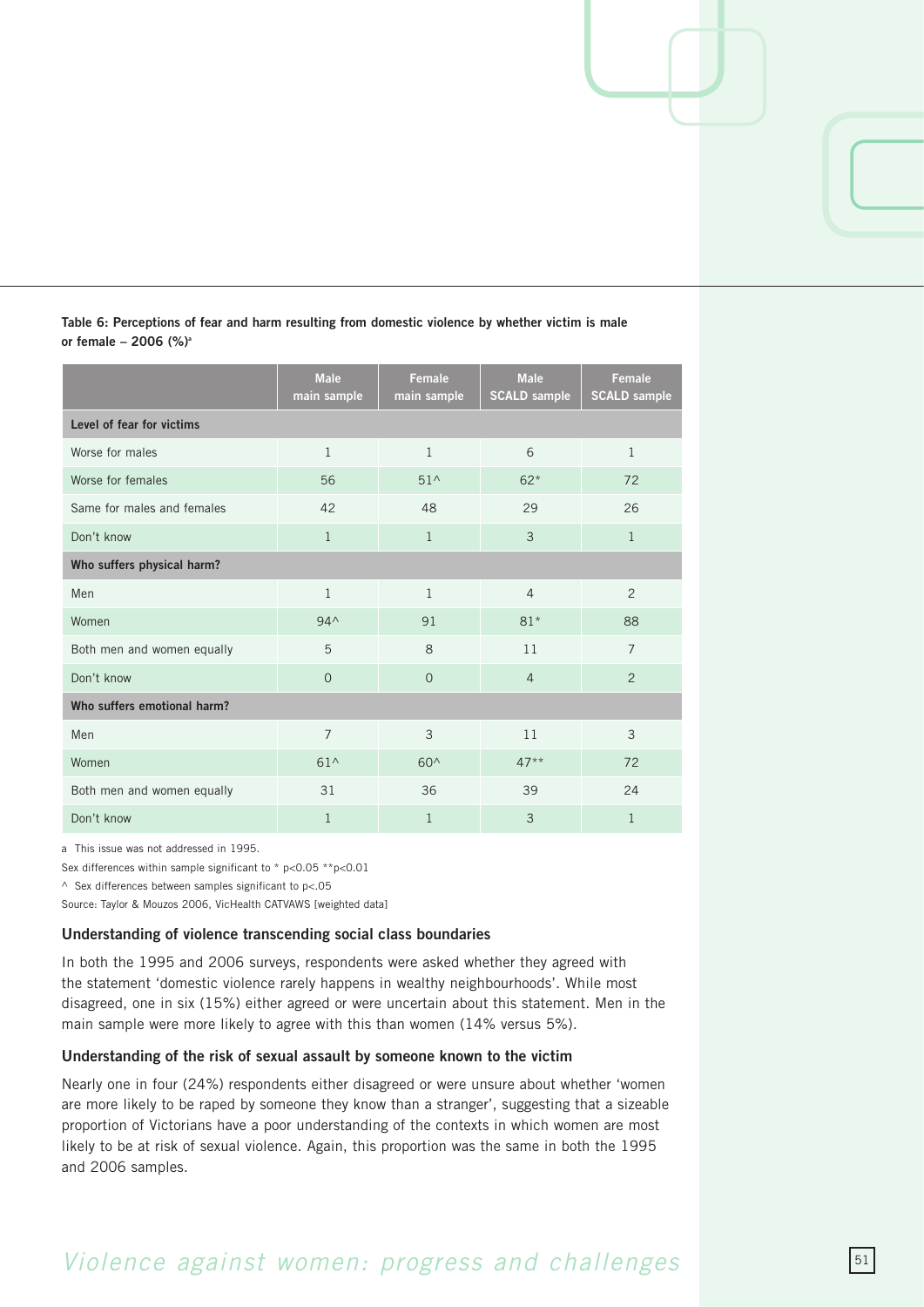45% of men and 48% of women in the SCALD sample either disagreed with or were unsure about this statement compared with 28% of men and 20% of women in the main sample. The level of uncertainty, while high in both samples, was particularly high in the SCALD sample.

### Theme Four: Belief in explanations diminishing men's responsibility for violence

One of the principles underpinning the Victorian Government's Women's Safety Strategy and current family violence system reform efforts is that men are responsible for their use of violence and must take responsibility for learning non-violent behaviour (OWP 2002; Statewide Steering Committee to Reduce Family Violence 2005). Beliefs that justify violence risk creating an environment in which there is permission for men to use violence. Those that excuse violence work against efforts to ensure that men assume responsibility for violent behaviour. They may also influence whether women believe their victimisation warrants intervention and their faith that those to whom they turn for help will take appropriate action.

#### Key findings

#### **Justification of violence**

To assess the extent to which the community believes that domestic violence can be justified, survey respondents were presented with a series of scenarios. Some additional scenarios were included in the 006 survey so that attitudes could be assessed in light of recent changes in gender roles (in particular, women's increasing role in paid employment). Given evidence that violence often continues or indeed escalates following separation (Kaye, Stubbs & Tolmie 2003; Keys Young 1998), further scenarios were added to assess attitudes regarding the justification of violence toward a former partner.

Almost all in the main sample (97% or more respondents) agreed that violence could not be justified in any of the scenarios presented (see Table 7). The main exception was the scenario in which a current partner admits to having sex with another man. 4% in the main sample agreed that violence could be justified in this circumstance and a further 3% neither agreed nor disagreed or were unsure. This was the only circumstance in which there were significant differences between men and women in the main sample (with women being less likely to agree that violence was justified in this circumstance).

When responses to all of the behaviours were combined, force was seen on average as less justified when used against an ex-partner than when used against a current partner.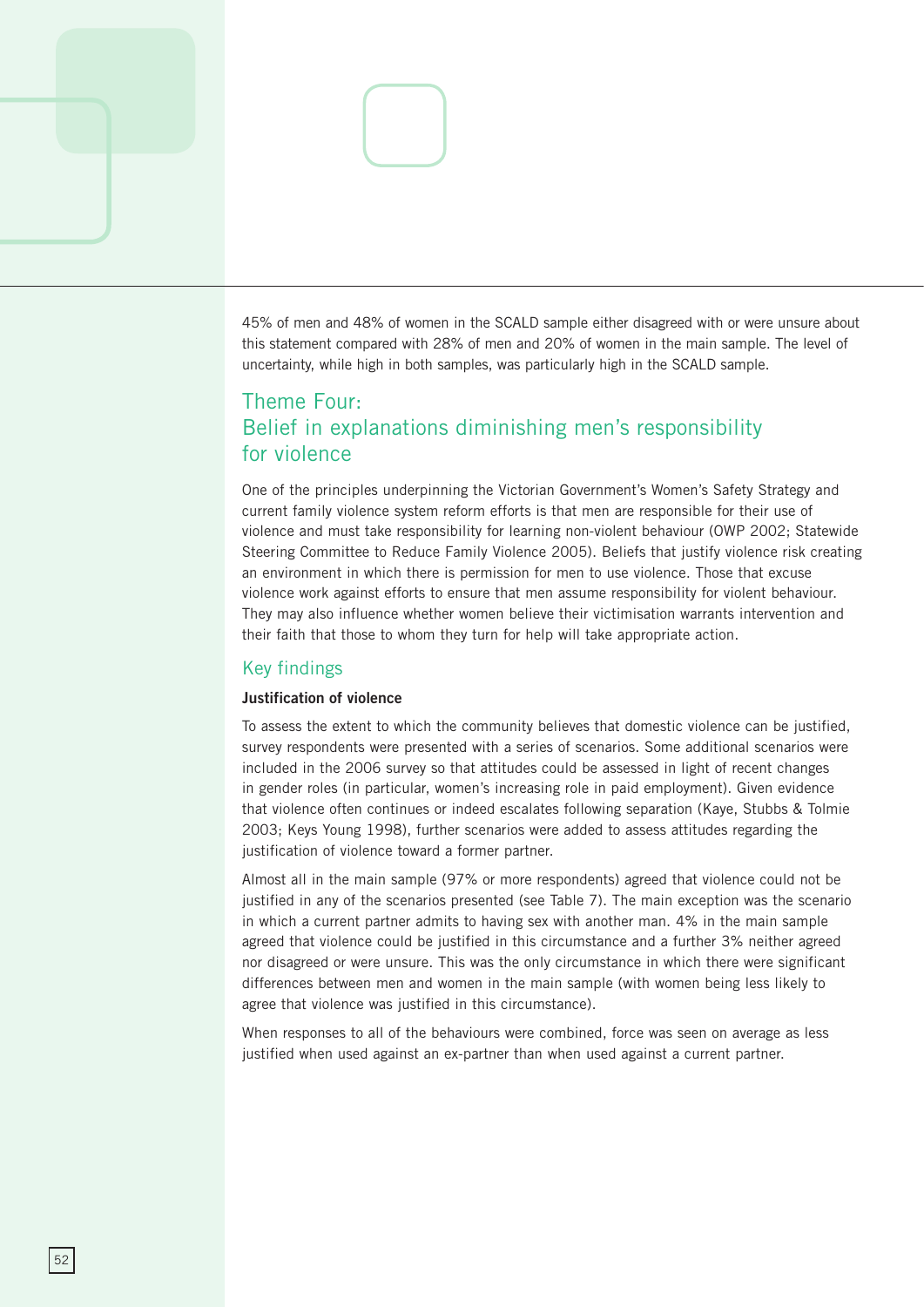|                                                                                               | Level of agreement that violence is justified (%) |                 |                |                |                 |                |
|-----------------------------------------------------------------------------------------------|---------------------------------------------------|-----------------|----------------|----------------|-----------------|----------------|
|                                                                                               |                                                   | 1995 (n=2004)   |                |                | 2006 (n=2000)   |                |
| <b>Scenario</b>                                                                               | Agree                                             | <b>Disagree</b> | <b>Unsure</b>  | Agree          | <b>Disagree</b> | <b>Unsure</b>  |
| When a current wife or partner:                                                               |                                                   |                 |                |                |                 |                |
| Argues with or refuses to obey her<br>partner                                                 | $\mathbf{1}$                                      | 98              | $\mathbf{1}$   | $\mathbf{1}$   | 98              | $\mathbf{1}$   |
| Wastes money                                                                                  | $\mathbf{1}$                                      | 98              | $\mathbf{1}$   | 2              | 97              | $\mathbf{1}$   |
| Keeps nagging her partner                                                                     | $\overline{2}$                                    | 96              | $\overline{2}$ | $\overline{c}$ | 97              | $\mathbf{1}$   |
| Doesn't keep the house clean                                                                  | $\mathbf{1}$                                      | 98              | $\mathbf{1}$   | n/a            | n/a             | n/a            |
| Doesn't have meals ready on time                                                              | $\mathbf{1}$                                      | 98              | $\mathbf{1}$   | n/a            | n/a             | n/a            |
| Refuses to sleep with her partner                                                             | $\mathbf{1}$                                      | 98              | $\mathbf{1}$   | n/a            | n/a             | n/a            |
| Admits to sleeping with another man                                                           | 6                                                 | 90              | $\overline{4}$ | n/a            | n/a             | n/a            |
| Admits to having sex with another man                                                         | n/a                                               | n/a             | n/a            | $\overline{4}$ | 93              | 3              |
| Doesn't keep up with domestic chores                                                          | n/a                                               | n/a             | n/a            | $\mathbf{1}$   | 98              | $\mathbf{1}$   |
| Refuses to have sex with her partner                                                          | n/a                                               | n/a             | n/a            | $\mathbf{1}$   | 98              | $\mathbf{1}$   |
| Doesn't keep the children well<br>behaved                                                     | n/a                                               | n/a             | n/a            | $\overline{2}$ | 97              | $\mathbf{1}$   |
| Socialises too much with her friends                                                          | n/a                                               | n/a             | n/a            | $\overline{2}$ | 97              | $\mathbf{1}$   |
| Puts her own career ahead of the<br>family                                                    | n/a                                               | n/a             | n/a            | $\mathbf{1}$   | 97              | $\mathbf{1}$   |
| In the case of a former wife or partner:                                                      |                                                   |                 |                |                |                 |                |
| If she refuses to return to the<br>relationship                                               | n/a                                               | n/a             | n/a            | $\mathbf{1}$   | 98              | $\mathbf{1}$   |
| In order to get access to his children                                                        | n/a                                               | n/a             | n/a            | $\overline{2}$ | 97              | $\mathbf{1}$   |
| If she tries to turn the children<br>against her partner                                      | n/a                                               | n/a             | n/a            | $\mathbf{1}$   | 97              | $\overline{2}$ |
| If her partner thinks she is<br>unreasonable about property<br>settlement or financial issues | n/a                                               | n/a             | n/a            | $\mathbf{1}$   | 97              | $\mathbf{1}$   |
| If she commences a new relationship                                                           | n/a                                               | n/a             | n/a            | 1              | 98              | 1              |

#### **Table 7: Beliefs about whether violence can be justified – 1995 and 2006 (%)**

Note: The category 'unsure' in 006 includes those who neither agreed nor disagreed, or who did not know. Source: Taylor & Mouzos 2006, VicHealth CATVAWS [weighted data]

# *Violence against women: progress and challenges* 53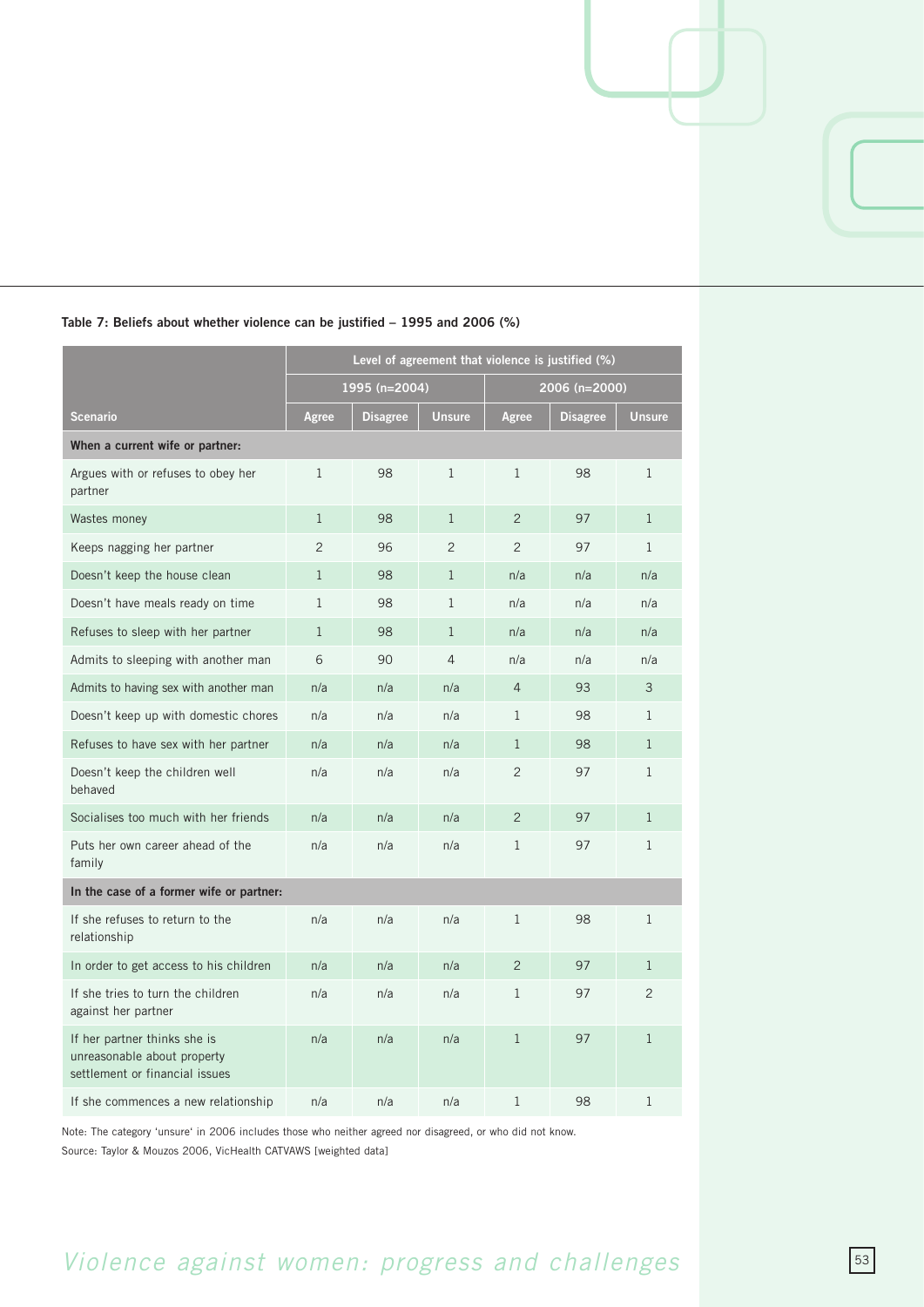

Agreement with one scenario was correlated with agreement with others. This suggests that an attitude that force can be justified is not necessarily related to a specific circumstance. Rather, it appears to reflect a generalised belief that the use of physical force is legitimate.

There were no differences between the 1995 and 2006 samples concerning the circumstances in which violence could be justified.

#### **Excuses for violence**

In contrast, there continues to be a relatively high level of support for some beliefs *excusing*  violence. Five explanations that are sometimes invoked to excuse domestic violence or sexual assault or diminish men's responsibility were explored (see Table 8).

Disturbingly, nearly two in every five respondents (8%) agreed that rape results from men not being able to control their need for sex and a further 5% reported being unsure about this. Men in both samples were more likely to believe this to be the case than their female counterparts. Contrary to this belief, studies show that rates of sexual violence vary markedly between societies and even between communities within societies (Heise, Ellsberg & Gottemoeller 1999). This indicates that a physiologically based need for sex is not a determinant of sexually aggressive behaviour, but rather that this behaviour is influenced by the way in which social relations are organised within any particular society or community.

While the majority of respondents did not believe that violence could be excused in the other four explanations presented to them, a concerning proportion did.

Nearly one in four respondents in the main sample (23%) believed that domestic violence can be excused if it results from people getting so angry they temporarily lose control and a further % were unsure. The Victorian Law Reform Commission, in its recent report on domestic violence, noted that only a small number of people have an illness, injury or neurological disorder that interferes with their thinking resulting in violent or impulsive behaviour (VLRC 006). The proposition that domestic violence is due to poor anger control has very little expert or empirical support (Feldman and Cidley 1995). Further, although men who are violent in their intimate relationships are more likely than other men to also be violent outside the home (Mouzos & Makkai 2004), there are also many who do not use violence elsewhere (Ptacek 1988; Shipway 2004; Marrin, Nada-Laja & Langley et al. cited in Romans et al. 2000). Studies of relationships in which violence occurs also suggest that many men are discriminating about where, when and how they exercise violence in order to escape detection (VLRC 2006; Pringle 1995). These facts suggest that men can and do exercise control over their violent behaviour.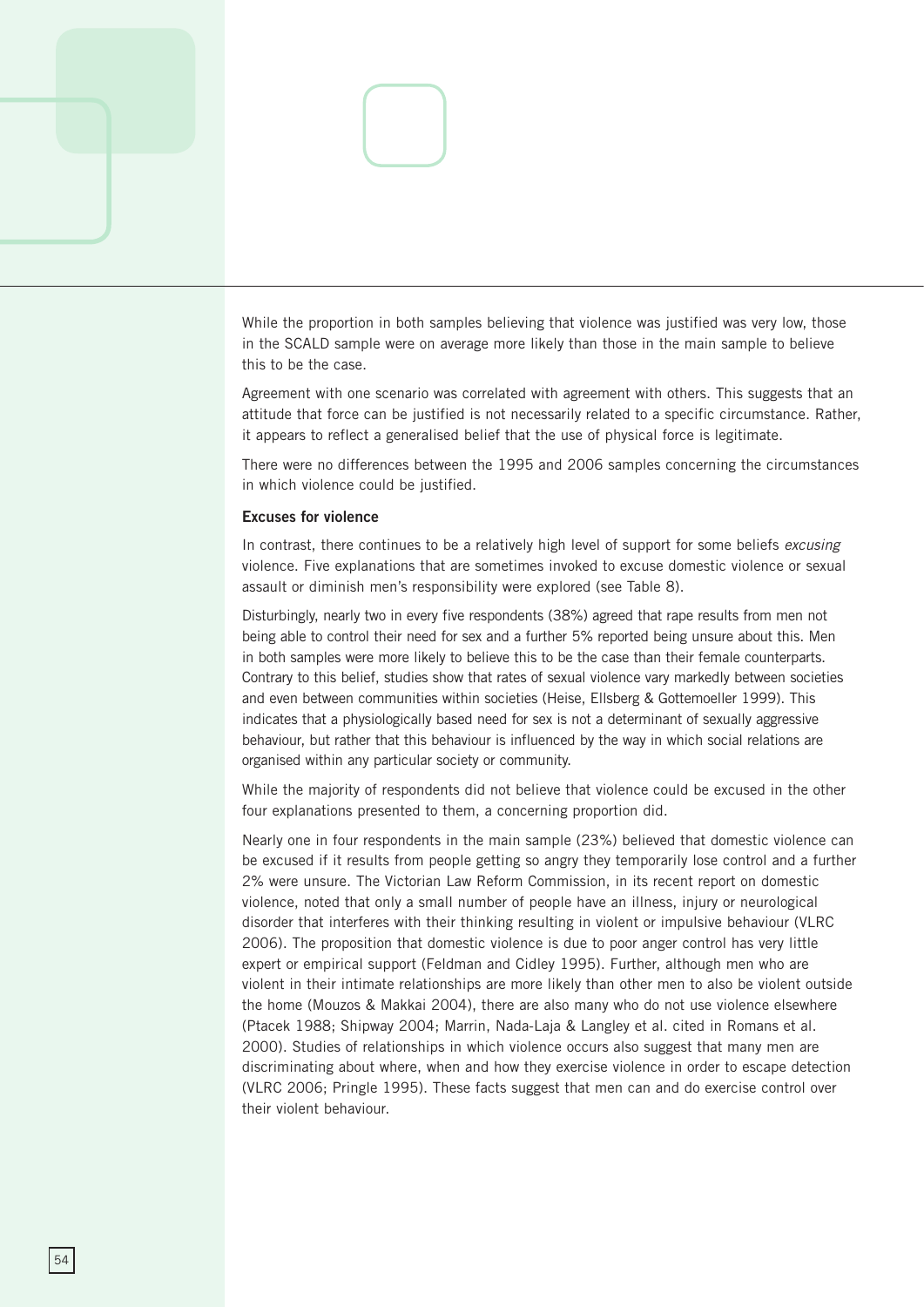Nearly one in four respondents (24%) believed that violence can be excused if the violent person genuinely regrets afterward what they have done. Men were significantly more likely to believe this to be the case than women (29% of men in the main sample, compared with 19% of women). This is a particular concern given evidence that domestic violence is commonly repeated and escalating and occurs in a cyclical fashion with violent episodes being interspersed with periods of remorse and regret (Hale, Borg & McClure 2006; Heise, Ellsberg & Gottemoeller 1999; VLRC 006; Walker 1984). Support for this excuse has the potential to compromise women's own resolve to take action as well as the responses of service providers and law enforcement personnel.

Most respondents in the main sample (96%) did not believe that sexual assault can be excused if the perpetrator or victim is heavily affected by alcohol. The same was true for domestic violence (92% if the perpetrator is affected and 91% if the victim is affected).

Men and women in the SCALD sample were more likely than their main sample counterparts to believe that domestic violence could be excused due to temporary loss of control, if there is genuine regret afterwards and if the offender is affected by alcohol.

Participants in the Indigenous interviews and focus groups were also asked whether violence could be excused due to temporary loss of control or if alcohol was involved. Their responses mirror those in the general community. That is, there was a broad consensus that violence cannot be excused if alcohol is involved, but some variability in views about whether violence can be excused due to temporary loss of control.

### *Violence against women: progress and challenges*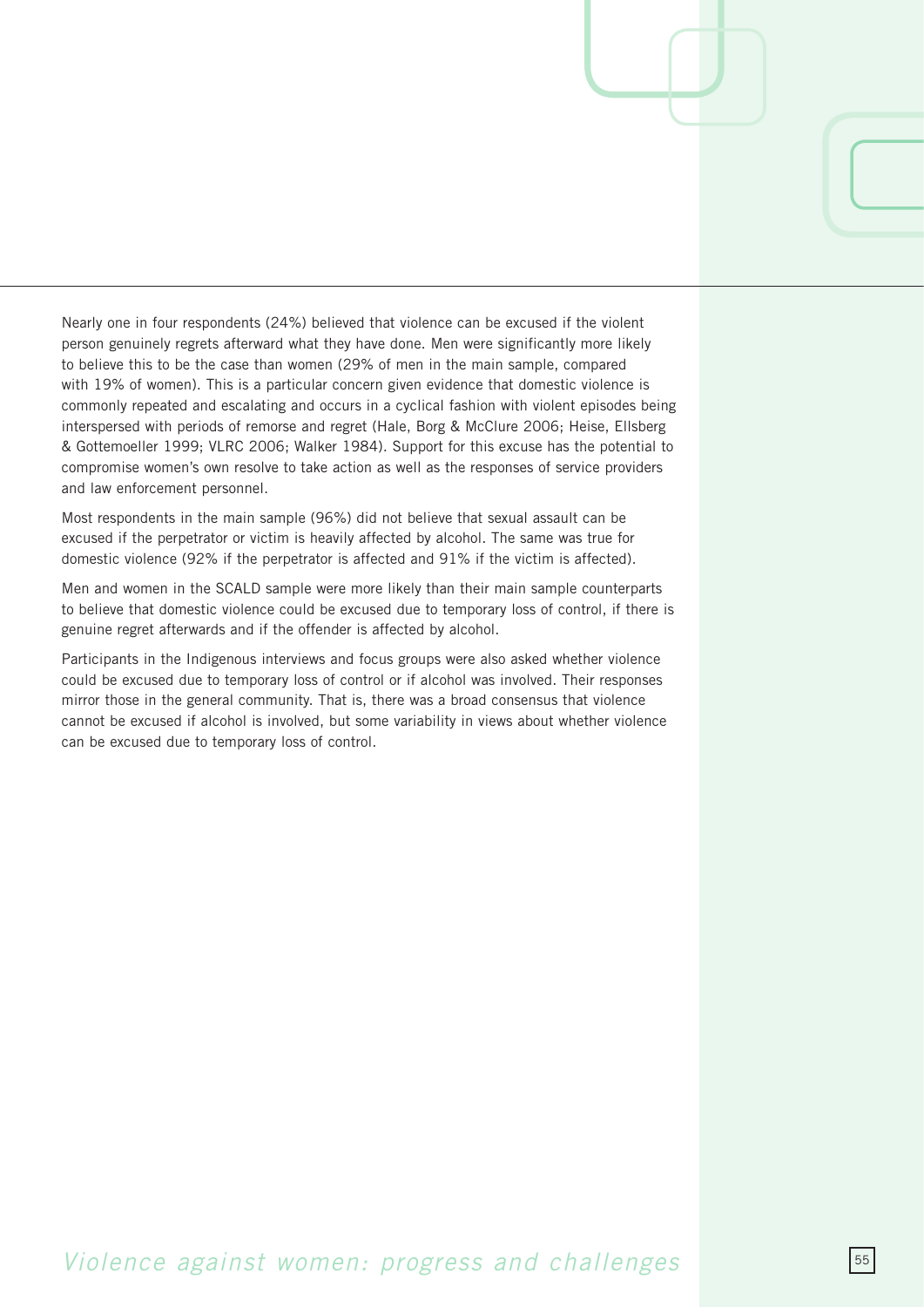|                                                                                                                           | Level of agreement that violence can<br>be excused (%) |                       |                |  |  |
|---------------------------------------------------------------------------------------------------------------------------|--------------------------------------------------------|-----------------------|----------------|--|--|
| <b>Statement</b>                                                                                                          | <b>Male</b><br>main sample                             | Female<br>main sample | <b>Overall</b> |  |  |
| Domestic violence                                                                                                         |                                                        |                       |                |  |  |
| Domestic violence can be excused if it results from people<br>getting so angry they temporarily lose control <sup>b</sup> | 25                                                     | 20                    | 23             |  |  |
| Domestic violence can be excused if the victim is heavily<br>affected by alcohol <sup>b</sup>                             | 8                                                      | $\mathcal{B}$         | $\mathcal{B}$  |  |  |
| Domestic violence can be excused if the offender is heavily<br>affected by alcohol <sup>b</sup>                           | 9                                                      | $\overline{7}$        | $\mathcal{B}$  |  |  |
| Domestic violence can be excused if the violent person<br>genuinely regrets afterward what they have done <sup>b</sup>    | 29†                                                    | 19                    | 24             |  |  |
| Sexual assault                                                                                                            |                                                        |                       |                |  |  |
| Rape results from men not being able to control their need<br>for sex <sup>c</sup>                                        | 44 <sup>†</sup>                                        | 32                    | 38             |  |  |
| Sexual assault can be excused if the victim is heavily<br>affected by alcohol <sup>c</sup>                                | 5                                                      | 3                     | $\overline{4}$ |  |  |
| Sexual assault can be excused if the offender is heavily<br>affected by alcohol <sup>c</sup>                              | $\overline{4}$                                         | 2                     | 3              |  |  |

#### **Table 8: Beliefs about whether domestic and sexual violence can be excused – 2006 (%)a**

a These questions were not asked in 1995. To maximise the number of questions while containing survey length, some questions were asked of approximately half the 2006 sample (see notes b and c).

b In 2006 this question was asked of 993 respondents.

c In 006 this question was asked of 996 respondents.

† Sex differences within sample significant to p<0.01.

Source: Taylor & Mouzos 2006, VicHealth CATVAWS [weighted data]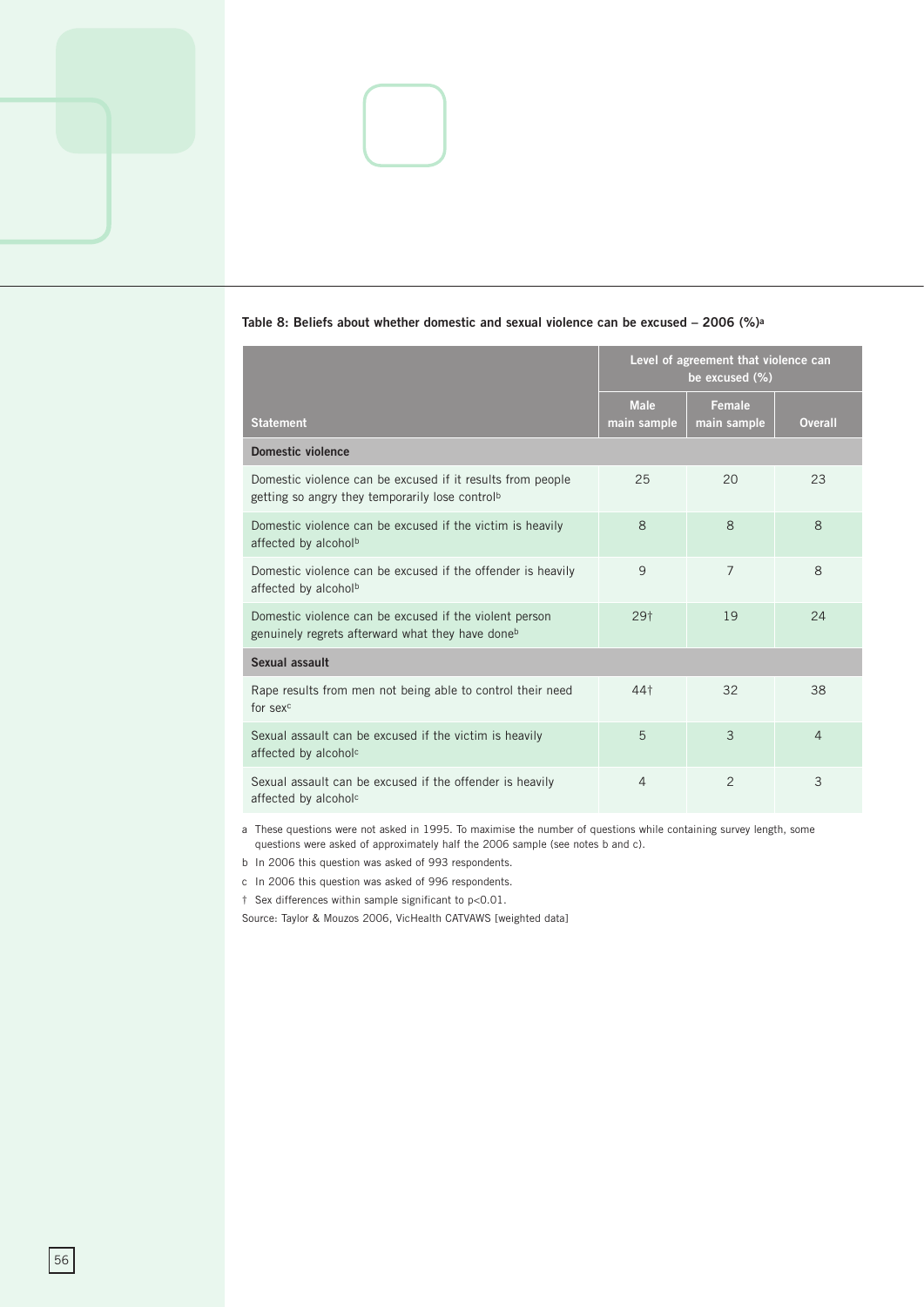#### **Belief in attribution of blame to the victim**

Sexual assault includes any form of non-consensual or forced sexual activity or touching, including rape (Mouzos & Makkai 2004). Whether sexual behaviour was consensual or enforced is frequently contested in sexual assault cases before the courts. The *Crimes Act 1958* was amended in 1991 and 2006 to define consent and to clarify the circumstances in which a person can be said to be freely agreeing to sexual contact. This includes a requirement that juries be directed that:

- 'the fact that the person did not say or do anything to indicate free agreement to a sexual act at the time at which the act took place is enough to show that the act took place without that person's free agreement'; and
- 'agreement cannot be said to have been freely given because the person did not physically resist, did not sustain physical injury, or on an earlier occasion had freely agreed to engage in sex with the accused or another person' (s.36).

Community education campaigns to reduce sexual assault have asserted that the responsibility for securing consent lies with men (Temkin 1987; Friedman 1998).

The great majority of respondents did not agree with the two statements attributing blame to the victim included in the survey (see Table 9). However, in both cases a small proportion did:

- 8% of respondents in 2006 agreed with or were unsure about the statement 'most women who are raped often ask for it'. This was a smaller proportion than in 1995 (17%). Men in the SCALD sample were significantly more likely than men in the main sample and women in both samples to agree with this.
- 15% agreed that in relation to sex 'women often say no when they mean yes' and a further 8% were unsure. There were minimal differences between 1995 and 2006.

Respondents in the SCALD sample were more likely to agree that 'women often say no when they mean yes', though the level of agreement was higher for men than for women in this sample. There was also a higher degree of uncertainty in relation to this question in the SCALD sample.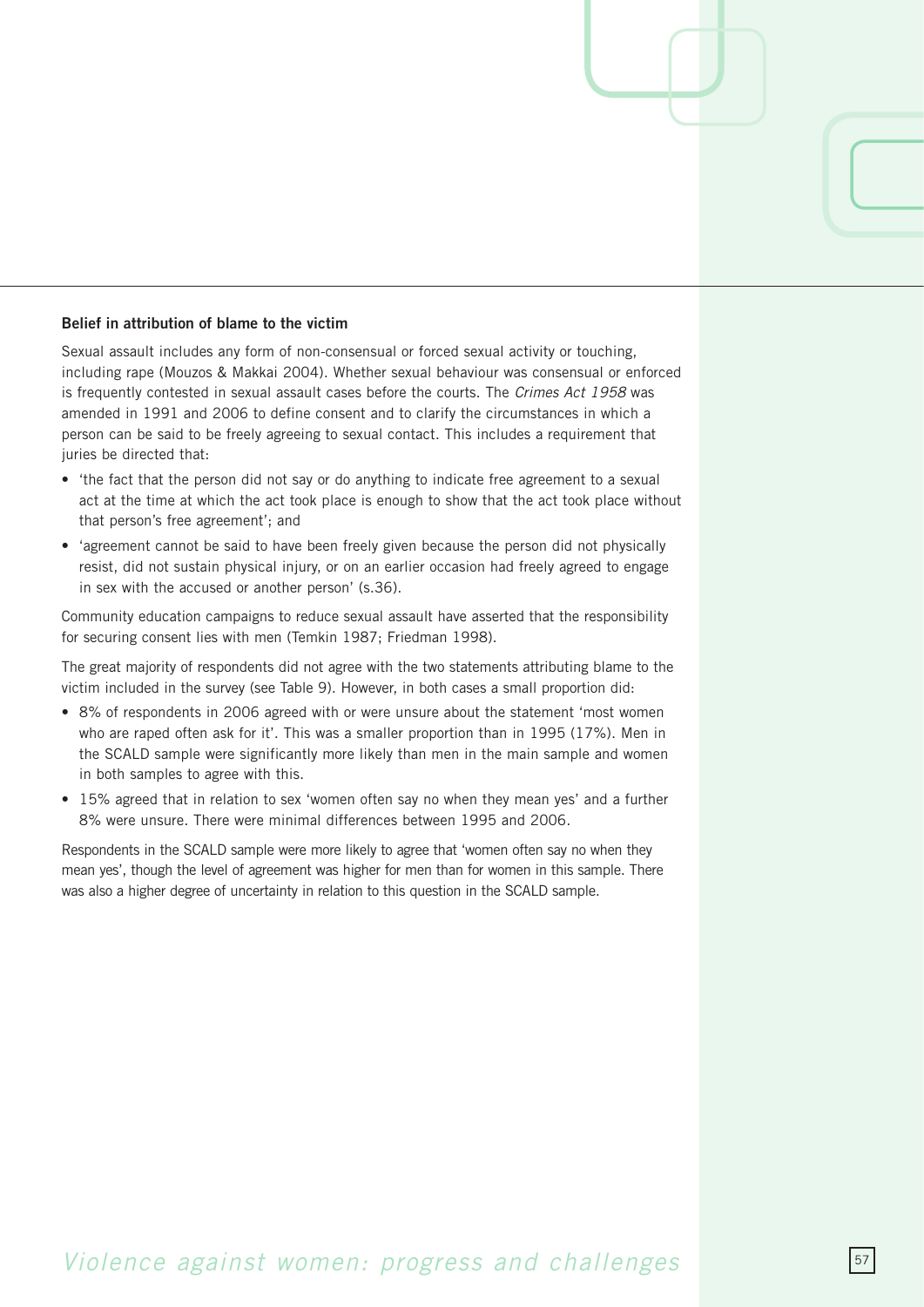|                                                              |       | 1995 (n=2004)   |               | 2006a        |                 |               |  |
|--------------------------------------------------------------|-------|-----------------|---------------|--------------|-----------------|---------------|--|
| Statement                                                    | Agree | <b>Disagree</b> | <b>Unsure</b> | Agree        | <b>Disagree</b> | <b>Unsure</b> |  |
| Women often say no to sex when they<br>mean yes <sup>b</sup> | 18    | 79              | 3             | 15           |                 | 8             |  |
| Women who are raped often ask for itc                        | 15    | 83              | $\mathcal{P}$ | $6^{\wedge}$ | 92              |               |  |

#### **Table 9: Beliefs about whether blame for sexual violence can be attributed to the victim – 1995 and 2006 (%)**

a To maximise the number of questions while containing survey length, some questions were asked of approximately half the 2006 sample (see notes b and c).

b In 2006 this question was asked of 1004 respondents.

c In 006 this question was asked of 996 respondents.

 $\land$  Proportions responding 'agree' differed between 1995 and 2006 samples at p<0.01.

Note: The category 'unsure' in 006 includes those who neither agreed nor disagreed, or who did not know. Source: Taylor & Mouzos 2006, VicHealth CATVAWS [weighted data]; OSW 1995.

#### **Belief that claims of rape and domestic violence are often falsified**

Most women who are sexually assaulted do not report this to the police (ABS 2006). The perception of false allegations has been one of the most contested areas within law reform and enforcement responses to rape. However there is little evidence to prove that women and girls lie about rape. Research in this area is difficult to undertake given the problems of distinguishing false complaints from the range of victim and system related factors contributing to cases of sexual assault being withdrawn from the criminal justice process (Kelly, Lovett & Regan 2005).

Existing research indicates that the rate of false reporting is very low. North American studies suggests that it is around 2% (Katz & Mazur 1979, cited in Kelly, Lovett & Regan 2005), while UK studies estimate the rate to be around 3% (Kelly, Lovett & Regan 2005). Australian data are available for South Australia and Victoria where it is estimated that false reports comprise 1.4% and 4.8% of all reports respectively (VLRC 2004).

Attitudes towards whether women falsify claims of rape were addressed in both the 1995 and 2006 surveys (see Table 10 below). In the 2006 survey a question was added to assess community support for the claim that 'women going through custody battles often make up or exaggerate claims of domestic violence in order to improve their case'. This was because the issue of violence following separation has been the subject of considerable discussion in the media, particularly in the context of recent changes to child custody provisions in Commonwealth family law. In the public discussion preceding the introduction of these changes, some groups argued that women frequently falsify claims of violence to improve the likelihood of a favourable outcome in cases where child custody is contested (Lone Fathers Association, cited in Flood 2005).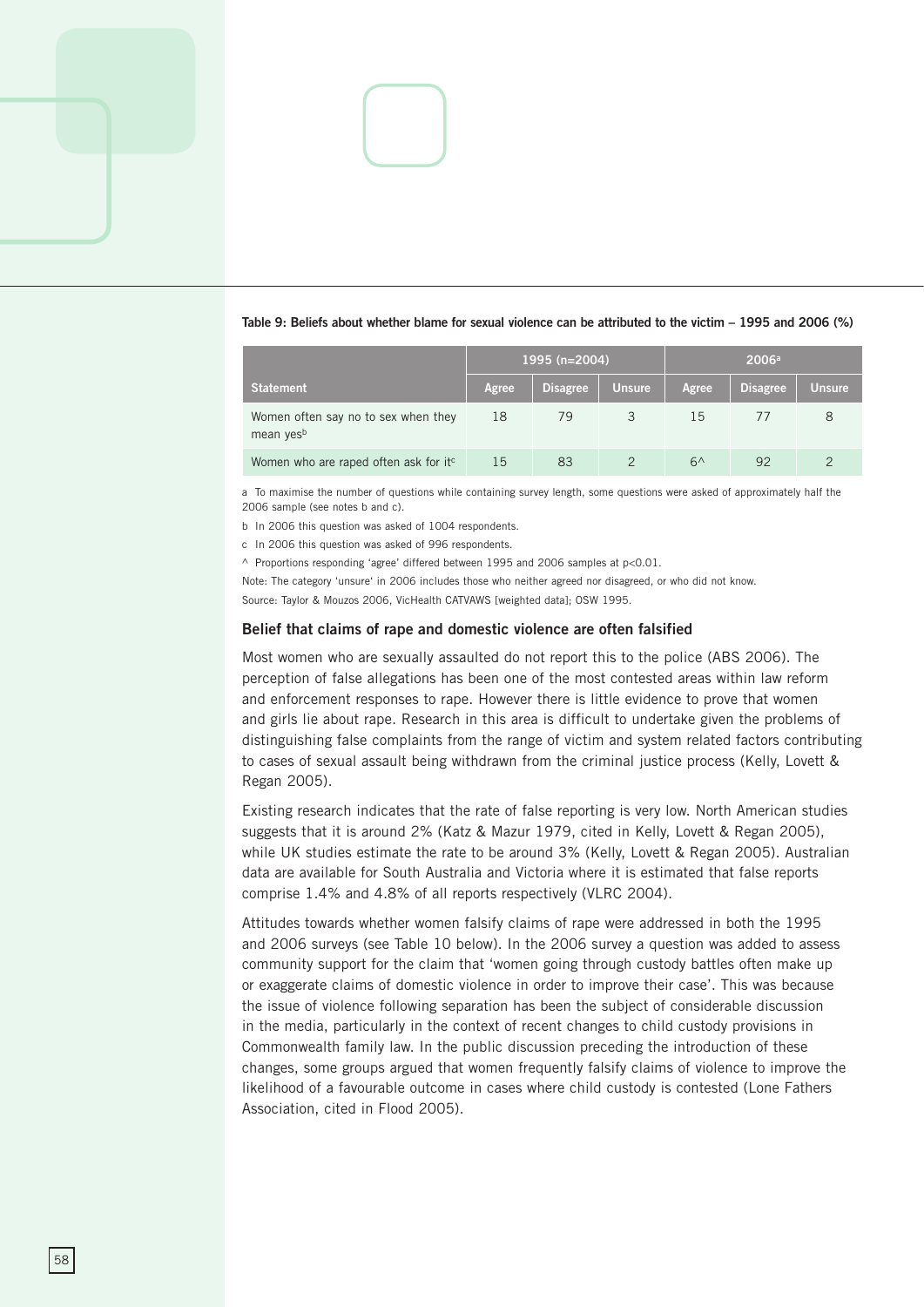|                                                                                                                                      | 1995 (n=2004) |                 |               | 2006a |                 |               |  |  |
|--------------------------------------------------------------------------------------------------------------------------------------|---------------|-----------------|---------------|-------|-----------------|---------------|--|--|
| <b>Statement</b>                                                                                                                     | Agree         | <b>Disagree</b> | <b>Unsure</b> | Agree | <b>Disagree</b> | <b>Unsure</b> |  |  |
| Domestic violence                                                                                                                    |               |                 |               |       |                 |               |  |  |
| Women going through custody battles<br>often make up or exaggerate claims of<br>domestic violence to improve their case <sup>b</sup> | n/a           | n/a             | n/a           | 46    | 29              | 25            |  |  |
| Sexual assault                                                                                                                       |               |                 |               |       |                 |               |  |  |
| Women rarely make false claims of<br>being raped <sup>c</sup>                                                                        | 59            | 34              |               | $66^$ | 23              | 11            |  |  |

#### **Table 10: Beliefs about whether women falsify claims of domestic and sexual violence – 1995 and 2006 (%)**

a To maximise the number of questions while containing survey length, some questions were asked of approximately half the 2006 sample (see notes b and c).

b In 2006 this question was asked of 993 respondents. This question was not asked in 1995.

c In 006 this question was asked of 1004 respondents

 $\land$  Proportions responding 'agree' differed between 1995 and 2006 samples at p<0.01.

Note: The category 'unsure' in 006 includes those who neither agreed nor disagreed, or who did not know. Source: Taylor & Mouzos 2006, VicHealth CATVAWS [weighted data]; OSW 1995.

A large number of respondents believed that women do falsify claims of rape and physical assault:

- Nearly one in four respondents (23%) disagreed that 'women rarely make false claims of being raped' and a further 11% were unsure. The proportion disagreeing was smaller than in 1995 when 34% disagreed and 7% were unsure.
- Almost half of all respondents (46%) in the main sample agreed that 'women going through custody battles often make up or exaggerate claims of domestic violence to improve their case' and a further 25% were unsure. While no sex differences existed in the main sample, men in the SCALD sample were significantly more likely to believe this than women in that sample. Women in the SCALD sample were the least likely to believe this to be the case.

There have been no Australian studies proving that women falsify claims of violence in contested custody cases to gain a tactical advantage. It is widely recognised that there is an increase in the number of protection orders at the time of separation (Flood 2005). This is likely to reflect a woman's increased vulnerability to violence at this time. Indeed, the risks of lethal and non-lethal violence are highest when women are leaving the male partners with whom they have been living in an intimate relationship (Carcach & James 1998; De Keseredy et al. 2004)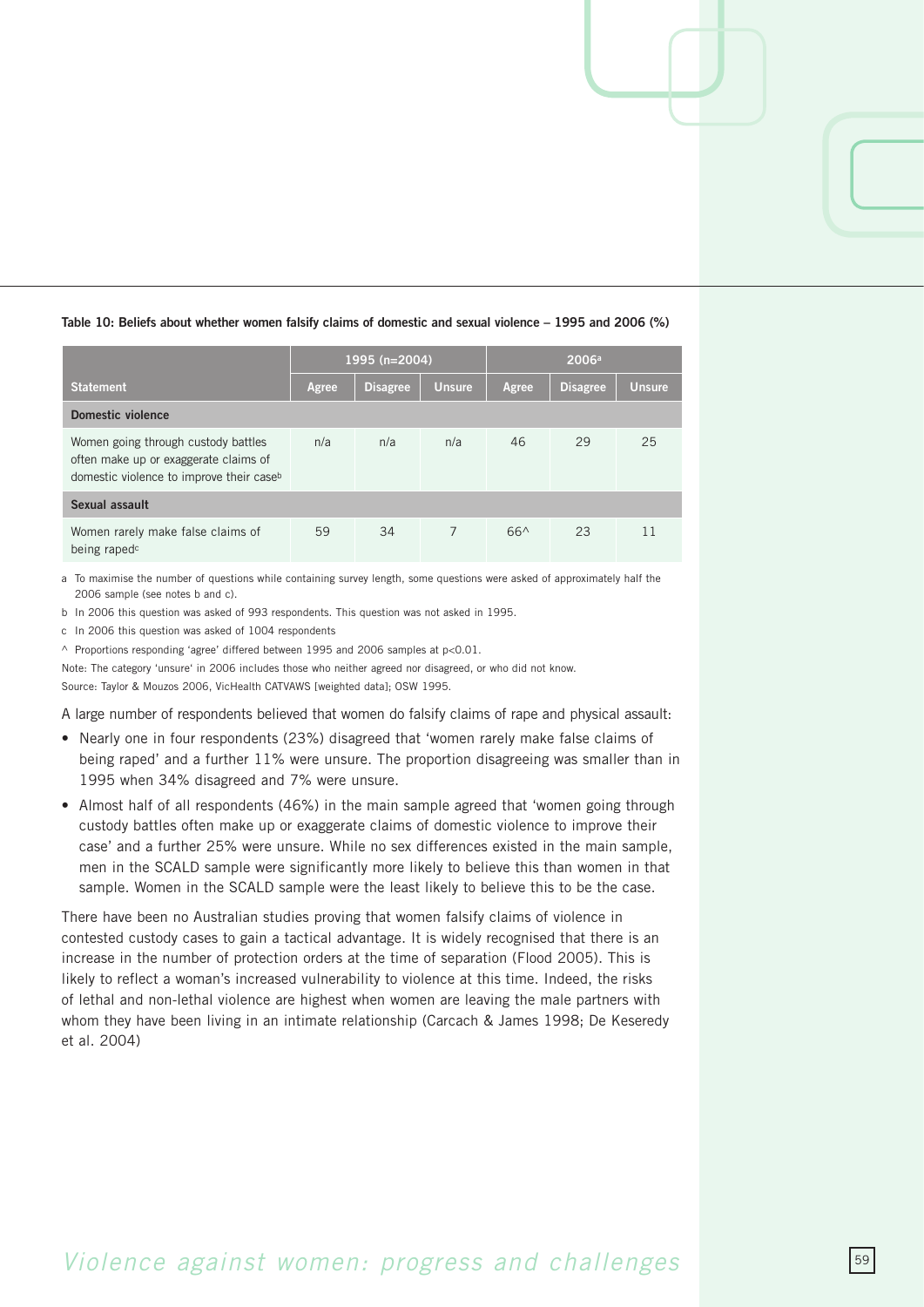Such wide acceptance of the belief that women undergoing custody proceedings falsify violence has clear implications for the safety of women in this circumstance and the likelihood that support and protection will be forthcoming. Around 40% of women experiencing domestic violence from a previous partner do not report to the police (ABS 2006) and often do so as a last resort (Keys Young 1998). A study examining family court files in which children's matters were contested showed that in over one-third of cases in which violence was occurring women did not seek legal protection (Melville & Hunter 2001, cited in Flood 2005). This indicates that barriers to reporting prevail for this group despite their particular vulnerability.

### Theme Five: Beliefs about victim, community and systemic responses to violence

The 2006 Personal Safety Survey indicated that the proportion of women reporting their victimisation to the police increased substantially in the past 10 years, with 36% of women experiencing physical assault by a male perpetrator in the last 12 months reporting to the police in 2005 compared with 19% in 1996. There has also been an increase in the proportion of women affected by sexual assault reporting, though it is less marked. 19% of women who experienced sexual assault in the last 12 months reported to the police in 2005 compared with 15% in 1996 (ABS 2006).

Nevertheless, the majority of women do not report to the police. Studies show that compared with other forms of violence, women who are victims of domestic and sexual violence are:

- less likely to disclose, particularly if the offender is known to them;
- less likely to report to the police;
- less likely to go to court;
- less likely to seek support; and
- less likely to name the act as violence (Heenan & Astbury 2004).

In the case of sexual assault, a range of factors has been found to contribute this, including:

- shame;
- fear of retribution by the offender or the offender's family and friends;
- fear of having to give evidence and be cross-examined;
- fear of being identified in the media;
- fear of not being believed;
- a belief that the matter is too trivial or inappropriate to report, that it is not a real crime or that harm was not intended; and
- lack of knowledge and access to help (Lievore 2003; VLRC 2003, 2004; Kelly, Lovett & Regan 2005).

Where violence is perpetrated by the woman's intimate partner additional contributors include:

- women's desire to protect their children or their relationship;
- fear that violence will escalate;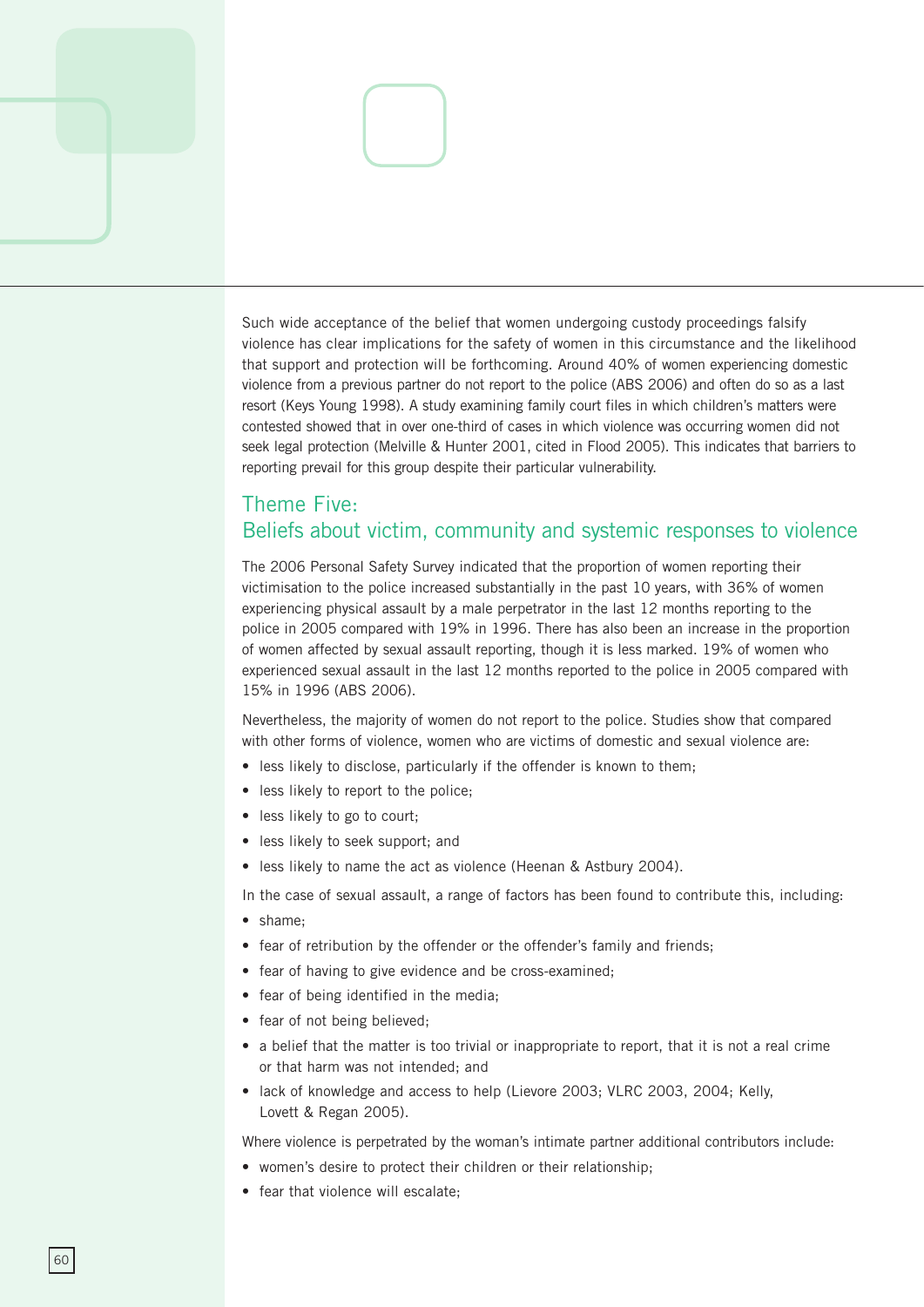- economic and emotional dependence;
- social isolation;
- lack of confidence;
- religious, cultural and family pressures to maintain the unity and privacy of the family; and
- poor responses from friends and the social service and justice systems in the past (Keys Young 1998; Mouzos & Makkai 2004).

It is only in recent decades that violence against women has been recognised as an issue warranting the attention of government, the community and law enforcement and other public agencies (Easteal 1994; Pierce 2005). Historically, domestic violence was seen largely as a private matter to be dealt with in the context of the family. A consistent finding of research conducted throughout the 1980s and early 1990s into community, criminal justice, human service and popular culture responses to violence against women was that it had been largely ignored or trivialised as somewhat less serious than other criminal behaviours (Women's Policy Co-ordination Unit 1985; Easteal 1994; Pierce 2005; Cook & Bessant 1997, Schneider 2000; Dobash 1992). Considerable effort has been invested by women's groups and governments to ensure that women speak out and report violence and that appropriate action is taken when they do.

### Key findings

#### **No longer a private matter**

There is wide agreement in the community that violence is not something that should be dealt with in the family or by women alone (see Table 11 p63). Nevertheless, a small minority still holds these views:

- Most Victorians in 2006 (82%) disagreed that domestic violence is a private matter to be handled in the family. This compared with 80% in the 1995 survey. However, in 2006 nearly one in five either agreed with (14%) or were unsure (4%) about this statement. This belief was more likely to be held by both men and women in the SCALD sample (39% and 23% respectively) and by men in both samples (18% of men in the main sample versus 10% of women).
- Just over one in ten people agreed that women who are sexually harassed should sort it out themselves rather than report it. However, this is a much smaller proportion than in 1995, when one in five people believed this to be the case. Men in both samples were more likely to believe this to be the case than their female counterparts (12% of men in the main sample compared with 9% of women and 19% of men in the SCALD sample compared with 7% of women in that sample).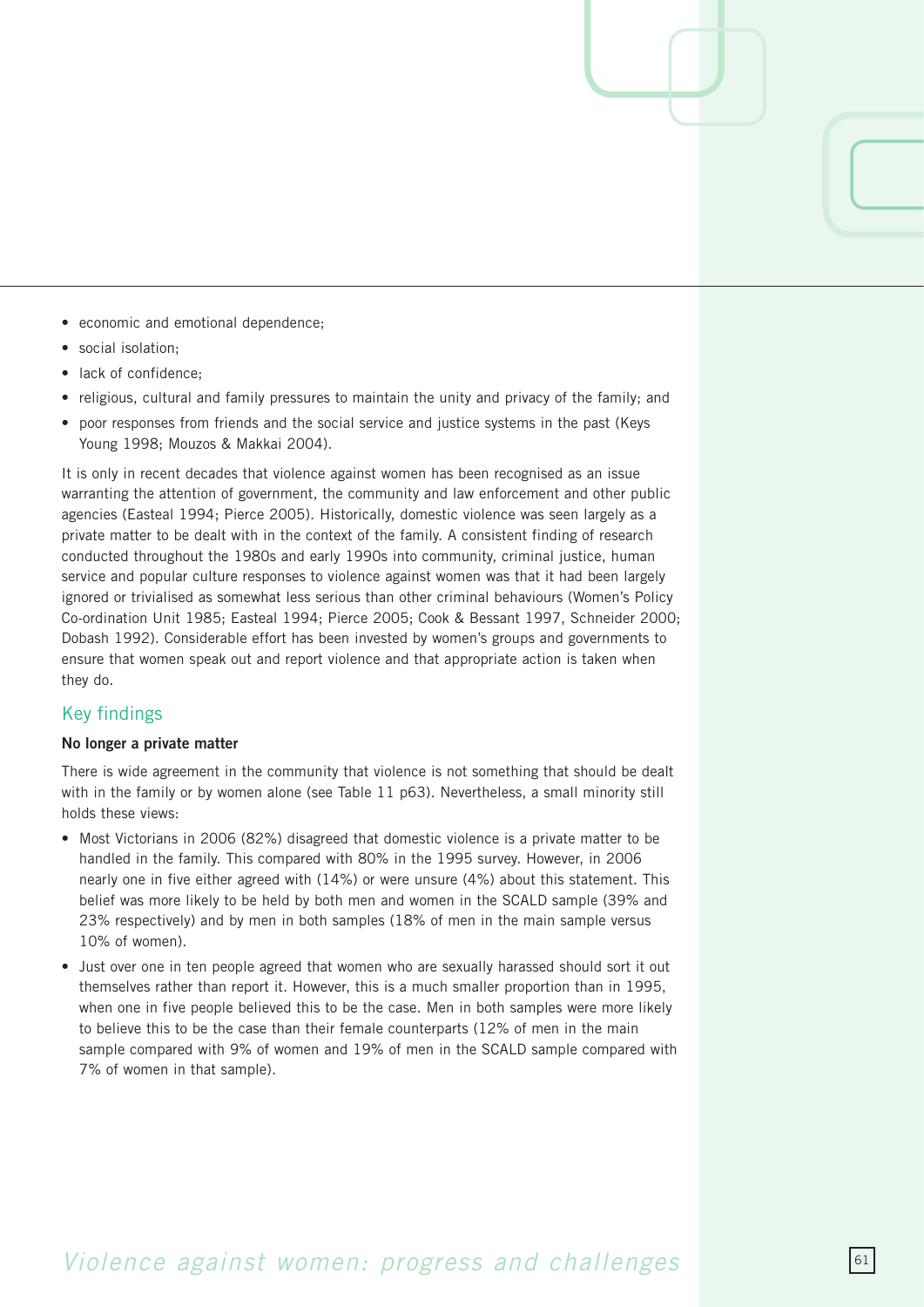#### **Beliefs about community preparedness to talk about and take action on violence**

When asked whether they believed people were more likely to talk about and take action on violence:

- 72% of respondents in the main sample agreed that people are more likely to talk about being an adult victim of violence than they were 10 years ago.
- 41% of respondents agreed that people were more likely to intervene in domestic violence than was the case 10 years ago, compared with 25% who believed that there had been no change and 27% who were of the view that people were less likely to intervene. Women in both samples were more likely to agree with this (47%) than men (36% in the main sample and 37% in the SCALD sample).

Again, uncertainty was greatest in the SCALD sample.

There was a high level of agreement in both 1995 and 2006 that 'most people turn a blind eye to or ignore domestic violence' (83% and 84% respectively). However, as discussed below, the majority (between 81% and 95%, depending on the relationship between the respondent and hypothetical victim) agreed that they would themselves intervene if a family member, friend or neighbour was affected by violence.

Participants in the qualitative research involving Indigenous Victorians agreed that there was a greater preparedness to talk about family violence in the community, though they reported that there continued to be a great deal of discomfort in talking about sexual violence.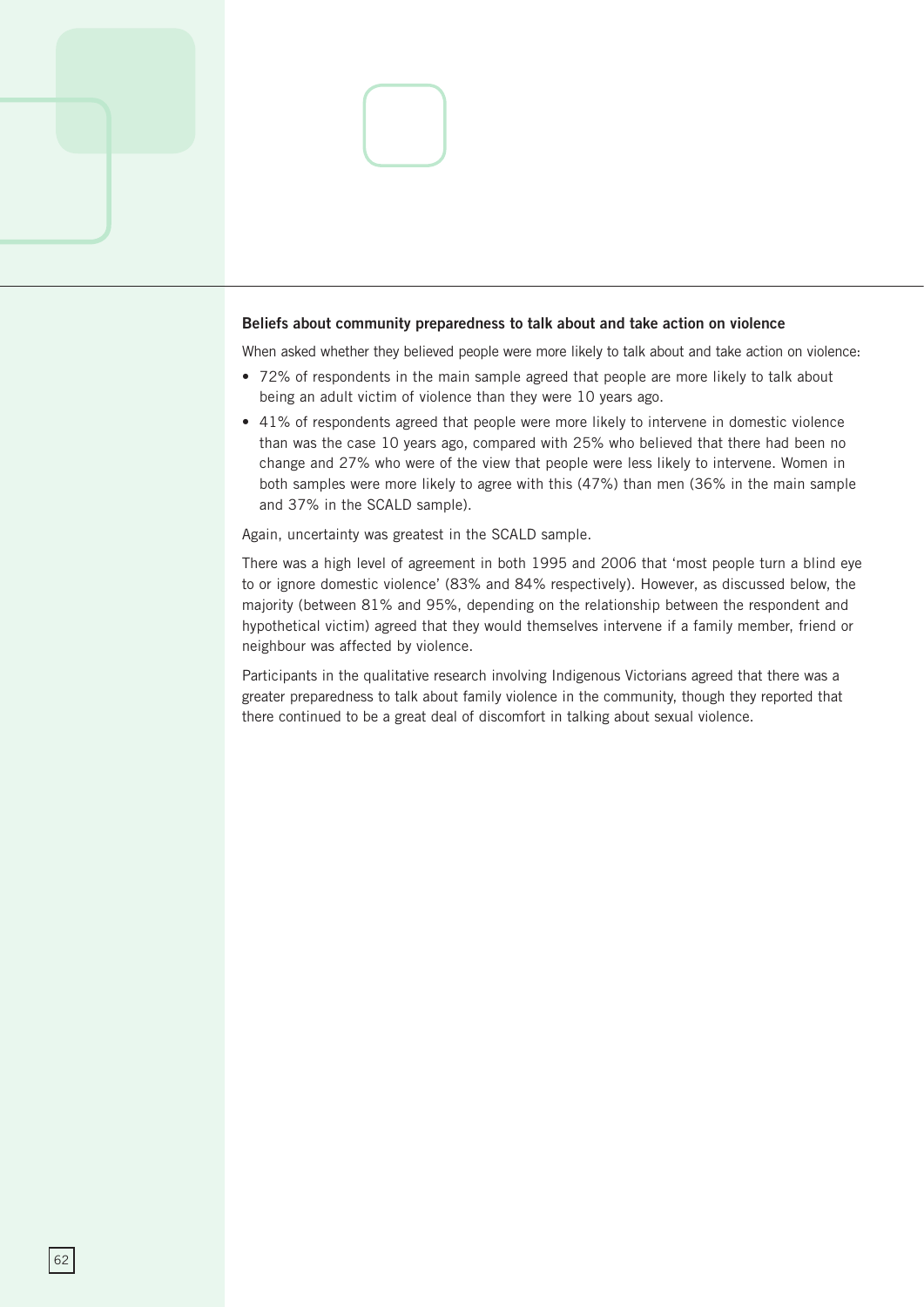|                                                                                                                                                    |       | 1995 (n=2004)   |                |               |                 |                |
|----------------------------------------------------------------------------------------------------------------------------------------------------|-------|-----------------|----------------|---------------|-----------------|----------------|
| <b>Statement</b>                                                                                                                                   | Agree | <b>Disagree</b> | <b>Unsure</b>  | Agree         | <b>Disagree</b> | <b>Unsure</b>  |
| <b>Domestic violence</b>                                                                                                                           |       |                 |                |               |                 |                |
| Most people turn a blind eye to or<br>ignore domestic violence <sup>b</sup>                                                                        | 83    | 14              | 3              | 84            | 10              | 6              |
| It's hard to understand why women<br>stay in violent relationshipsb                                                                                | 77    | 22              | $\mathbf{1}$   | 81            | 17              | $\overline{2}$ |
| Domestic violence is a private matter<br>to be handled in the familyb                                                                              | 18    | 80              | $\mathcal{P}$  | $14^$         | 82              | $\overline{4}$ |
| Police now respond more quickly to<br>domestic violence calls than they did<br>in the past <sup>b</sup>                                            | n/a   | n/a             | n/a            | 40            | 17              | 43             |
| Most women could leave a violent<br>relationship if they really wanted toc                                                                         | n/a   | n/a             | n/a            | 50            | 45              | 5              |
| Where one domestic partner is<br>physically violent toward the other<br>the violent person should be made to<br>leave the family home <sup>c</sup> | n/a   | n/a             | n/a            | 91            | $\overline{7}$  | 2              |
| Sexual violence                                                                                                                                    |       |                 |                |               |                 |                |
| The legal system treats rape victims<br>badlyd                                                                                                     | 77    | 15              | 8              | $65^$         | 25              | 10             |
| Women who are sexually harassed<br>should sort it out themselves rather<br>than report itd                                                         | 20    | 78              | $\overline{2}$ | $11^{\wedge}$ | 86              | 3              |

#### **Table 11: Beliefs about victim and system responses to domestic and sexual violence – 1995 and 2006 (%)**

a To maximise the number of questions while containing survey length, some questions were asked of approximately half the 2006 sample (see notes b, c and d).

b In 2006 this question was asked of 1007 respondents.

c In 2006 this question was asked of 993 respondents.

d In 006 this question was asked of 1004 respondents.

 $\land$  Proportions responding 'agree' differed between 1995 and 2006 samples at p<0.01.

Note: The category 'unsure' in 006 includes those who neither agreed nor disagreed, or who did not know.

Source: Taylor & Mouzos 2006, VicHealth CATVAWS [weighted data]; OSW 1995.

# *Violence against women: progress and challenges* **63**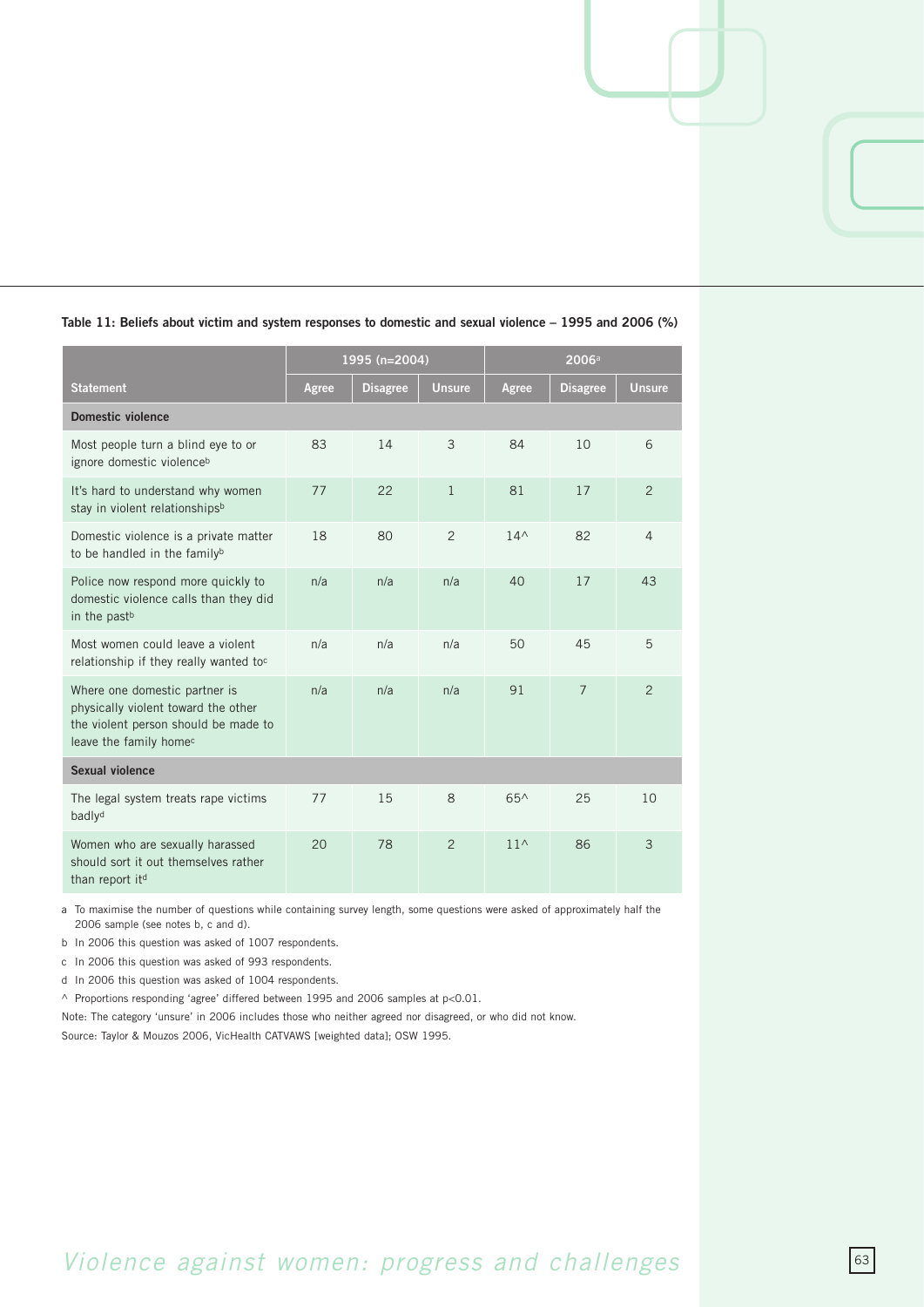#### **Increased confidence in the police and courts**

It appears that the community has increasing confidence in police and court responses to sexual assault and domestic violence:

- 40% of people believed that the police now respond to domestic violence calls more quickly than they did in the past, though there was a high degree of uncertainty about this, with 43% indicating that they were unsure.
- Nearly two-thirds (65%) of respondents agreed that the legal system treats rape victims badly; however, this is fewer than in 1995 when 77% agreed with this statement. 10% neither agreed nor disagreed or were unsure.

The high level of uncertainty in relation to these statements is of some concern, given that the perceived efficacy of criminal justice responses has been identified as a factor in both the deterrence of violent behaviour and whether women access legal assistance (Donovan & Vlais 2005).

Recent legislative and system reforms in Victoria have aimed to reduce the impact of family violence on women and children by facilitating the removal of the violent offender from the home, rather than securing alternative accommodation for women and children (Statewide Steering Committee to Reduce Family Violence 2006). Among other initiatives, this included an amendment to the *Crimes (Family Violence) Act 1987* to create a holding power allowing police to direct a person who has allegedly used violence to go to and remain at a place stated by the police officer. 91% of respondents in the main sample agreed with the statement 'where one domestic partner is violent toward the other, they should be made to leave the family home'. This suggests that there is wide community support for the Victorian approach. Women in the main sample were more likely to agree with this than women in the SCALD sample.

#### **Understanding of women remaining in and not reporting situations of domestic violence**

Overall, improved confidence in the legal system and in community responses to violence are positive, in that they suggest that victims will be more likely to talk about and report violence. This would appear to be the case in practice, given the increase in the proportion of victims reporting to the police since 1996 (see above).

While community views of police and court responses are an indicator of confidence in the legal system, they are also a measure of the extent of community understanding of the barriers women face to reporting and taking action on violence. While confidence in systemic and community responses to violence has increased, there was evidence that, in relation to domestic violence, understanding of barriers to action remains poor.

- 50% of respondents in the main sample in 2006 agreed with the statement 'most women could leave a violent relationship if they really wanted to'. Men in the main sample were more likely than women to believe this (56% versus 44%). No sex differences existed within the SCALD sample.
- The majority of respondents in both the 1995 and 2006 surveys (77% and  $81\%$ respectively) agreed with the statement 'it's hard to understand why women stay in violent relationships'. The difference between the two samples was not statistically significant.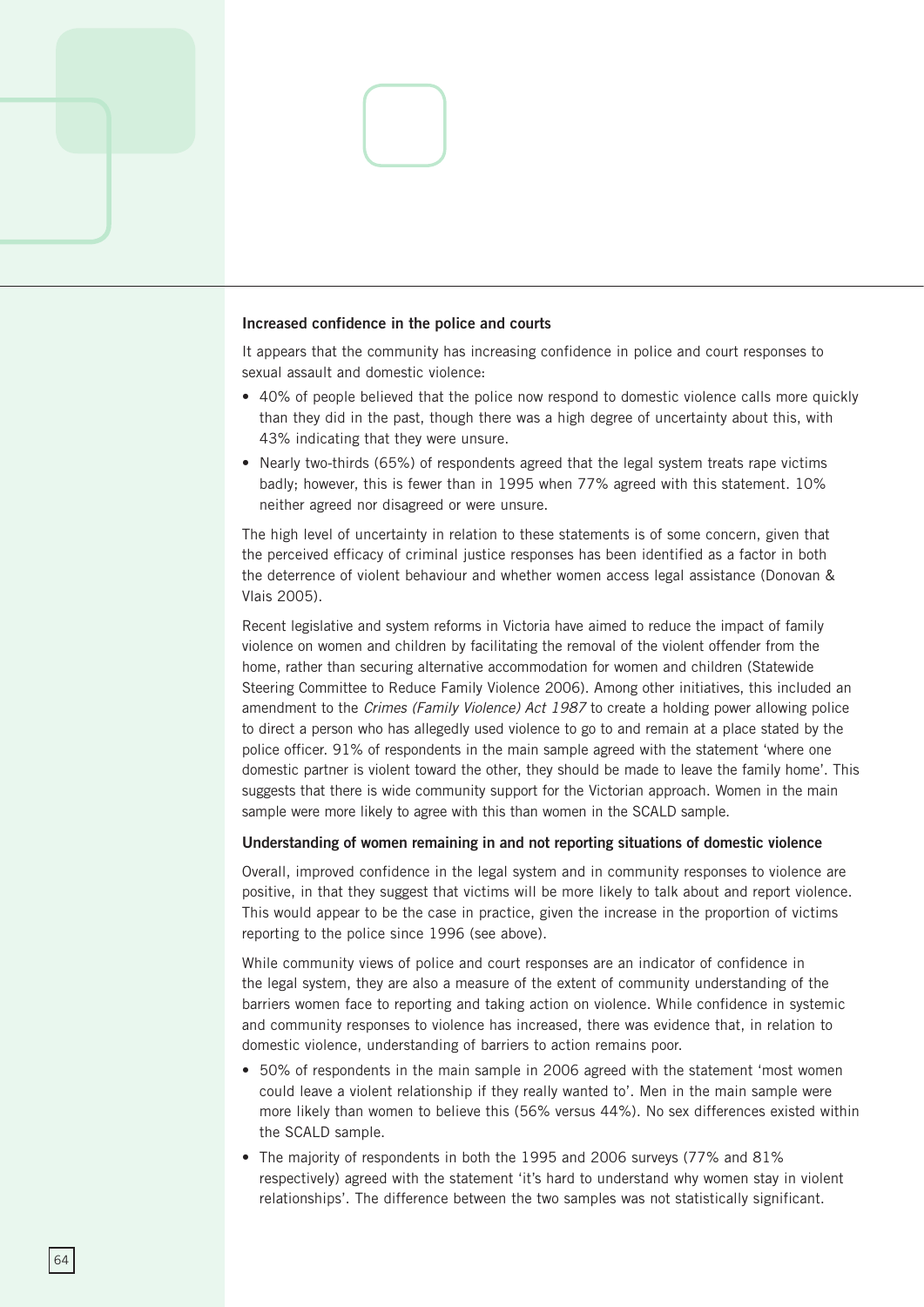Participants in the Indigenous interviews and focus groups reported that women were generally unlikely to report to the police. This was explained in terms of women's reluctance to 'cause trouble' and jeopardise close familial relationships and the lack of alternative sources of material and social support. There was agreement that support for women should not be conditional on them leaving or reporting to the police, with moral support also being important for those who choose to stay.

### Theme Six: Preparedness to intervene in situations of domestic violence

While most women affected by domestic violence do not report to the police, studies suggest that many do discuss their victimisation with family and friends (Keys Young 1998). Family, friends and neighbours are also in a position to offer assistance if they become aware that violence is occurring. For this reason, some recent campaigns have sought to increase both the likelihood that family and friends will intervene and that their intervention will be appropriate (see, for example, DVIRC & VCCAV 2001).

#### Key findings

#### **Preparedness to intervene**

Participants in the general community focus groups found decision-making about whether they would intervene in domestic violence quite complex. In the survey, the great majority of respondents in both samples agreed that they would intervene in some way in a domestic violence situation, although the type of intervention varied. The proportion was higher the greater the familiarity between the respondent and the hypothetical victim:

- The proportion of respondents in the main sample agreeing that they would intervene in any way at all in a domestic violence situation was 81% where the victim was a woman they did not know, 84% where she was a neighbour and 95% in the case of a close friend or family member.
- Respondents in the SCALD sample were less likely than those in the main sample to intervene if they did not know the victim well. However, they were just as likely to intervene when the victim was a close family member or friend. Women in the SCALD sample were the least likely to intervene when the victim was someone unknown to them.
- Men in both the main and SCALD samples were more likely to take confrontational action (confronting the perpetrator and intervening between the parties) and less likely than women to offer shelter or refuge or to suggest places to go for help, support or counselling.

Recent Victorian community education material designed to assist family and friends to assist in situations of family violence counsels against personal intervention when violence is occurring and advises caution in confronting the perpetrator (DVIRC & VCCAV 2001). The proportion in the survey reporting that they would take these courses of action suggests that there would be benefits in ongoing community education in this area. Information targeted to family and friends is further indicated by other Australian research that found that the responses of family and friends to women experiencing violence were not always optimal (Keys Young 1998).

## *Violence against women: progress and challenges*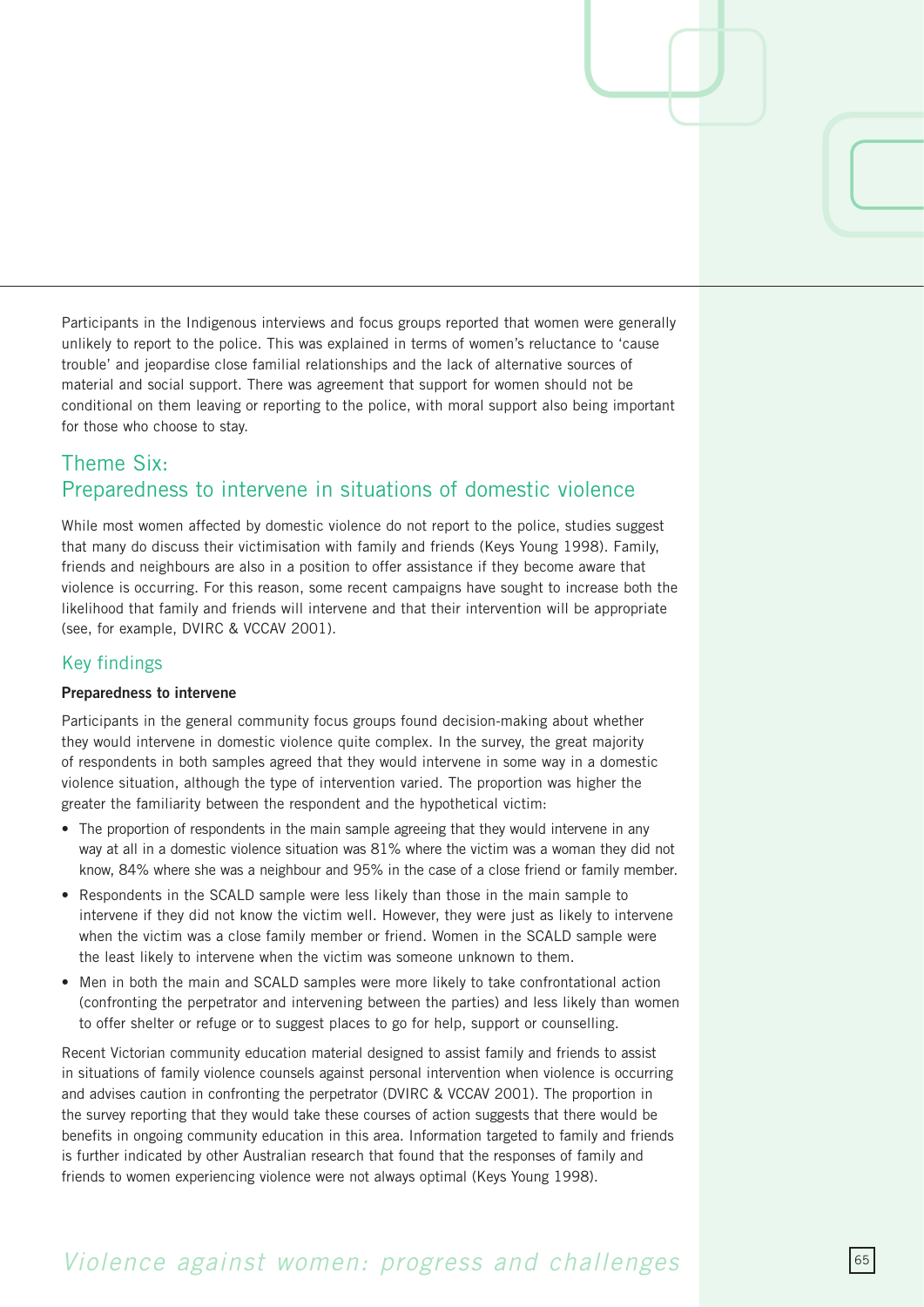#### **Factors affecting intervention**

Factors affecting intervention were explored in both the qualitative research and the survey. They included:

- the severity of the violence;
- whether the person had witnessed the violence (as opposed to overhearing it);
- the perception of personal threat;
- a belief that violence was wrong and that there is a social responsibility to intervene;
- uncertainty about the acceptability of violence in certain cultures; and
- a belief that violence is not the business of others and is up to the couple to sort out themselves (these were two most common reasons given in the survey for not intervening).

Views about intervention in the Indigenous interviews and focus groups were in contrast to those in the SCALD and main samples. This group indicated that intervention was unlikely, as to do so would be personally risky and contrary to beliefs within the Indigenous community of the importance of maintaining families and keeping them united.

### Theme Seven: Factors associated with and predicting attitudes to violence against women

Information about the factors associated with attitudes can help to improve understanding of how attitudes are developed as well as how to target future activity more effectively to address them.

As indicated above, significant differences were found between the main and SCALD samples and between men and women in both samples on a number of measures. The patterns were not straightforward. On some measures there were no differences between the samples and the sexes or the differences, where they existed, were small. In the SCALD sample sex differences were not consistent across all of the measures and on some measures women in the SCALD sample were less likely to hold violence-supportive attitudes than their main sample counterparts. For example, they were more likely to rate the fear and emotional harm from domestic violence as worse for women and less likely to agree that women make up claims of domestic violence to improve their custody cases. Nevertheless, on average, respondents in the SCALD sample were more likely to hold violence-supportive attitudes than those in the main sample and men in both samples were more likely to hold violence-supportive attitudes than their female counterparts. These findings suggest an *association* between attitudes to violence against women and sex and gender as well as between attitudes and various factors associated with cultural heritage and being born overseas

More rigorous and detailed statistical modelling was undertaken with both samples to investigate the strength of sex, attitudes to gender equality, cultural heritage and other factors in predicting attitudes. This modelling enabled each of the variables to be assessed separately while taking the effects of other variables into account. This allowed the most important variables or combination of variables to be identified.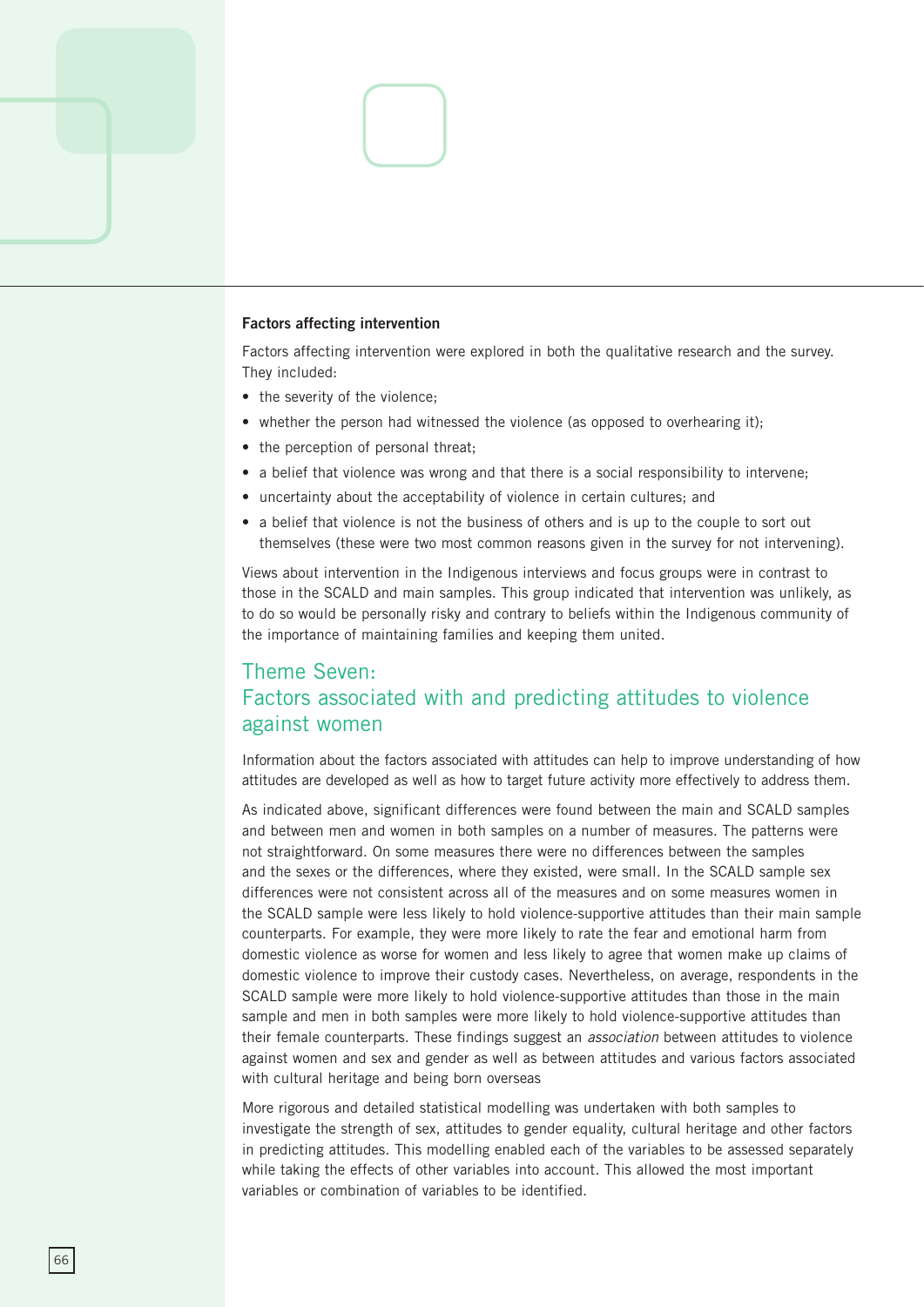#### Key findings

#### **Sex**

A strong and consistent association between sex and attitudes toward violence against women was found on most of the attitudinal measures included in the survey. On average, men held more violence-supportive attitudes than women. This was the case for both the main and SCALD samples.

#### **Support for gender equality**

A consistent finding in prior research is a relationship between violence-supportive attitudes and beliefs about gender equality and gender relations (see p28). One of these measures – support for gender equality – was included in the survey. When the effects of other factors were controlled, weak support for gender equality proved to be a strong predictor of violencesupportive attitudes across most of the measures included in the survey. This was generally true in both the main and SCALD samples.

#### **Socio-economic status**

The influence of three indicators of socio-economic status were investigated – education, occupation (blue or white collar) and employment. The relationship between these indicators and violence-supportive attitudes was sporadic and not as consistent or strong as that of sex and attitudes to gender equality. However, these indicators were found to predict agreement with certain beliefs, such as women make up claims of domestic violence in order to gain tactical advantage in contested child custody cases (lower education), 'women rarely make false claims of being raped' (white collar worker), 'domestic violence can be excused if there is genuine regret afterward' (unemployed).

#### **Age**

Age emerged as a significant predictor with a small number of measures in the survey, although not always in a consistent direction. In general, younger respondents were less likely to hold violence-supportive attitudes than older respondents, both in the main and SCALD samples. For example, forcing a partner to have sex was significantly more likely to be regarded as domestic violence and very serious by younger rather than older respondents. Physical force against a current wife or partner was also viewed as significantly less justifiable, in both the main and SCALD samples, by younger rather than older respondents. This implies an age cohort effect in relation to acceptance and tolerance of violence against women. Preventing contact with family and friends and denying partner money were more likely to be viewed as domestic violence and very serious by older respondents, but only in the main sample.

This survey was of adults over the age of 18 years. Other studies involving those under the age of 18 have demonstrated that adolescent and young adult males are more likely to hold violence-supportive attitudes relative to other age cohorts and their female counterparts (National Crime Prevention 001a; Davis & Lee 1996; Xenos & Smith 001; Aromaki et al. 2002; Anderson et al. 2004).

### *Violence against women: progress and challenges*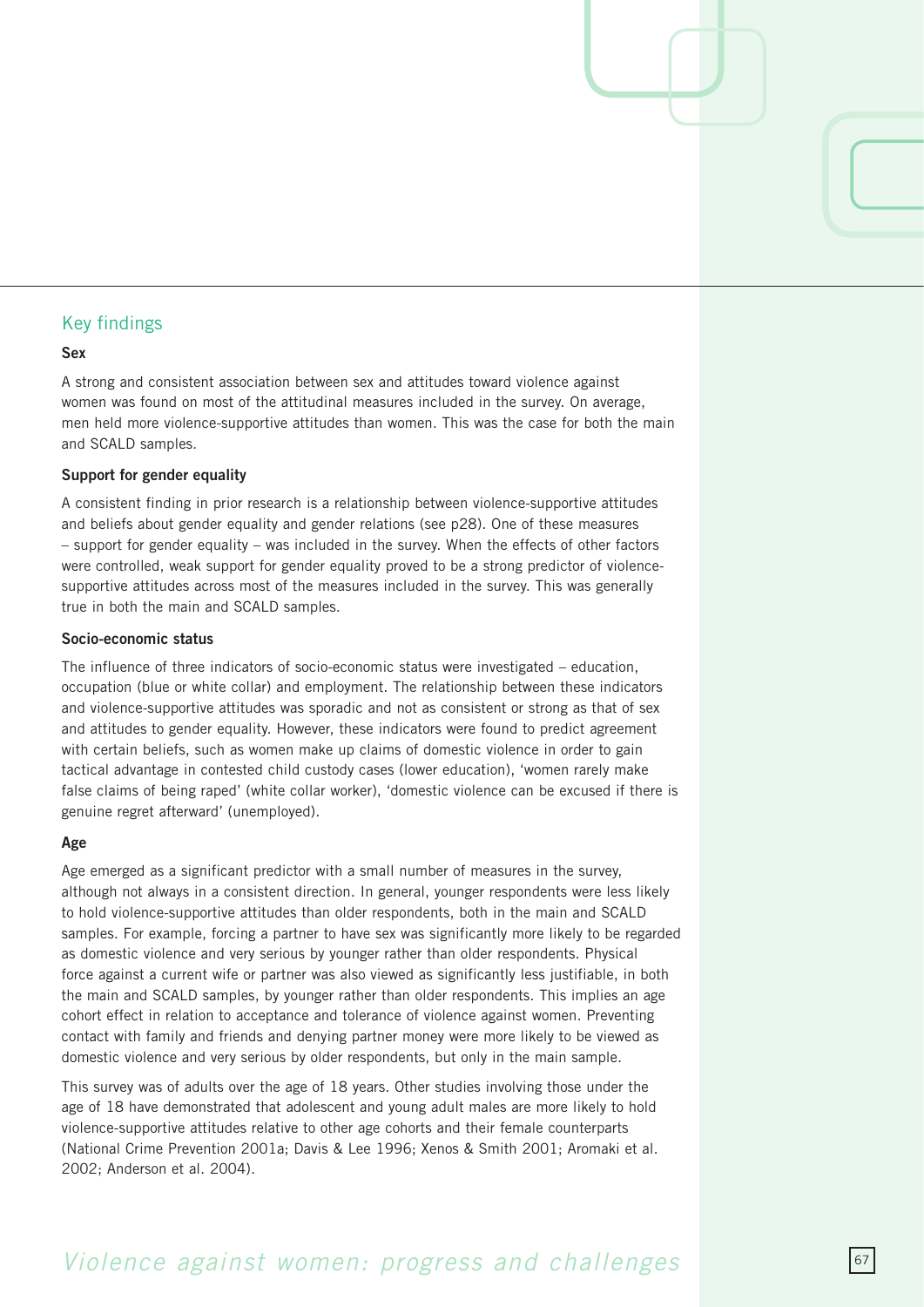#### **Geographic location**

Geographic location, whether urban or regional, was not found to be a consistent predictor of attitudes in this study. Strong disagreement with the justification of physical force against a current wife or partner was greater for those in urban rather than regional locations, while being in a regional location predicted greater agreement with the belief 'it is hard to understand why women stay in a violent relationship'.

#### **Migration and settlement factors**

Investigation of predictors particularly relevant to the SCALD sample indicated that there was some variation across the attitudes measured and the effects were sporadic. However, significant factors found to be associated with holding violence-supportive attitudes (in addition to sex and support for gender equality) were:

- being born overseas;
- speaking a language other than English at home;
- having arrived in Australia since 1980; and
- having Chinese or Vietnamese heritage (as opposed to Greek or Italian).

The differences found between men and women in the SCALD sample on many of the measures in the survey suggest that attitudes toward violence against women in SCALD communities are influenced by the intersecting effects of gender and factors which may be variously associated with cultural heritage, migration or settlement.

The fact that differences were found on some measures between the Italian/Greek and Chinese/ Vietnamese samples after controlling for the other factors outlined above suggests that there are other factors not measured in this study which influence attitudinal differences between people of different cultural heritage.

### Theme Eight: Reach of media coverage and information about violence against women

In recent years there have been a number of communication and marketing campaigns addressing violence against women (Donovan & Vlais 2005). This includes an existing national campaign to address violence against women – the Australia Says No campaign. Issues related to violence against women have also been canvassed extensively in the media, including through coverage of several recent and controversial cases before the courts.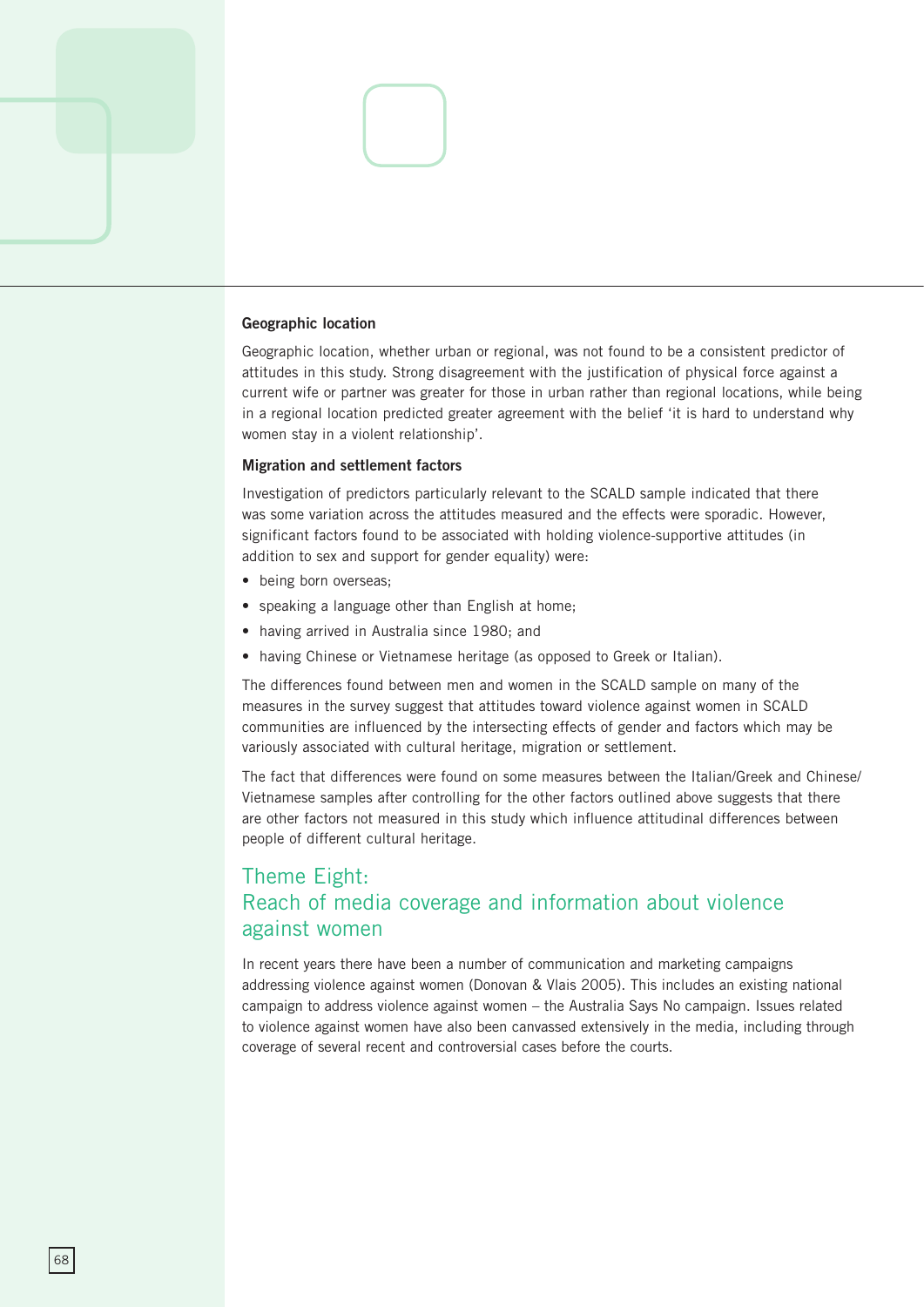#### Key findings

#### **Recognition of media coverage**

Despite this coverage, one-quarter of respondents reported that they had not seen, read or heard anything about violence against women in the mass media recently (see Figure 2).





Note: Difference between males in each sample to p<0.01. Source: Taylor & Mouzos 2006, VicHealth CATVAWS [weighted data].

Of those that had recalled anything, the largest proportion of recalls was of advertising on television. About 13% of recalls related to the Australia Says No campaign. A sizeable proportion of mentions were for news and current affairs.

#### **Knowledge of sources of advice and support**

Respondents were also asked if they would know where to go for advice or support for someone about a domestic violence issue:

- Between one-third and one-half of respondents in both samples and of both men and women would not know where to go for advice and support.
- In the main sample, women were significantly more likely to know where to go for advice and support than men (67% compared with 52%).
- The reverse was true for the SCALD sample, with women being significantly less likely to know where to go for advice and support  $(47%)$  than men  $(63%)$  (see Figure 3).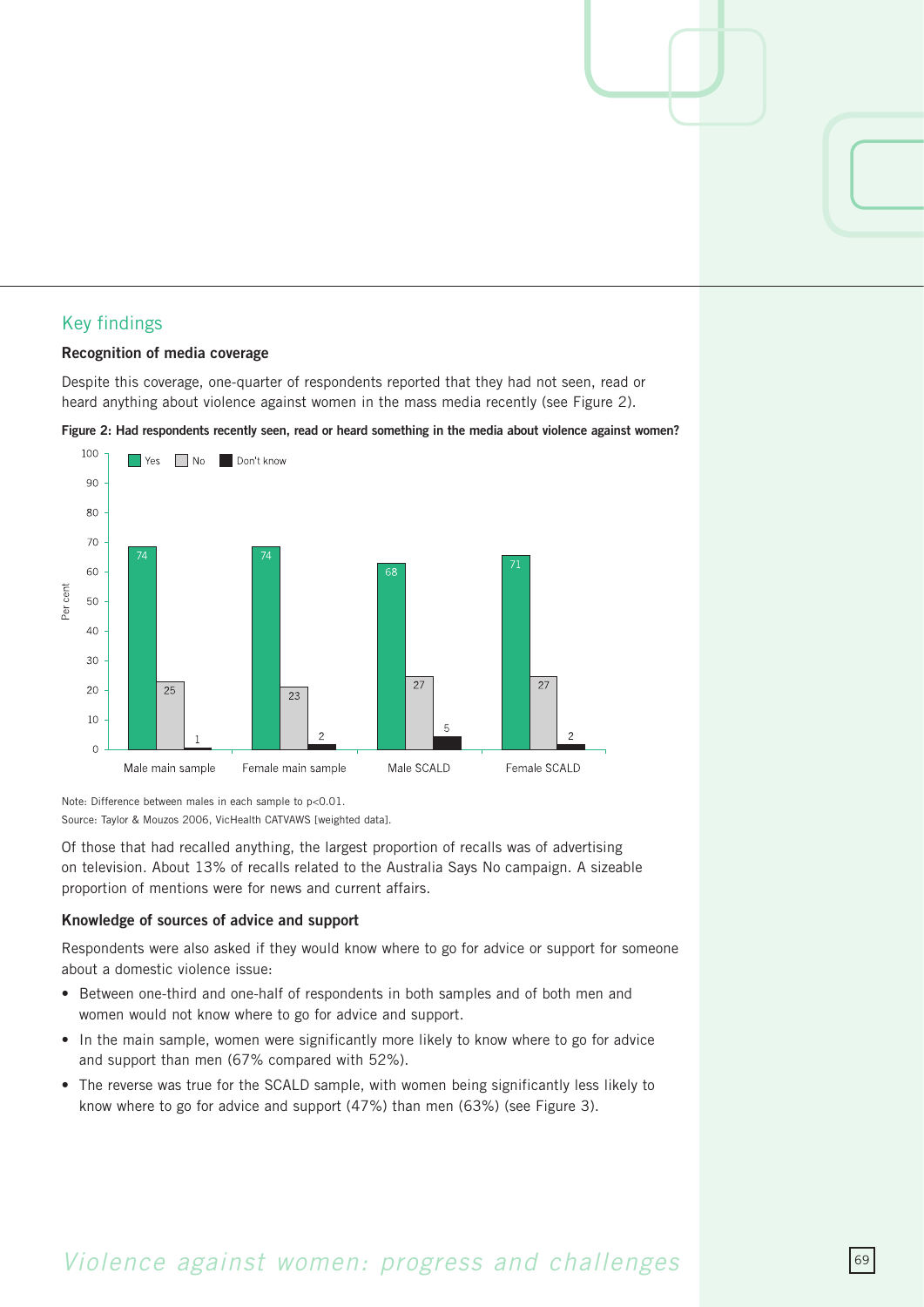



**Figure 3: Would respondents know where to go for outside help for someone about a domestic violence issue?** 

Note: Sex differences both within and between samples significant to p<0.01 Source: Taylor & Mouzos 2006, VicHealth CATVAWS [weighted data].

There was some awareness of activities implemented to raise awareness of violence against women among Indigenous focus group and interview participants, with those being mentioned including:

- television advertising:
- brochures and flyers at Aboriginal health services;
- slogans on T-shirts; and
- local family violence action groups and grassroots meetings to discuss the issue.

#### **Information reach**

Existing information is either reaching or is more likely to be recalled by those least likely to hold violence-supportive attitudes:

- Those most likely to report having recently read, seen or heard anything about violence against women were those with a higher level of education, higher proficiency in English, a higher support for gender equality and a stronger belief that violence is a serious issue.
- Fewer people in the SCALD sample reported seeing the Australia Says No campaign, with only 4% of women in this sample who reported seeing, reading or hearing anything about violence against women citing this initiative.

Predictors of knowing where to go for advice and support in the main sample were being female, having a high level of support for gender equality and being higher educated. In the SCALD sample, predictors were being male, being a white-collar worker and having seen, read or heard something in the media recently relating to violence against women. The proportion of women in the SCALD sample (just under half) who did not know where to go for advice and support is a particular concern.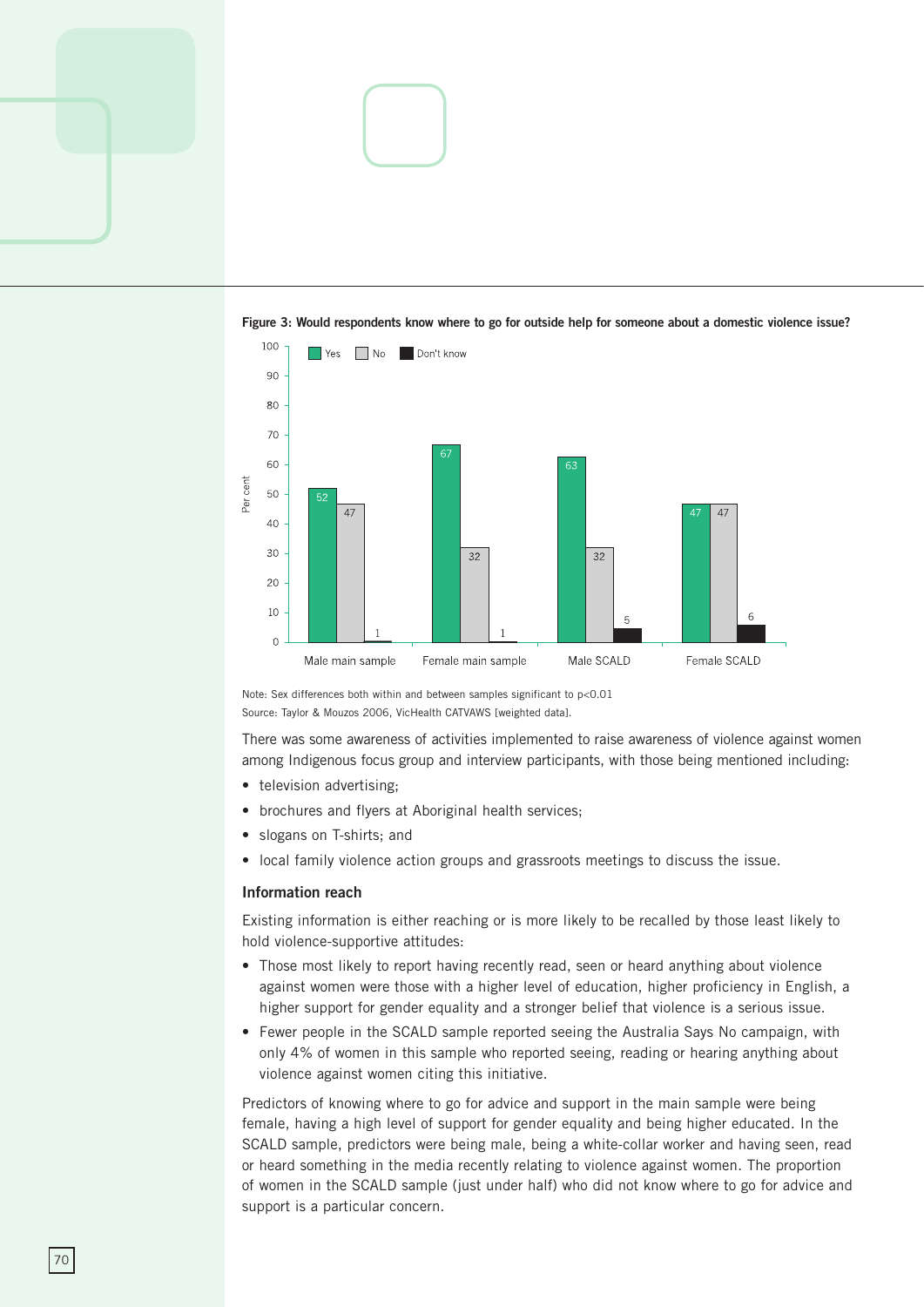

## Project Advisory Group

| Prof. Jenny Morgan (Chair)       | Faculty of Law, The University of Melbourne                           |
|----------------------------------|-----------------------------------------------------------------------|
| Prof. Jill Astbury               | Victoria University                                                   |
| <b>Ms Dee Basinski</b>           | Victorian Health Promotion Foundation                                 |
| <b>Ms Eloise Bishop</b>          | The Body Shop                                                         |
| Mr Danny Blay                    | No To Violence Male Family Violence Prevention Association            |
| Hon. Sally Brown                 | Family Court of Australia                                             |
| <b>Ms Jean Cameron</b>           | Women's Domestic Violence Crisis Service of Victoria                  |
| <b>Ms Antonella Caruso</b>       | Australian Bureau of Statistics                                       |
| Dr Rhonda Cumberland             | Department of Victorian Communities                                   |
| Prof. Rob Donovan                | Centre for Behavioural Research in Cancer Control, Curtain University |
| Ms Tania Farha                   | Victoria Police                                                       |
| Asst. Commissioner Leigh Gassner | Victoria Police                                                       |
| <b>Ms Virginia Geddes</b>        | Domestic Violence and Incest Resource Centre                          |
| <b>Ms Rachael Green</b>          | Department for Victorian Communities                                  |
| Dr Melanie Heenan                | Australian Football League                                            |
| <b>Ms Therese McCarthy</b>       | Tmaconsult                                                            |
| Ms Zoë Morrison                  | Australian Centre for the Study of Sexual Assault                     |
| <b>Ms Diana Orlando</b>          | Immigrant Women's Domestic Violence Service                           |
| Assoc. Prof. Bob Pease           | School of Health and Social Development, Deakin University            |
| <b>Mr Anthony Peek</b>           | Australian Football League                                            |
| Ms Cherry Pehar                  | Immigrant Women's Domestic Violence Service                           |
| Ms Deb Pietsch                   | Department of Human Services                                          |
| Ms Gen Ryan                      | Australian Government Office for Women                                |
| <b>Ms Slavka Scott</b>           | Equal Opportunity Commission Victoria                                 |
| Ms Jan Shield                    | Crime Prevention Victoria                                             |
| <b>Ms Rose Solomon</b>           | Elizabeth Hoffman House                                               |
| Assoc. Prof. Julie Stubbs        | Faculty of Law, University of Sydney                                  |
| Dr Angela Taft                   | Mother and Child Health Research, Latrobe University                  |
|                                  |                                                                       |
| Ms Carolyn Worth                 | South East Centre Against Sexual Assault                              |

## *Violence against women: progress and challenges*  $\boxed{71}$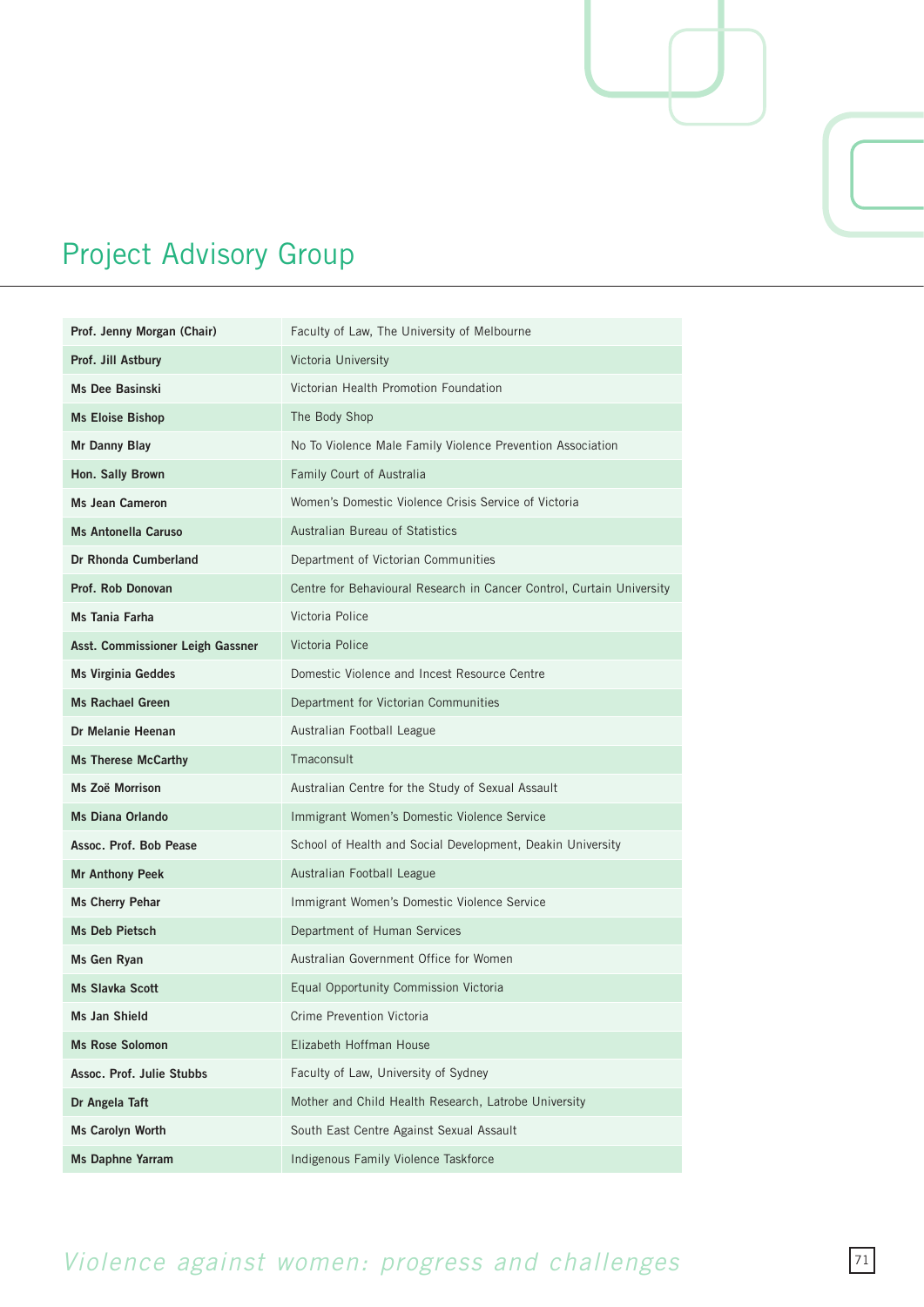

ABS 1996, *Women's Safety Australia,* Catalogue No. 418.0, Australian Bureau of Statistics, Canberra.

ABS 006, *2005 Personal safety survey,* Cat no. 4906.0, Australian Bureau of Statistics, Canberra.

Access Economics 2004, *The cost of domestic violence to the Australian economy: part 1*, Australian Government Partnerships Against Domestic Violence, Canberra.

Ajzen, I & Fishbein, M 005, 'The influence of attitudes on behaviour', in D Albarracin, B Johnson & M Zanna (eds), *The handbook of attitudes,* Lawrence Erlbaum Associates, London.

Alder, CM 1992, 'Violence, gender and social change', *International Social Science Journal*, vol. 44, no. 132, pp. 267–276.

AMA 1998, *Position statement on domestic violence,* Australian Medical Association, viewed 4 September 006, http://www.ama.com.au/web.nsf/doc/SHED-5FK5FQ.

Anderson, VN, Simpson-Taylor, D & Hermann, DJ 2004, 'Gender, age and rape-supportive rules', Sex Roles: *A Journal of Research, vol.* 50, no. 1-2, pp. 77-90.

Aromaki, AS, Haebich K and Lindman RE 2002, 'Age as a modifier of sexually aggressive attitudes in men', *Scandinavian Journal of Psychology, 43, 419-423.* 

Bagshaw, D, Chung, D, Couch, M, Lilburn, S & Wadham, B 001, *Reshaping responses to domestic violence (final report),* University of Adelaide, Adelaide.

Burt, MR 1980, 'Cultural myths and supports for rape', *Journal of Personality and Social Psychology,* vol. 8, pp. 217–230.

Carcach C & James M 1998, 'Homicide between intimate partners in Australia', *Australian Institute of Criminology Trends and Issues in Crime and Criminal Justice,* no. 90.

Cook, S & Bessant, J (eds) 1997, *Women's encounters with violence: Australian experiences,* Sage: Thousand Oaks, Calif.

Chung, D, Kennedy, R, O'Brien, B & Wendt, S 000, *Home safe home: the link between domestic and family violence and women's homelessness, viewed 23 September 2006, http://www.facs.gov.au/internet/facsinternet.* nsf/VIA/homesafe/\$File/homesafehome.pdf.

Davis, T, & C Lee 1996, 'Sexual assault: Myths and stereotypes among Australian adolescents', *Sex Roles,* 4  $(11-12): 787-803.$ 

DeKeseredy WS, Rogness M & Schwartz MD 2004, 'Separation/divorce: The current state of social scientific knowledge', *Aggression and Violent Behaviour,* no. 9, pp 675–691.

DHS 2006, Women's health and wellbeing strategy 2006, Department of Human Services.

Dobash, R E 1992, *Women violence, and social change,* London; New York: Routledge.

Donovan, R & Vlais, R 005, *Review of communications components of social marketing/public education campaigns focusing on violence against women,* Victorian Health Promotion Foundation, Carlton, Vic.

DVC 2005, *Changing lives: a new approach to family violence in Victoria, Department of Victorian Communities,* Melbourne.

DVIRC & VCCAV 001, *Is someone you know being abused in a relationship? A guide for families, friends and neighbours,* Department of Human Services, Melbourne.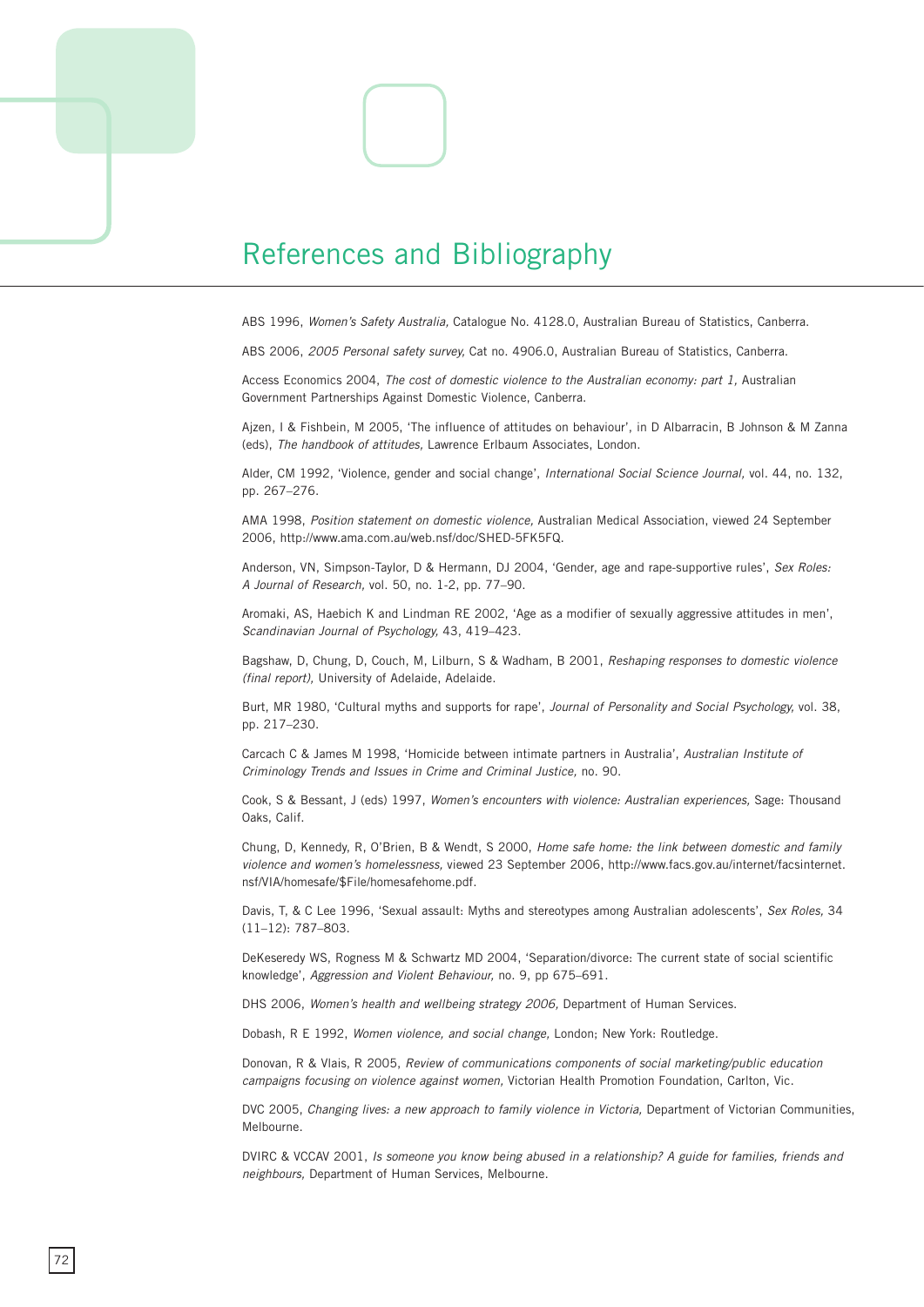Easteal, P 1994, 'Violence against women in the home: how far have we come? How far to go?' *Family Matters,*  no. 37, pp. 86–93, viewed 23 September 2006, http://www.aifs.gov.au/institute/pubs/fm1/fm37pe.html.

Edleson, J 1999, 'Domestic violence and children', *The Future of Children*, vol. 9, no. 3, Winter.

Feldman CM and Ridley CA 1995 'The Etiology and treatment of domestic violence between adult partners' *Clinical Psychology: Science and Practice, vol. 2, no. 4, Winter.* 

Finucane, M & Finucane, S 2004, 101 ways great and small to prevent family violence, Domestic Violence and Incest Resource Centre, Collingwood, Vic.

Flood, M 2004, 'Backlash: angry men's movements', in SE Rossi (ed.), *The battle and backlash rage on: why feminism cannot be obsolete,* Xlibris Press, US.

Flood, M 2005 'Fact sheet #2: The myth of women's false accusations of domestic violence and misuses of protection orders', *Women Against Violence Journal,* no. 16.

Friedman B 1998, Rape Myth Busters: A program for young men about rape prevention, Sexual Health Information Networking Inc SA, South Australia.

Golding, JM 1999, 'Intimate partner violence as a risk factor for mental disorders: a meta-analysis', *Journal of Family Violence, vol.* 14, no. 2, pp. 99-132.

Hale, A, Borg, C & McClure, P 2006, 'Battered women's syndrome and self-defence', Law Institute Journal, vol. 8, no. 4.

Heenan, M & Astbury, J 004, *The prevalence and health effects of intimate partner violence,* Presentation to the World Conference on Health Promotion and Health Education.

Heise, L 1998, 'Violence against women: an international, ecological framework', *Violence Against Women,* vol. 4, pp. 262–290.

Heise, L, Ellsberg, M & Gottemoeller, M 1999, *Population reports: ending violence against women,* Center for Communication Programs, Johns Hopkins University, viewed on 23 September 2006, http://www.infoforhealth. org/pr/l11/violence.pdf.

Indemaur D 2001 'Young Australians and domestic violence', *Trends and Issues in Crime and Criminal Justice* no. 195, Australian Institute of Criminology, Canberra.

Kaye, M, Stubbs, J & Tolmie, J 2003, 'Domestic violence and child contact arrangements', *Australian Journal of Family Law, vol.* 17, no. 2, pp. 93-103.

Kelly L, Lovett, J & Regan, L 2005, A gap or a chasm? Attrition in reported rape cases, Child and Woman Abuse Studies Unit, London Metropolitan University, Home Office Research, Development and Statistics Directorate, London.

Keys Young 1998, *Against the odds: how women survive domestic violence. The needs of women experiencing*  domestic violence who do not use domestic violence and related crisis services, Partnerships Against Domestic Violence, Office of the Status of Women, Department of Prime Minister and Cabinet, Canberra.

Laing L 2000, *Progress, trends and challenges in Australian responses to domestic violence, Issues Paper 2,* Australian Domestic & Family Violence Clearing House.

Lievore, D 2003, *Non-reporting and hidden reporting of sexual assault: an international literature review*, Australian Institute of Criminology, Canberra.

Margolis, D 1998, Culturally sanctioned violence against women: a look at attitudes toward rape, Unpublished PhD dissertation, Graduate School of Education, Boston College, Boston.

## *Violence against women: progress and challenges*  $73$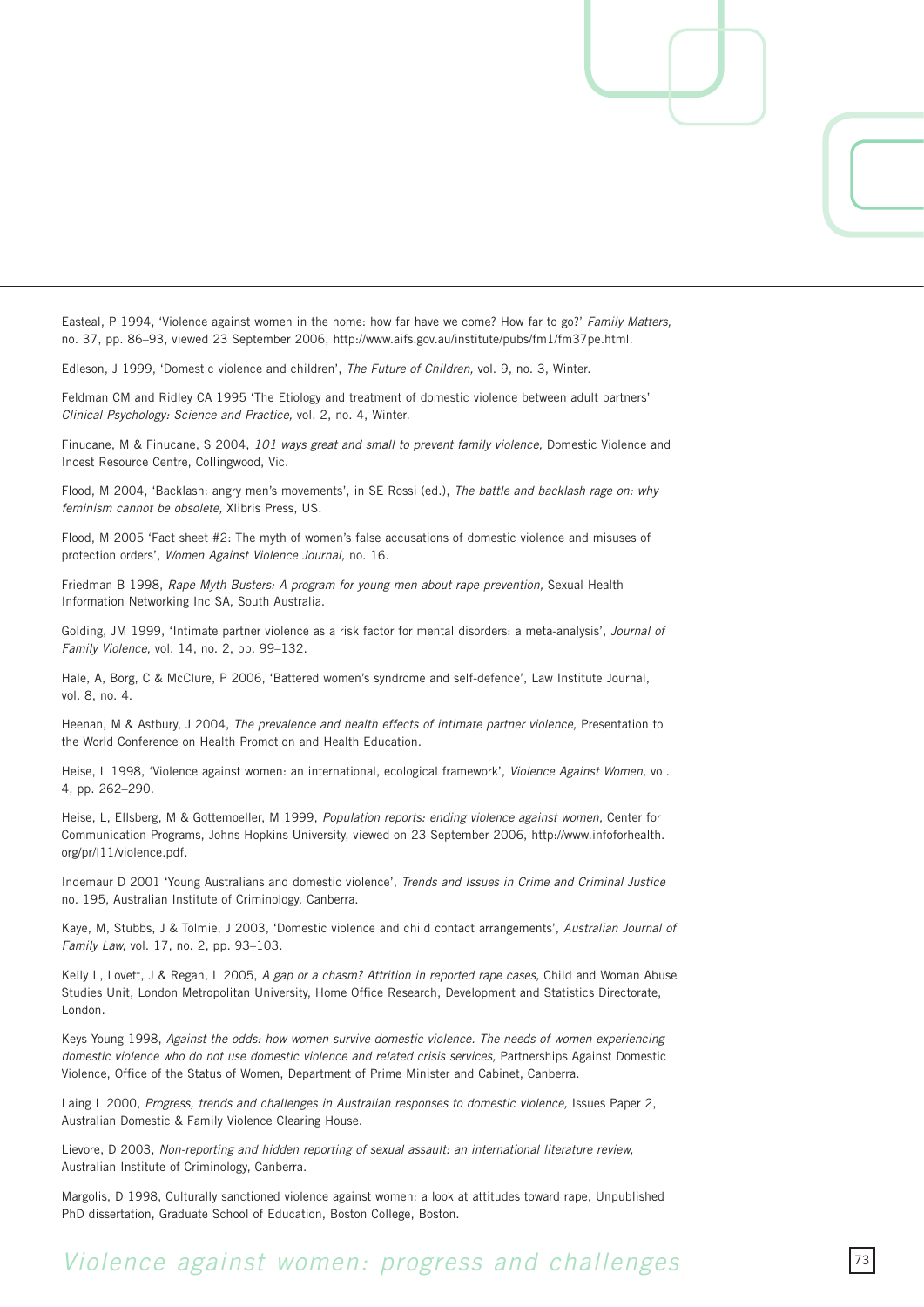

Martinez, M & Schröttle M. 006, *State of European research on the prevalence of interpersonal violence and its impact on health and human rights, viewed 23 September 2006, http://www.cahrv.uni-osnabrueck.de/reddot/* CAHRVreportPrevalence(1).pdf.

Middleton, S 2005, 'Matrimonial property reform: legislating for the "financial consequences" of domestic violence', *Australian Journal of Family Law,* vol. 19, p. 9.

Minnesota Advocates for Human Rights 006, *Evolution of Theories of Violence* viewed October 006 http:// www.stopvaw.org/Evolution\_of\_Theories\_of\_Violence.html.

Mouzos, J & Makkai, T 004, *Women's experiences of male violence: findings from the Australian component of the international violence against women survey,* Research and Public Policy Series no. 56, Australian Institute of Criminology, Canberra.

Mouzos, J & Rushforth, C 2003, 'Family Homicide in Australia', *Trends and Issues in Crime and Justice*, no. 55, Australian Institute of Criminology, Canberra.

Mow, KE 1992, *Tjunparni: family violence in Indigenous Australia*, report and literature review for the Aboriginal and Torres Strait Islander Commission, Canberra.

Murnen, SK, Wright, C & Kaluzny, G 2002, 'If "boys will be boys", then girls will be victims? A meta-analytic review of the research that relates masculine ideology to sexual aggression', *Sex Roles*, vol. 46, no. 11-12, pp. 59–75.

National Crime Prevention 001, *Violence in Indigenous communities. Full report,* National Crime Prevention, Canberra.

National Crime Prevention 001a, *Young People and Domestic Violence. National research on young people's attitudes and experiences of domestic violence. Full Report,* Attorney-General's Department, Canberra.

Nayak, M, Byrne C, Martin, M & Abraham, A 2003, 'Attitudes towards violence against women: a cross-nation study', *Sex Roles*, vol. 49, no. 7-8, pp. 333-342.

Neville, H, Heppner, M, Spanierman, E & Clark, M 2004, 'General and culturally specific factors influencing black and white rape survivors' self-esteem', *Psychology of Women Quarterly*, vol. 28, iss. 1.

O'Neil, JM & Harway, M 1997, 'A multivariate model explaining men's violence toward women: predisposing and triggering hypotheses', *Violence Against Women*, vol. 3, no. 2, pp. 182–203.

OSW 1995, *Community attitudes to violence against women: detailed report*, Office of the Status of Women, Department of Prime Minister and Cabinet, Canberra.

OWP 00, *A coordinated approach to reducing violence against women. Women's safety strategy: a policy framework,* Office of Women's Policy, Victorian Government, Melbourne.

Partnerships Against Domestic Violence 2003, *Community awareness and education to prevent, reduce and respond to domestic violence. Phase 1 meta-evaluation report,* Australian Government, Canberra.

Pavlou, M & Knowles, A 2001, 'Domestic violence: attributions, recommended punishments and reporting behaviour related to provocation by the victim', *Psychiatry, Psychology and Law,* vol. 8, no. 1, pp. 76–85.

People, J 005, 'Trends and patterns in domestic violence assaults', *Crime and Justice Bulletin,* vol. 89, pp. 1-16, viewed 23 September 2006, http://www.lawlink.nsw.gov.au/lawlink/bocsar/II\_bocsar.nsf/vwFiles/cjb89. pdf/\$file/cjb89.pdf.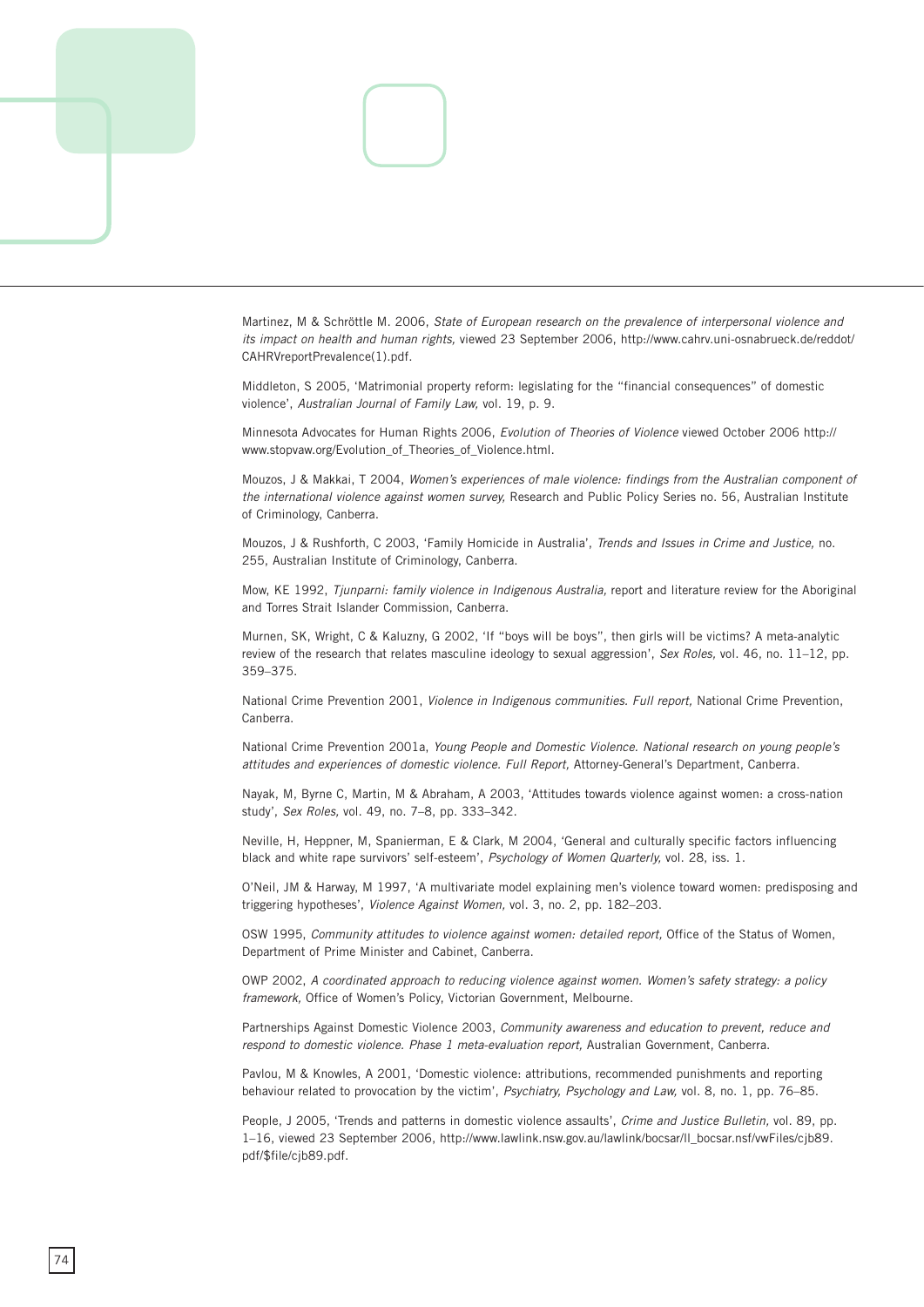Pierce, J 2005, 'Family violence and the law: putting "private" violence on the public agenda' in *Families matter, proceedings of the 9th Australian Institute of Family Studies Conference, 9-11 February 2005,* Melbourne, viewed 23 September 2006, http://www.aifs.gov.au/institute/afrc9/peirce.pdf.

Potter, J & Weatherall, M 1987, *Discourse and social psychology: beyond attitudes and behaviour*, Sage, Newbury Park, CA.

Prislin, R & Wood, W 2005, 'Social influence in attitudes and attitude change', in D Albarracin, B Johnson & M Zanna (eds), *The handbook of attitudes,* Lawrence Erlbaum Associates, London.

Ptacek, J 1988, 'Why do men batter their wives?', in K Yllo & M Brogad (eds), *Feminist perspectives on wife abuse,* Sage, Newbury Park.

PHAA 2002, *Domestic/family violence policy*, Public Health Association of Australia.

Radford, L, Sayer, S & AMICA 1999, *Unreasonable fears? Child contact in the context of domestic violence: a survey of mothers' perceptions of harm,* Women's Aid Federation of England, Bristol.

Rees, S & Pease, B 2006, *Refugee settlement, safety and wellbeing: exploring domestic and family violence in refugee communities,* Immigrant Women's Domestic Violence Service, Melbourne.

Romans SE, Poore MR & Martin JL 000 'The perpetrators of domestic violence', *Medical Journal of Australia;*  173, 484-488

Schneider, E M2000, *Battered women & feminist lawmaking*, New Haven: Yale University Press

Shipway, L 2004, *Domestic violence: a handbook for health professionals*, Routledge, London.

Stanistreet, D, Bambra, C & Scott-Samuel, A 005, 'Is patriarchy the source of men's higher mortality?', *Journal*  of Epidemiology and Community Health, vol. 59, pp. 873-876.

Statewide Steering Committee to Reduce Family Violence 2005, *Reforming the family violence system in Victoria,* Office of Women's Policy, Department of Victorian Communities, Melbourne.

Statistics Canada 2003, Family violence in Canada: a statistical profile 2003, Statistics Canada, Canadian Centre for Justice Statistics, Ministry of Industry, Ottawa, Ontario.

Stewart, A & Maddern, K 1997, 'Police officers' judgements of blame in family violence: the impact of gender and alcohol', *Sex Roles*, vol. 37, no. 11-12, pp. 921-933.

Stubbs, J 2003, 'Sexual assault, criminal justice and law and order', *Women Against Violence: An Australian Feminist Journal,* vol. 14, p. 14.

Taft, A 2003, Promoting women's mental health: the challenge of intimate partner/domestic violence, Issues Paper No. 8, Australian Domestic and Family Violence Clearing House, Sydney.

Taylor N and Mouzos J 2006, *Community Attitudes to Violence Against Women Survey: A Full Technical Report, (Paper One),* Australian Institute of Criminology, Canberra.

Temkin, J 1987, *Rape and the legal process,* Sweet & Maxwell, London.

Tilden, V, Schmidt, T, Limandri, B, Chiodo, G, Garland, M & Loveless, P 1994, 'Factors that influence clinicians' assessment and management of family violence', *American Journal of Public Health*, vol. 84, no. 4, pp. 628–633.

UN 1993, *Declaration on the elimination of violence against women*, UN Resolution 48/104 (444), Proceedings of the 85th Plenary Meeting, United Nations General Assembly, Geneva.

## *Violence against women: progress and challenges*  $75$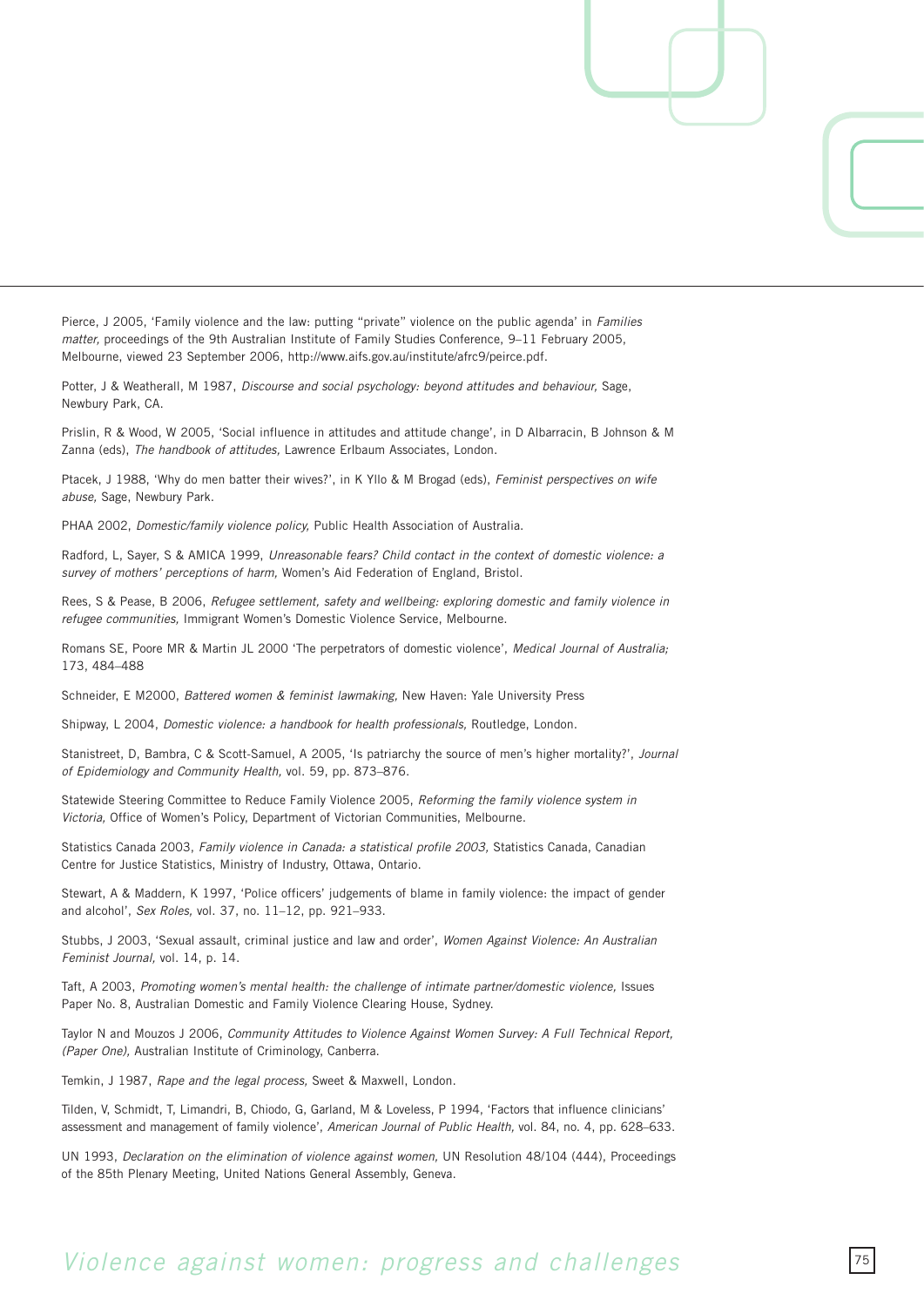

UN 006 *Secretary-General's study on violence against women. Background documentation for 61st session of the General Assembly Item 60 (a) on advancement of women,* available on http://www.un.org/womenwatch.daw/ vaw/violenceagainstwomenstudydoc.pdf.

VicHealth 004, *The health costs of violence: measuring the burden of diseases caused by intimate partner violence: a summary of findings,* Victorian Health Promotion Foundation, Melbourne.

VicHealth 005, *A public health model for the prevention of violence against women,* Victorian Health Promotion Foundation, Melbourne.

Victorian Indigenous Family Violence Task Force 2003, *Final report*, Victorian Government Department of Victorian Communities, Melbourne.

VLRC 2003, Sexual offences: interim report, Victorian Law Reform Commission, Melbourne.

VLRC 004, *Sexual offences: law and procedure: final report,* Victorian Law Reform Commission, Melbourne.

VLRC 006, *Review of family violence laws: report,* Victorian Law Reform Commission, Melbourne.

Walker, LE 1984, *The battered women's syndrome,* Springer Publishing Company, 95–6.

Ward, C 1995, Attitudes towards rape: feminist and social psychological perspectives, Sage, London.

Watts, C & Zimmerman, C 2002, 'Violence against women: global scope and magnitude', *Lancet*, vol. 359, iss. 93, pp. 1232-1237.

WHO 2000, Women and mental health: an evidence based review, World Health Organization, Geneva.

WHO 2002, World report on violence and health, World Health Organization, Geneva.

WHO 2004, Preventing violence: a guide to implementing the recommendations of the world report on violence *and health,* World Health Organization, Geneva.

WHO 2005, WHO multi-country study on women's health and domestic violence against women. Initial results on *prevalence, health outcomes and women's responses (summary report), viewed on 23 September 2006, http://* www.who.int/gender/violence/who\_multicountry\_study/summary\_report/summary\_report\_English2.pdf.

World Health Organisation 2006, *Gender and Reproductive Rights: Glossary* on www.who.int/reproductive-health/ gender/glossary.html accessed October 2006.

WHV 006, *Women's health matters: from policy to practice. 10-point plan for Victorian women's health 2006– 2010,* Women's Health Victoria, Melbourne.

Women's Policy Coordination Unit 1985, *Criminal assault in the home: social and legal responses to domestic violence,* Department of Premier and Cabinet, Melbourne.

Xenos, S and D Smith (2001), 'Perceptions of rape and sexual assault among Australian adolescents and young adults', *Journal of Interpersonal Violence*, November, 16(11): pp. 1103-1119.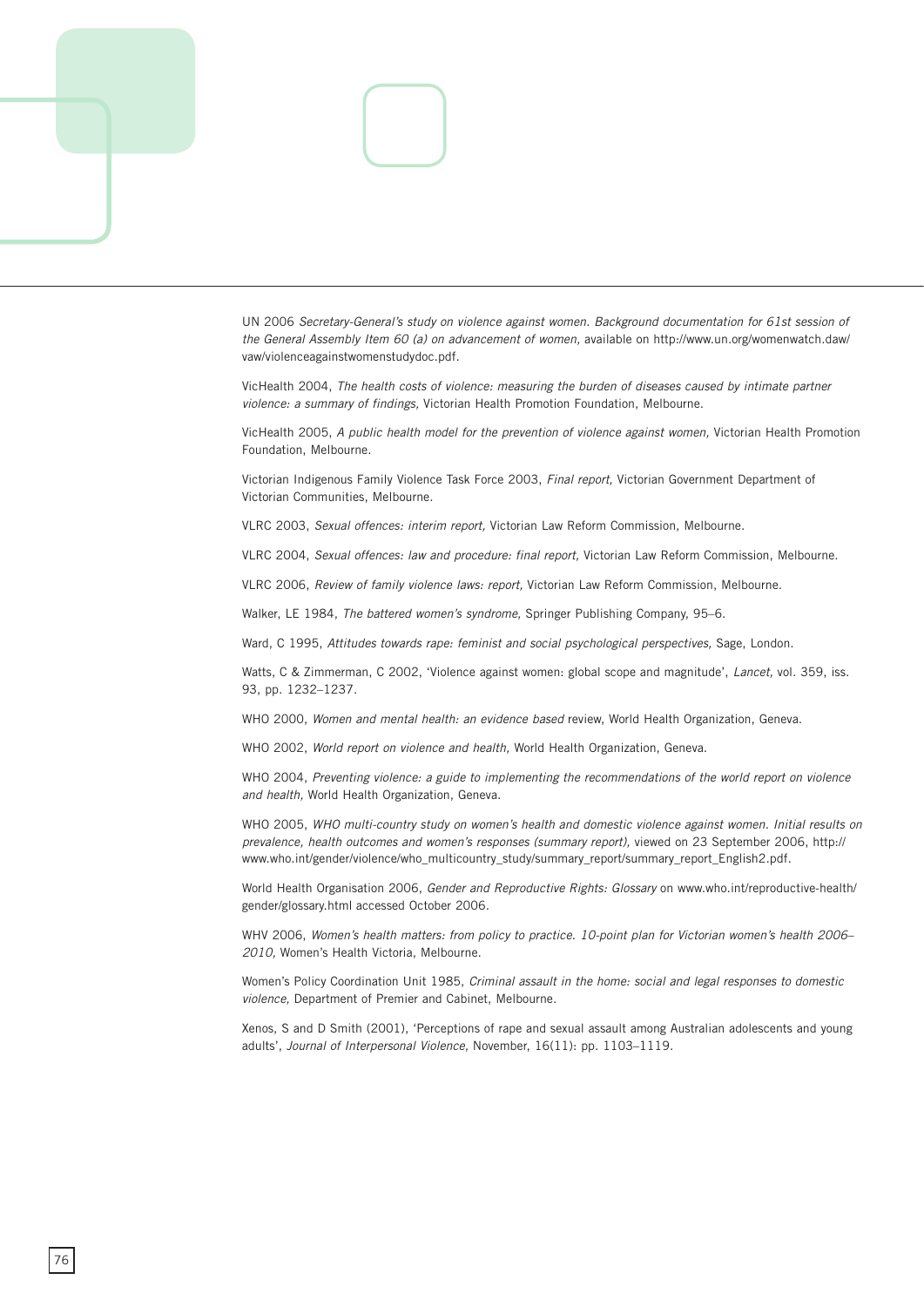

**Published by the Victorian Health Promotion Foundation** PO Box 154, Carlton South 3053, Victoria, Australia Telephone: + 61 3 9667 1333 Facsimile: + 61 3 9667 1375

© Copyright Victorian Health Promotion Foundation 2006.

Copies of this publication can be obtained from the Victorian Health Promotion Foundation.

ISBN 0-9757335-4-0